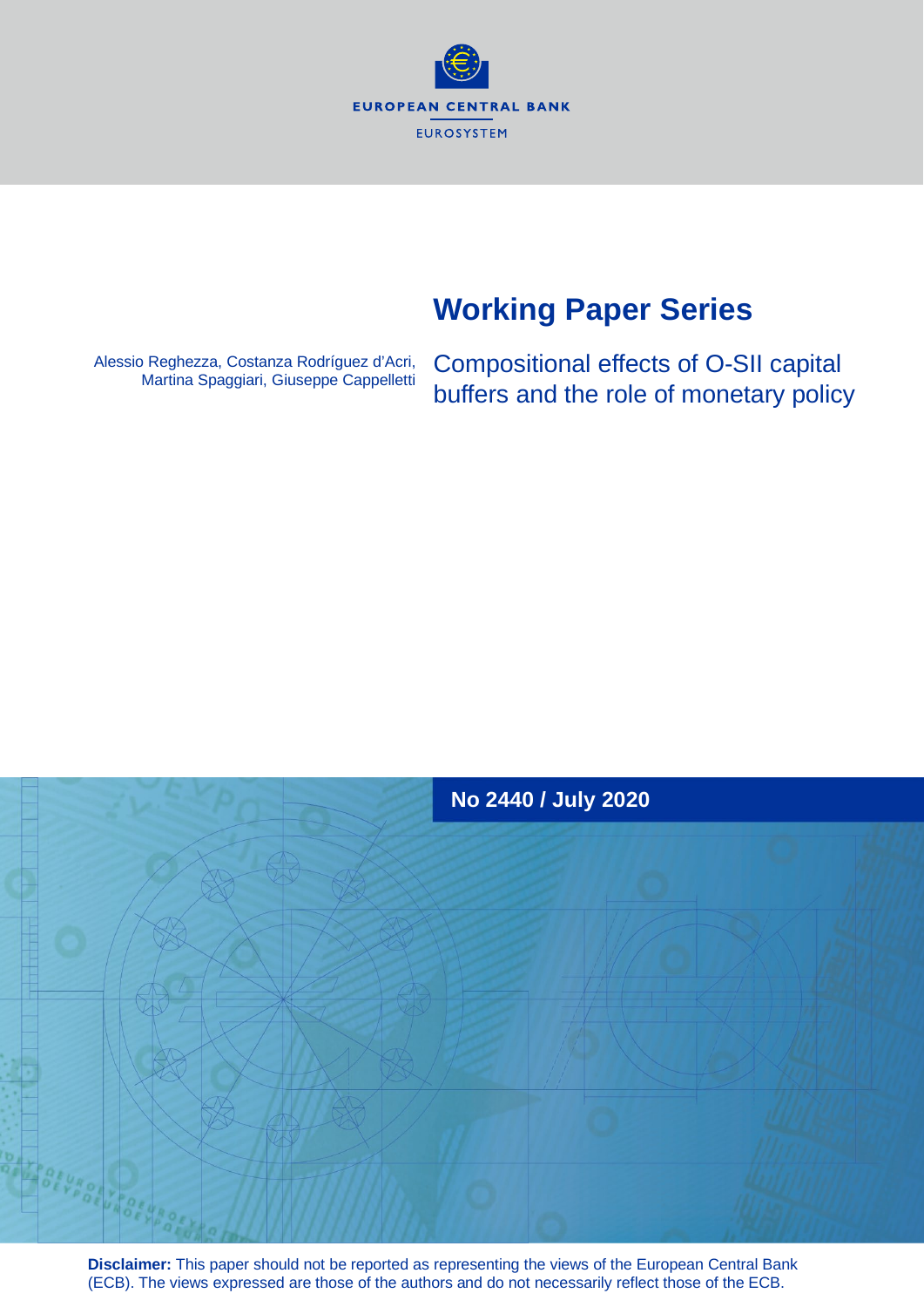## **Abstract**

We investigate the impact of macroprudential capital requirements on bank lending behaviour across economic sectors, focusing on their potentially heterogenous effects and transmission channel. By employing confidential loan-level data for the euro area over 2015- 18, we find that the reaction of banks to structural capital surcharges depends on the level of the required capital buffer and the economic sector of the borrowing counterpart. Although tighter buffer requirements correspond to stronger lending contractions, targeted banks curtail their lending towards credit institutions the most, while leaving loan supply to non-financial corporations almost unchanged. We find that this lending is mitigated when banks resort to central bank funding. These results have important policy implications as they provide evidence on the impact of macroprudential policy frameworks and their interaction with unconventional monetary policies.

#### **JEL: E51, E58, E60, G21, G28**

**Keywords:** Macroprudential Policy, Unconventional Monetary Policy, Credit Supply, Loanlevel Data, Large Exposure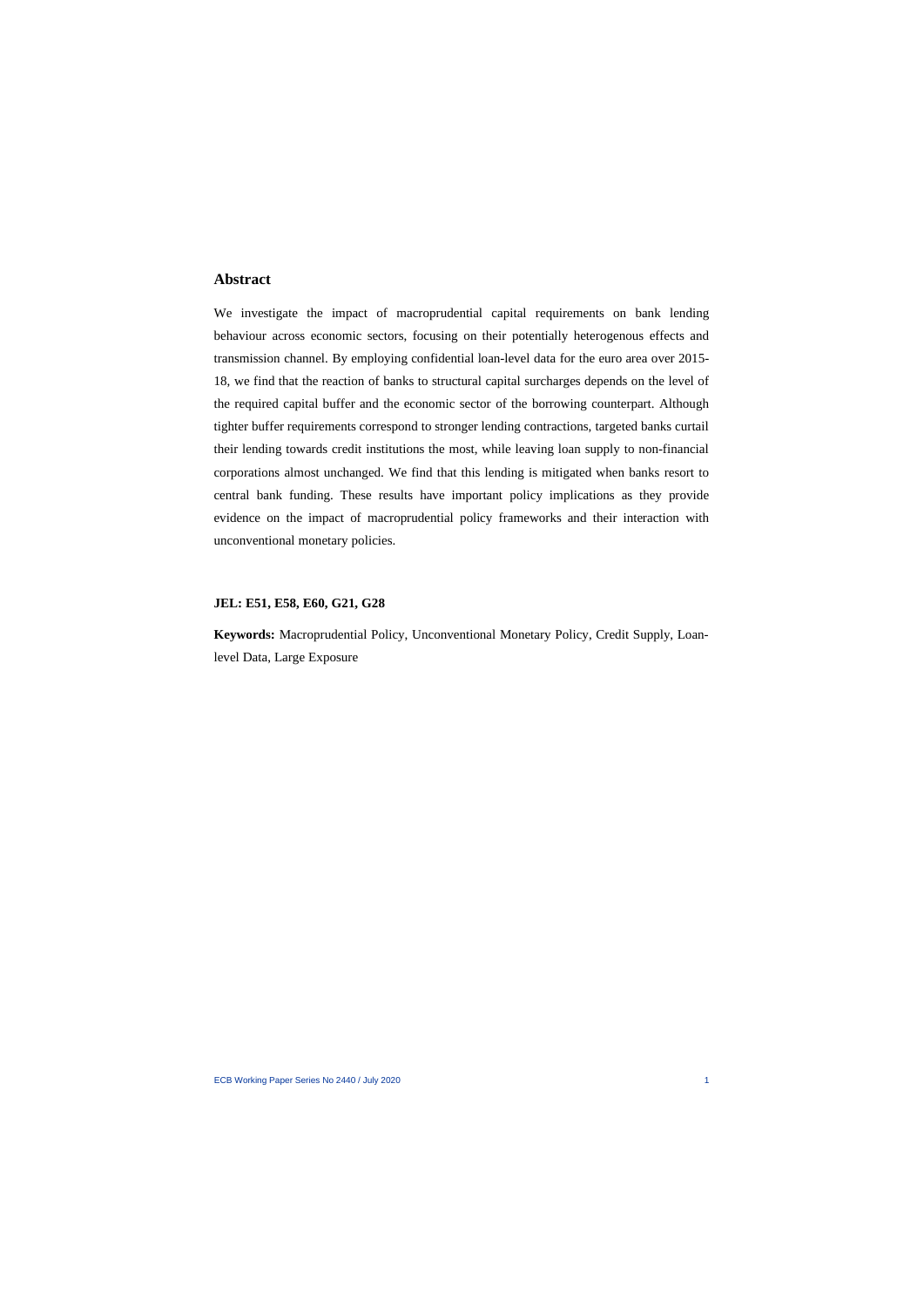#### **NON-TECHNICAL SUMMARY**

In the aftermath of the global financial crisis (GFC), policymakers attempted to reduce the excessive risk-taking of large and complex financial institutions. One of the instruments introduced for such purpose was the additional capital buffer on other systemically important institutions (O-SIIs) which was envisaged to limit the negative externalities of a bank upon failure. While requirements for structural risks were imposed in many jurisdictions, their expected cost on bank lending and economic activity was unclear.

In this paper, we employ granular information on euro area bank large exposures to individual counterparts and run loan-level estimations over 2015-18. We find that O-SIIs reaction to the introduction of structural buffers depends on the level of the required capital surcharge as well as the borrower sector. Whilst tighter buffer requirements correspond to stronger lending contractions, banks curtail lending towards credit institutions the most, leaving loan supply to non-financial corporations almost unchanged. We also document the existence of an interaction between macroprudential and monetary policy regimes by showing that banks that exploit the ECB extraordinary liquidity interventions (TLTROs) curtail lending to credit institutions but not to non-financial corporations. By contrast, banks that did not take TLTROs contract lending to non-financial corporations but not to credit institutions.

These results suggest that unconventional monetary policies (UMPs) may have contained the negative spill-overs of the O-SII framework on the real economy. In particular, while the O-SII framework may incentivise banks to shrink loan portfolios in order to meet the required buffer level, the conditionality of the targeted operations contributed to steer the impact away from the non-financial sector, as price and access to the tool depends on lending to these firms. Our results are based on firms borrowing from multiple banks where banks differ in the level of the assigned capital buffer (as in Khwaja and Mian, 2008). They are robust to a wide range of econometric specifications and stand-up well to a broad range of robustness checks and sub-sample analyses.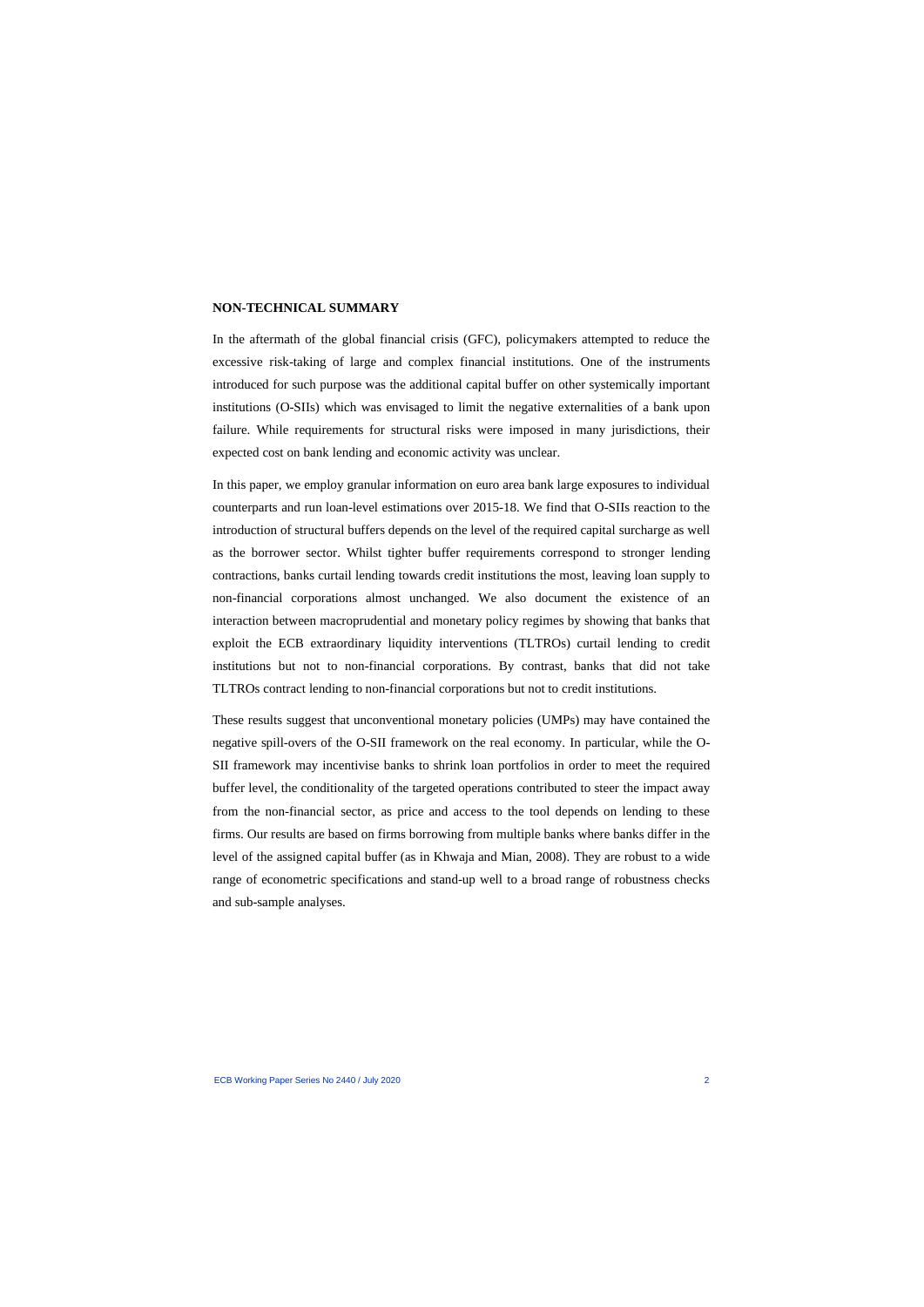#### **1. Introduction**

In the aftermath of the global financial crisis, policymakers attempted to reduce the excessive risk-taking behaviour of large and complex financial institutions. Since the costs associated to the failure of these entities had been very high and spilled-over to the whole financial sector (Bernanke, 2018), structural buffers on systemically important institutions were introduced as part of the macroprudential policy toolkit to improve the resilience of the financial sector and the stability of the financial system (Borio,  $2015$  $2015$  $2015$ ).<sup>1</sup> However, while additional capital requirements for structural risks were imposed in many jurisdictions, their expected impact on bank lending and economic activity was unclear.

The effect of capital requirements on bank lending remains debated in the literature. According to the "Modigliani-Miller" view, when banks are well capitalised, the cost of equity is modest (Hanson et al. 2011; Admati et al. 2013) and higher capital requirements improve bank ability to accommodate capital losses and lend to the real economy (Berrospide and Edge, 2010; Buch and Prieto, 2014). By contrast, Meyers and Majluf (1984), among others<sup>[2](#page-3-1)</sup>, claim that additional capital requirements constrain bank lending as regulatory requirements depend on the amount of loans granted (Thakor, 1996; Gambacorta and Mistrulli, 2004; Bolton and Freixas, 2006).

In practise, the link between capital requirements and bank lending behaviour has profound implications for policymakers in terms of financial stability and monetary policy transmission. Banks can, in principle, increase their capital requirements either by raising the level of regulatory capital (i.e. the numerator of the capital ratio) or by reducing their riskweighted assets (i.e. the denominator of the capital ratio) (Gropp et al. 2019). However, when banks suffer from profitability pressures, they experience difficulties in issuing new equity or generating capital organically via retained earnings (ECB, 2018; Gambacorta and Shin, 2018). In such a scenario, the introduction of additional capital surcharges may improve financial

<sup>&</sup>lt;sup>1</sup> Structural buffers are the capital buffers for Global Systemically Important Institutions (G-SIIs), the capital buffers for O-SIIs and the Systemic Risk Buffer (SRB) (ESRB, 2017).

<span id="page-3-1"></span><span id="page-3-0"></span><sup>2</sup> See also Cornett and Tehranian, 1994; Stein 1998.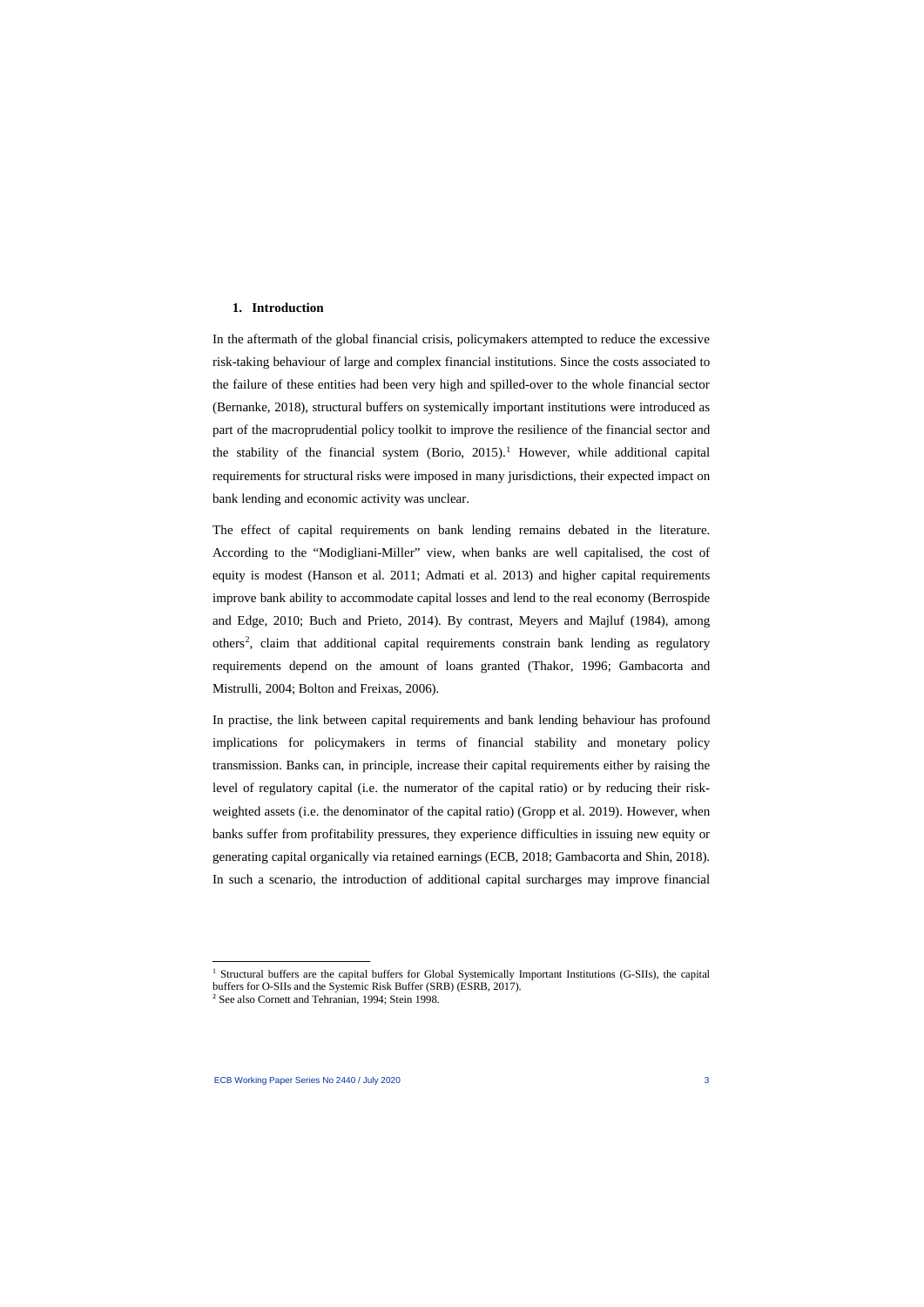stability but also lead banks to shrink their assets.<sup>[3](#page-4-0)</sup> In this case, capital based macroprudential and monetary policies might interact and mutually influence each other.

Our results suggest that this is partially the case. We employ granular information on euro area bank large exposures to individual counterparts taken from supervisory reporting and run loan-level estimations over the 2015-18 period. We find that O-SII banks' reaction to the introduction of structural buffers depends on the level of the required capital surcharge as well as the borrower sector. Whilst tighter buffer requirements correspond to stronger lending contractions, banks curtail lending towards credit institutions the most, leaving loan supply to non-financial corporations almost unchanged.

We show that this heterogenous impact of higher capital requirements across economic sectors reflects the contemporaneous implementation of unconventional monetary policies (UMPs). In particular, we document the beneficial interaction of macroprudential and monetary policy regimes by showing that banks that exploit the ECB extraordinary liquidity interventions (TLTROs) curtail lending to credit institutions but not to non-financial corporations and vice-versa. These results suggest that UMPs contribute in containing the possible costs of the O-SII framework on the real economy.

The implementation of the O-SII capital framework, jointly with our analytical set-up, represents an almost ideal setting for a comprehensive assessment of the impact of capital requirements on bank lending for several reasons. First, institutions identified as O-SIIs are required to maintain different levels of capital buffers (spanning from 0% to 2%) depending on their score of systemic importance and on the outcome of the assessment performed first by national authorities and then by the ECB. This allows us to capture potentially non-linear effects that different levels of capital surcharges may have on bank lending, as well as strengthening our econometric identification. Second, by using loan-level supervisory data, we are able to assess the relevant transmissions channel of bank-specific macroprudential policies and their interaction with UMPs. Counterparty by counterparty information allows us also to control for confounding factors that may affect bank lending such as borrower-level credit demand and bank-level credit supply shocks. As in Khwaja and Mian (2008), our methodology for estimating the impact of O-SII buffers focuses on firms borrowing from

<span id="page-4-0"></span><sup>&</sup>lt;sup>3</sup> Higher capital requirements might interact with the transmission of the monetary policies.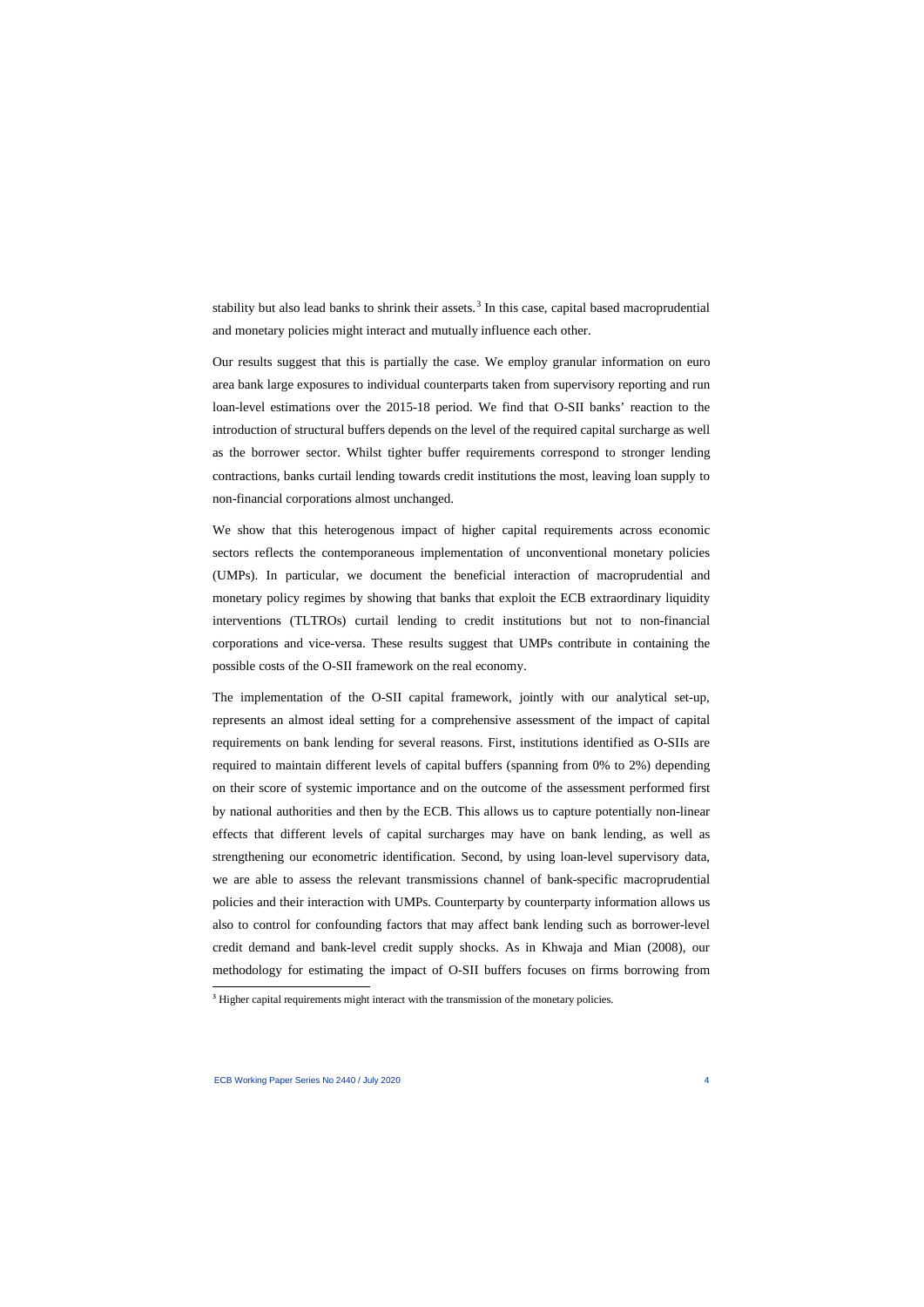multiple banks, where banks differ in the level of the assigned capital buffer. In addition, we saturate our model with borrower and borrower-time fixed effects to capture both unobserved and observed time-varying heterogeneity in borrower fundamentals, thereby exhaustively controlling credit demand. Third, the granularity of the dataset employed allows us to disentangle the effect of capital buffers across economic sectors, specifically credit institutions and non-financial corporations.

To the best of our knowledge, our paper is the first to evaluate the impact of O-SII buffers on bank lending by considering buffer intensities and by employing loan-level data for euro area banks. We are also the first to investigate the heterogeneity of capital requirements on bank lending depending upon economic sectors in a cross-country setting. Our findings have also important policy implications for the implementation of macroprudential frameworks and their interaction with monetary policy regimes. If O-SII buffers lead to reduced lending to non-financial corporations, a decline in investment, consumption and real estate purchases may follow, negatively affecting the real economy. Likewise, if banks cut lending to credit institutions, liquidity "dry ups" across financial institutions with negative consequences for the stability of the banking sector may occur. UMPs such as the TLTROs appear to have a bearing on the impact of capital surcharges, thus containing the possible negative side-effects of the O-SII framework.

We differ from the established empirical literature in several ways.<sup>[4](#page-5-0)</sup> First, we differ from earlier studies that focus on regulatory or macroeconomic shocks such as the concomitant the introduction of Basel I capital regulations and the 1990-91 U.S. recession (Bernanke and Lown, 1991; Hancock and Wilcox, 1993; Hall, 1993; Berger and Udell, 1994; Peek and Rosengren, 1995; Brinkmann and Horvitz, 1995) or on the effect of capital requirements on lending following the GFC (Albertazzi and Marchetti, 2010; Berrospide and Edge, 2010; Carlson et al., 2013; Rise and Rose, 2016). While these studies employ a single-country setting to investigate the effect of capital requirements (specifically the U.S. and Italy), our study adds to this stream of literature by exploiting a multi-country setting; i.e. capturing greater heterogeneity across banks and countries.

<span id="page-5-0"></span><sup>4</sup> For the theoretical literature we refer to Bolton and Freixas (2006), VanHoose (2007), Van de Heuvel (2008), and Gorton and Winton (2017), among others.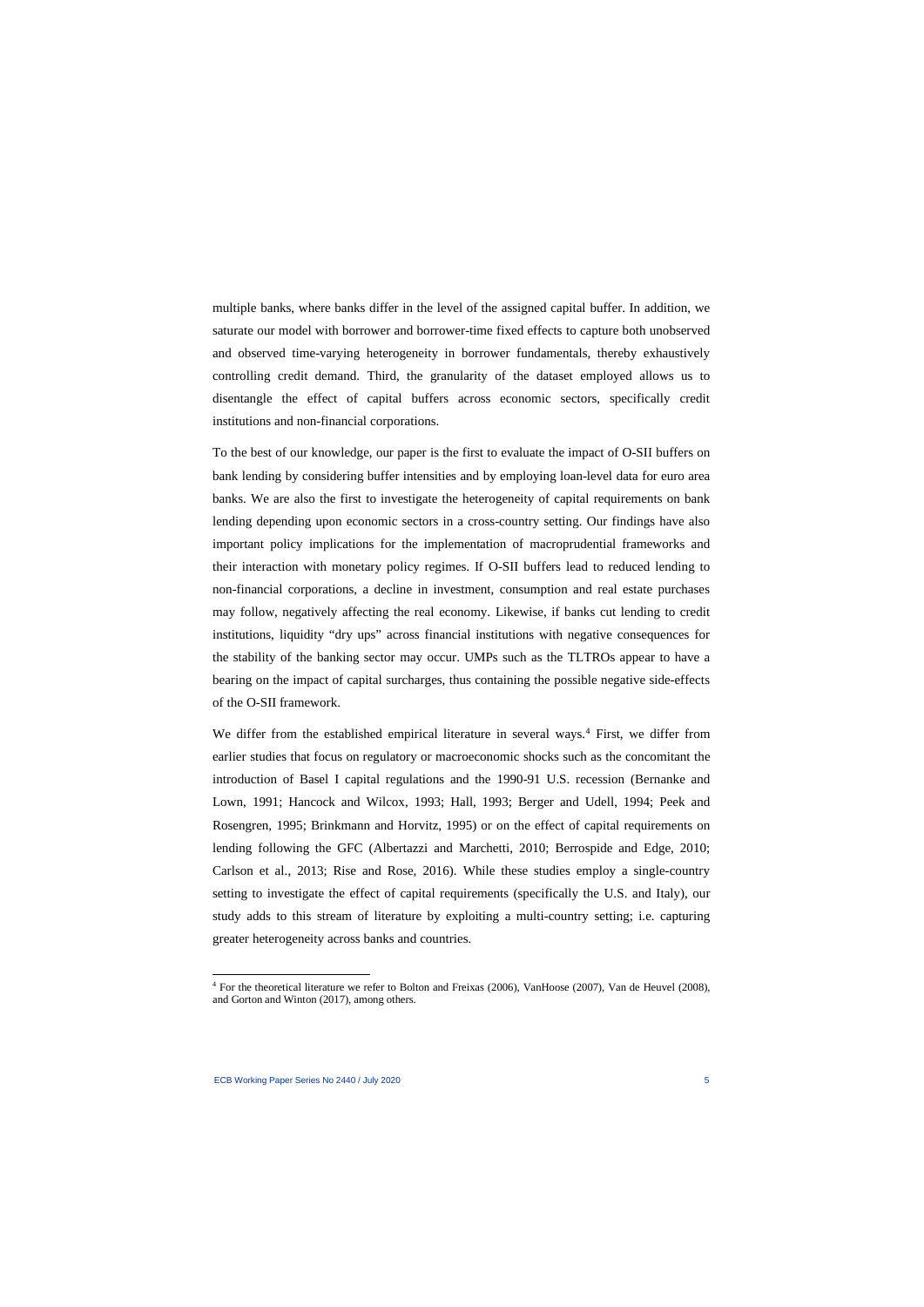Second, we differ from studies that investigate whether binding capital requirements limit monetary policy manoeuvres aimed to boost bank lending (Thakor, 1996; Gambacorta and Mistrulli, 2004; Angelini et al. 2014). Similarly to Aiyar et al. (2016), we find an independent effect of capital requirements and monetary policy on bank lending. However, while they do not find any interaction between monetary policy and capital requirements, we add to this literature by showing that macroprudential and monetary policy can act as complements improving the resilience of the banking sector while contributing to the efficient allocation of resources in the real economy. Moreover, while Aiyar et al. (2016) focus on the level of interest rate, we employ bank-level TLTRO take-up data – a monetary policy tool that is specifically designed to boost bank lending to the real economy. We show that the interaction of the macroprudential requirement with an UMP with clear conditionality is crucial to limit adverse effects coming from the introduction of additional capital surcharges.

We also differ from earlier studies in terms of methodology and data employed. Hancock and Wilcox (1993); Hancock et al. (1995), Lown and Morgan (2006) apply vector autoregressive (VAR) methodology. Several papers use natural experiments exploiting differences in regulation between national and multinational banks (Peek and Rosengren, 1997; Peek and Rosengren, 2000; Puri et al. 2011) or individual bank policy experiments (Ayar et al. 2014a; Ayar et al. 2014b; Rice and Rose 2016; Imbierowicz et al. 2018) to investigate the effect of capital requirements on lending. However, most of these studies apply aggregate or banklevel data; i.e. being prone to endogeneity problems due to the omission of firm-level variables. Addressing this issue requires perforce bank lending and firm borrowing to be considered jointly. This allows to control for firm-level characteristics as well as firm-specific risk and credit demand. Indeed, a perennial challenge when examining the effect of bank capital requirements on lending growth is to separate supply from demand. In this respect, we follow Albertazzi and Marchetti (2010), Auer and Ongena (2016), Behn et al. (2016), Jimenez et al. (2017), Berrospide and Edge (2019), Degryse et al. (2019), Gropp et al. (2019), De Jonghe et al. (2020) and Fraisse et al. (2020) and control for demand effects by using highly detailed data on bank-firm relationship. However, while some of these authors focus on procyclical capital regulation on bank lending using a single country setting (Behn et al. 2016; Fraisse et al. 2019; De Jonghe, 2020) or stress test-related experiments (Berrospide and Edge, 2019; Calem et al. 2019; Gropp et al. 2019), we add to this literature by evaluating the impact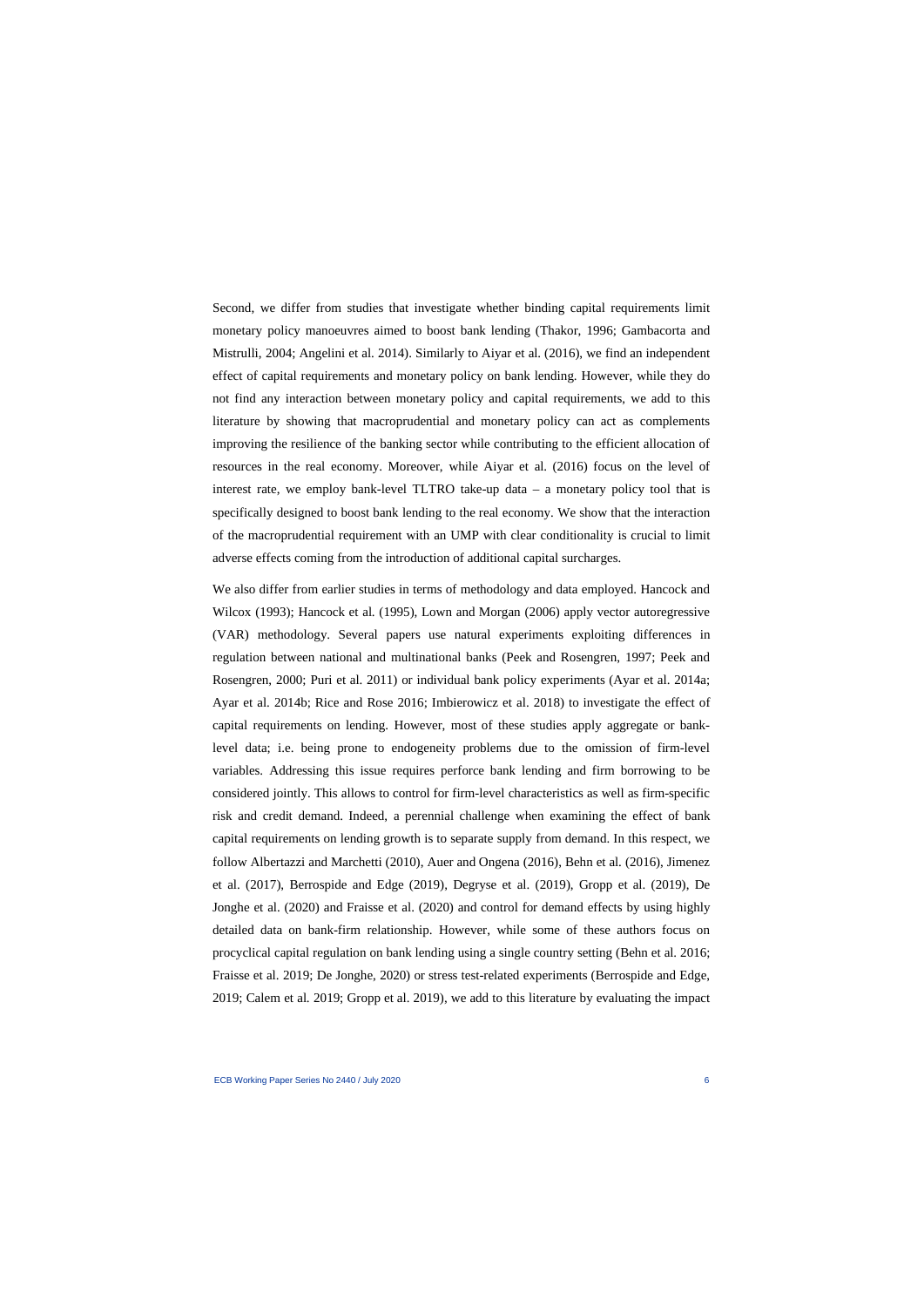of O-SII buffers on bank lending by considering buffer intensities across European countries which depend on bank score of systemic importance.

Studies on the impact of structural buffers such as the O-SII are still limited. Cappelletti et al. (2019), in studying the impact of higher bank capital buffers of O-SII banks on lending in the euro area over the 2014-17 period, find that O-SII banks reduce lending to household and financial sectors in the short-term, whilst in the medium-term the effect is appeased. However, since they use bank-level data, they are not fully able to disentangle credit supply from credit demand shocks. Andries et al. (2019) investigate CDS spreads reaction to the EBA disclosure of O-SII banks. While they find that CDS spreads increase when the EBA published the O-SII list, they do not specifically investigate bank lending behaviour. Our work enriches and expands this strand of the literature as well.

Finally, we add to the aforementioned literature by investigating the compositional effect of capital requirements which, so far, has received limited attention. In this respect, our paper is closer to Auer and Ongena (2016) who examine the effects of the countercyclical capital buffer (CCyB) introduced in 2012 on Switzerland bank residential mortgage portfolios. They find that the CCyB, which was intended to curb mortgage lending, affects lending to corporates instead. However, we differ from this study by exploring the heterogeneity of capital requirements on bank lending depending upon economic sectors and show that differences exist with respect to the impact on financial and non-financial corporations.

The rest of the paper is organised as follow. Section 2 recalls the O-SII framework and Section 3 presents our empirical methodology. Section 4 introduces our data as well as the Large Exposure reporting regime while the results are discussed in Section 5. Robustness checks are included in Section 6 and Section 7 concludes.

#### **2. Institutional background: The O-SII framework and O-SII sample**

Since the savings and loan (S&L) crisis, but especially after the GFC, banking regulators recognised that large and complex financial institutions may disproportionately contribute to systemic risk owing to their size, business model, market role, interconnections with other firms and linkages to the real economy. Regulators introduced reforms envisaged to address the "too-big-to-fail" problem by increasing the loss absorbency capacity of systemically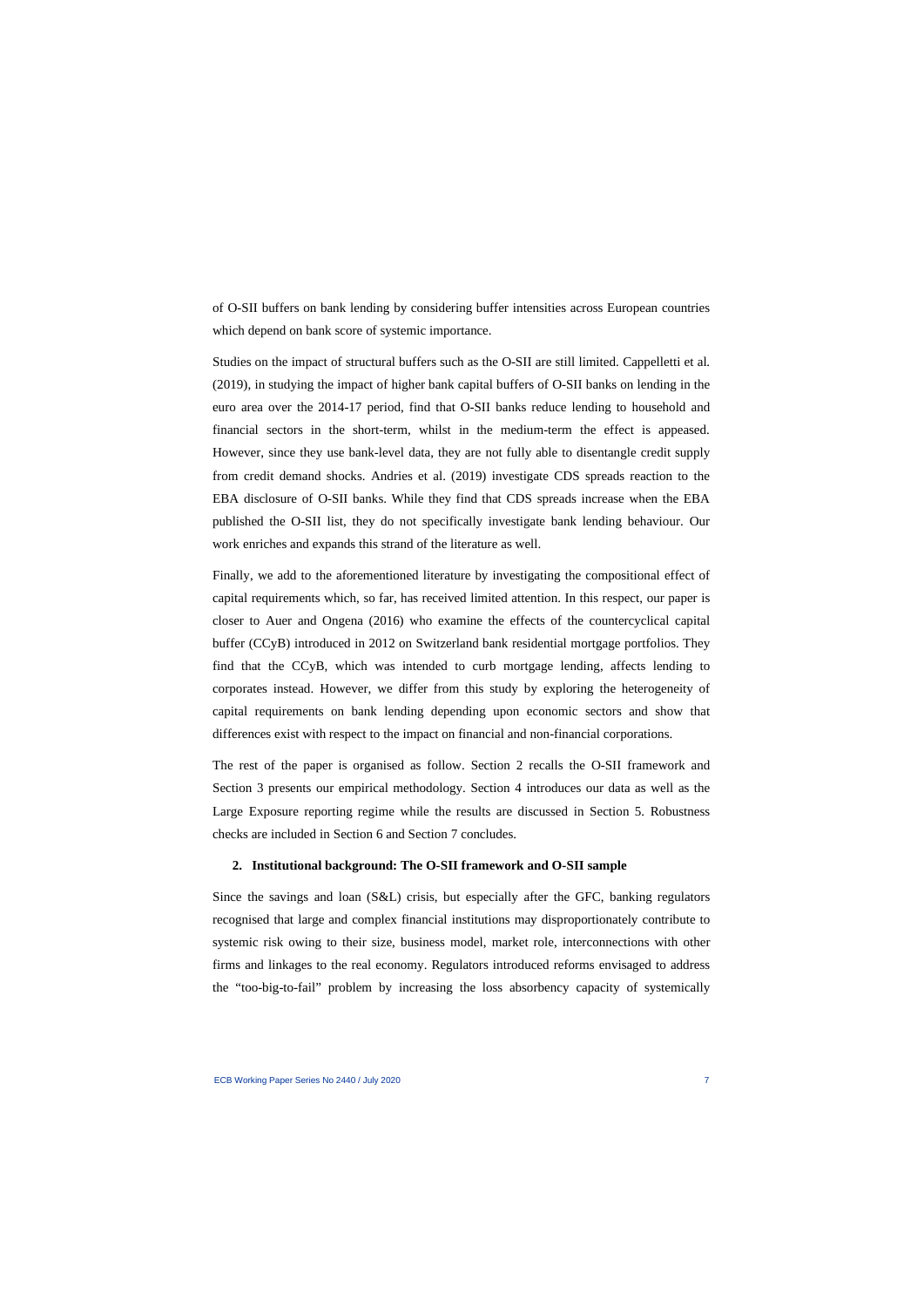important banks. While these buffers were firstly applied to global systemically important banks (G-SIBs), in October 2012 the Basel Committee for Banking Supervision (BCBS) published its global framework for dealing with domestic systemically important banks (D-SIB), outlining a set of principles on the assessment methodology and the higher loss absorbency (HLA) requirement for banks identified as D-SIBs. The European Union implemented this framework in the Capital Requirements Directive 2013/36/EU (CRD IV) defining the concept of Other Systemically Important Institutions (O-SIIs): financial institutions whose failure may pose negative externalities on the domestic financial system and the wider economy. According to the CRD IV, competent authorities in the EU Member States should designate O-SIIs within their jurisdiction in line with their systemic importance and may set capital buffers for the identified banks. Their designation and the level of buffers should be reviewed annually. The O-SII buffer requirement (capped at 2% of the total RWA under CRDIV) has to be met by Common Equity Tier 1 (CET1) capital in addition to minimum Pillar 1 and Pillar 2.<sup>[5](#page-8-0)</sup>

For the identification of O-SIIs, most national competent authorities follow the methodology prescribed in the EBA guidelines, which establish a two-step process to assess the systemic importance of individual institutions.<sup>[6](#page-8-1)</sup> The first step is based on a scoring process which includes 10 indicators corresponding to the categories of size, importance, complexity and interconnectedness (see Table 1). Institutions whose score exceeds 350 bps are automatically designated as O-SIIs. [7](#page-8-2) In the second step, national competent authorities can designate further institutions via supervisory judgement. [8](#page-8-3)

<sup>5</sup> The update of the Capital Requirements Directive (CRD V) finalised in May 2019 introduces some changes to the existing O-SII framework. Once the directive is transposed to national laws, national competent authorities will be able to require each O-SII to maintain an O-SII buffer of up to 3 % of RWAs.

 $6$  See the "Guidelines on the criteria to determine the conditions of application of Article 131(3)" of Directive 2013/36/EU (CRD) in relation to the assessment of other systemically important institutions(EBA/GL/2014/10, December 2014).<br><sup>7</sup> The EBA guidelines leave some room for flexibility to reflect the specificities of individual member state

banking systems, allowing national competent authorities to increase or reduce the identification threshold by up to 75 bps.

<span id="page-8-3"></span><span id="page-8-2"></span><span id="page-8-1"></span><span id="page-8-0"></span><sup>&</sup>lt;sup>8</sup> While country discretion may lead to endogeneity issues as national authorities increase the identification threshold or apply supervisory judgement to banks with lower lending growth, the ECB introduced a floor to O-SII buffer calibration in 2016. This floor ensures that minimum requirements are set homogeneously within the euro area for banks with a similar score, thus limiting the potential bias. Nevertheless, we remove in our robustness tests (a) those countries that apply a higher identification threshold and (b) those where supervisory judgement has taken place and our results are unaffected.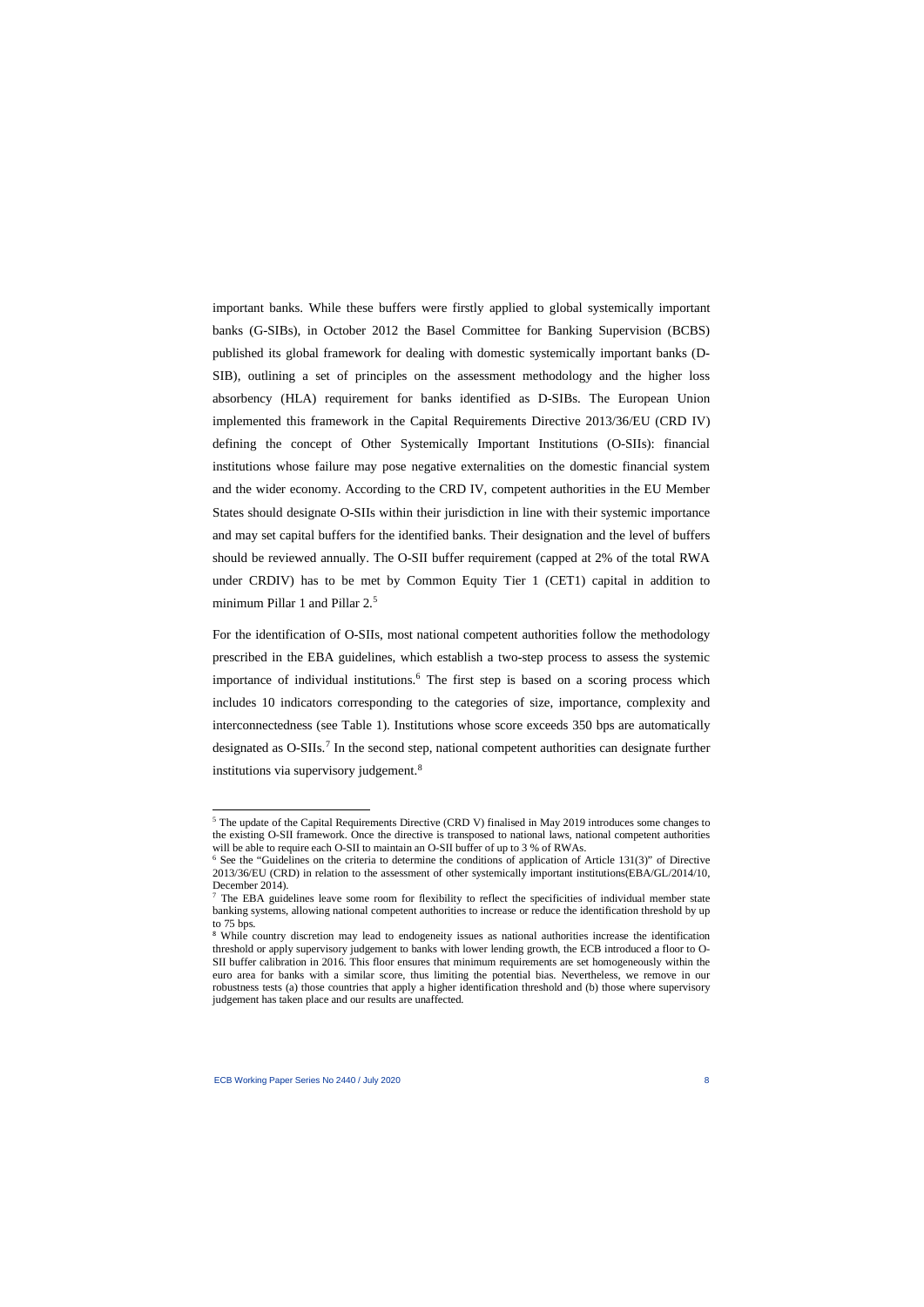#### [Insert Table 1 here]

EBA Guidelines are silent with respect to the calibration of O-SII buffer rates resulting in significant differences across countries with respect to the assigned buffers (Sigmund, 2019). In a similar fashion, the timing to implement the measure is also quite heterogeneous. Twelve euro area countries decided to implement a positive O-SII capital surcharge as of 1<sup>st</sup> January 2016, while the remaining deferred the implementation beyond this date. In addition, different phase-in periods have been adopted. Only eleven countries have already set aside their fully loaded buffers and those remaining will complete the implementation by  $1<sup>st</sup>$  January 2022  $(Table 2).<sup>9</sup>$  $(Table 2).<sup>9</sup>$  $(Table 2).<sup>9</sup>$ 

Descriptive statistics for O-SII buffers are displayed in Table 2. Specifically, 101 banks are identified as O-SIIs in our sample, whilst 913 as non O-SIIs, over the 2015-18 period. As aforementioned, the EBA guidelines do not provide any guidance on how the O-SII buffer should be calibrated. EU countries have employed various methods and, sometimes, additional indicators for the calibration of O-SII buffers. This reflects the high degree of heterogeneity of the different buffer levels across countries (Table 2). Specifically, 36 banks have buffer between 0.25% and 0.50%, 34 between 0.50% and 1%, 12 between 1% and 1.50% and 19 between 1.50% and 2%.[10](#page-9-1) 

#### [Insert Table 2 here]

#### **3. Methodology**

To investigate whether O-SII capital surcharges induced significant changes in the supply of credit to borrowers exposed to banks with different buffer intensity, we follow the methodology employed by Khwaja and Mian (2008). By exploiting the presence of multibank relationships, we control for loan demand and include observed and unobserved firm characteristics. This helps to isolate credit supply changes (e.g. due to changes in regulatory

<sup>9</sup> With some exceptions, the O-SII buffer is currently offset against buffers for Global Systemically Important Institutions (or G-SIIs, the term used in the EU legislation to refer to G-SIBs) and against systemic risk buffers (SyRB), i.e. only the highest of these three instruments is binding.

<span id="page-9-1"></span><span id="page-9-0"></span><sup>&</sup>lt;sup>10</sup> The greater number of non O-SII banks compared to O-SII does not harm the analysis as O-SII banks hold greater amount of large exposure loans overall. Hence, the need to use a larger number of non O-SII banks to match O-SII large exposure. In a robustness check (not reported in the paper), we also control for the validity of our finding by using the propensity score matching which, by pairing each bank with a control unit, allows us to control for banks having similar characteristics.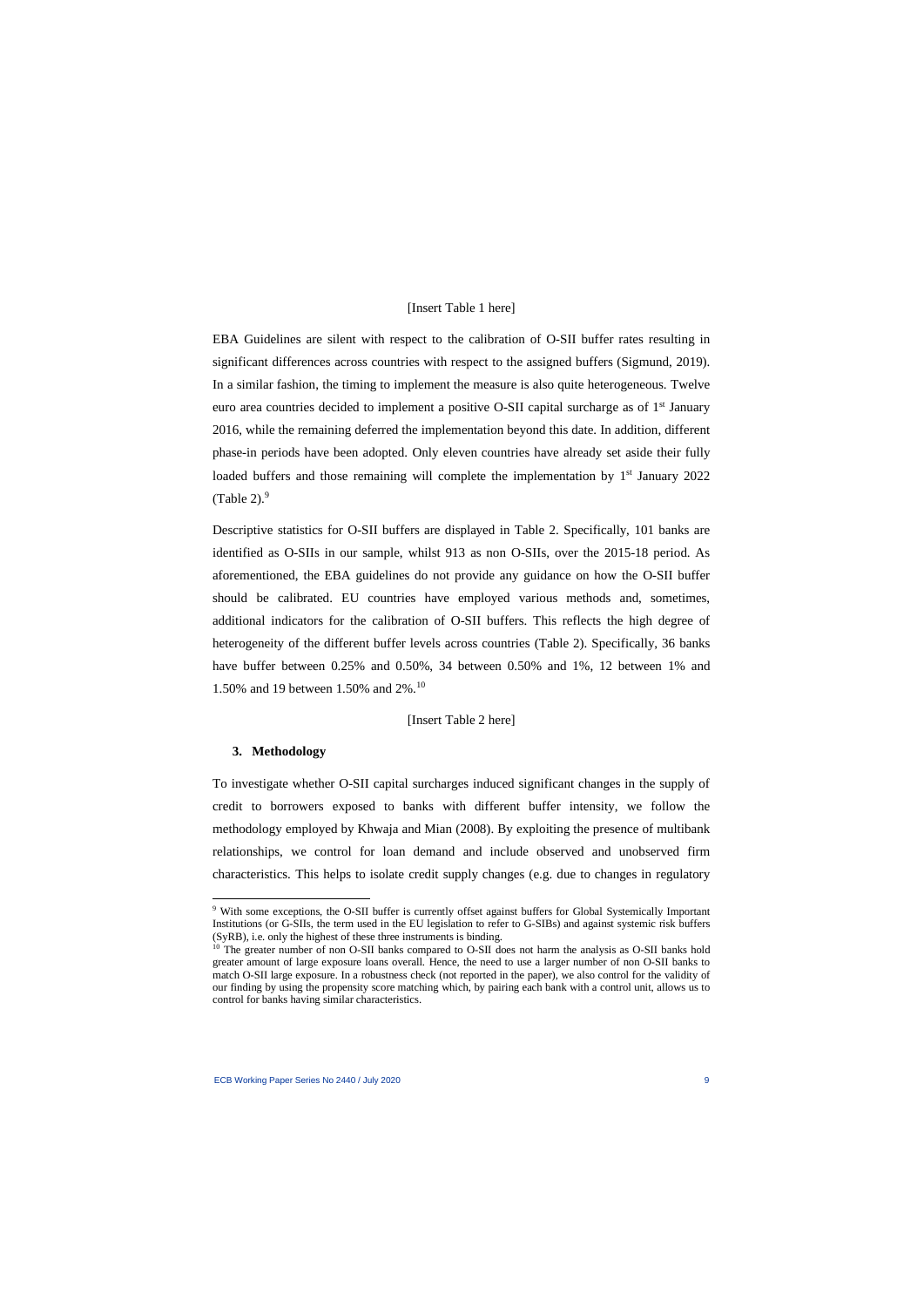capital charges) from shifts in loan demand. Our econometric specification takes the following form:

$$
\Delta Y_{ijt} = \alpha_i + \tau_{jt} + \beta_1 Db1_{it} + \beta_2 Db2_{it} + \beta_3 Db3_{it} + \beta_4 Db4_{it} + \beta_5 X_{it} + \beta_6 Z_{bt} + \beta_7 K_{it} + \varepsilon_{ijt} [1]
$$

where reporting banks are denoted by *i*, borrowing firms by *j*, country of a reporting bank by *b* and time by *t*. ∆Y defines our dependent variables (ΔL, ΔL CI, ΔL NFC). Specifically, ΔL is the annual logarithmic change of total loans of bank *i* to borrower *j* at time *t,* i.e. the change in lending observed the year following the introduction of an O-SII buffer. ∆L\_CI is the annual logarithmic change of loans to credit institutions of bank *i* to bank *j* at time *t*. ∆L\_NFC is the annual logarithmic change of loans to non-financial corporations of bank *i* to firm *j* at time *t*. Db1 to Db4 are binary variables indicating buffer ranges of 50 basis points for O-SII banks, where the benchmark dummy is determined by non-OSII banks (Table 3).<sup>[11](#page-10-0)</sup> For example, Db1 is a dummy that takes value 1 if a bank has been assigned a capital buffer between 0% and 0.50% (included), and 0 otherwise. This specification allows us to test for non-linear effect of additional capital surcharges.

#### [Insert Table 3 here]

X is a vector of bank-specific characteristics that includes the logarithm of bank total assets (Size), the ratio of equity to total assets (E/TA), the non-performing loans ratio (NPLs), the ratio of deposits to total liabilities (Funding structure) and the net interest margin (NIM). Z is a vector of country-specific characteristics we use to control for the macroeconomic environment between European countries and includes inflation (Inflation) and the growth of nominal GDP (GDP). Since O-SII buffers phase-in periods vary among countries, we include, as additional control variable (vector K), the number of years between the announcement date and the fully loaded date for each O-SII.

To tighten identification, we also include bank fixed effects  $(\alpha)$  to control for unobservable bank-specific factors. We also use borrower-time fixed effects  $(\tau)$  to control for observed and unobserved borrower heterogeneity that may vary overtime, thus isolating credit supply from

<span id="page-10-0"></span><sup>&</sup>lt;sup>11</sup> The capital levels applied are not the transitional values but the fully phased in values agreed by national macroprudential authorities and the ECB.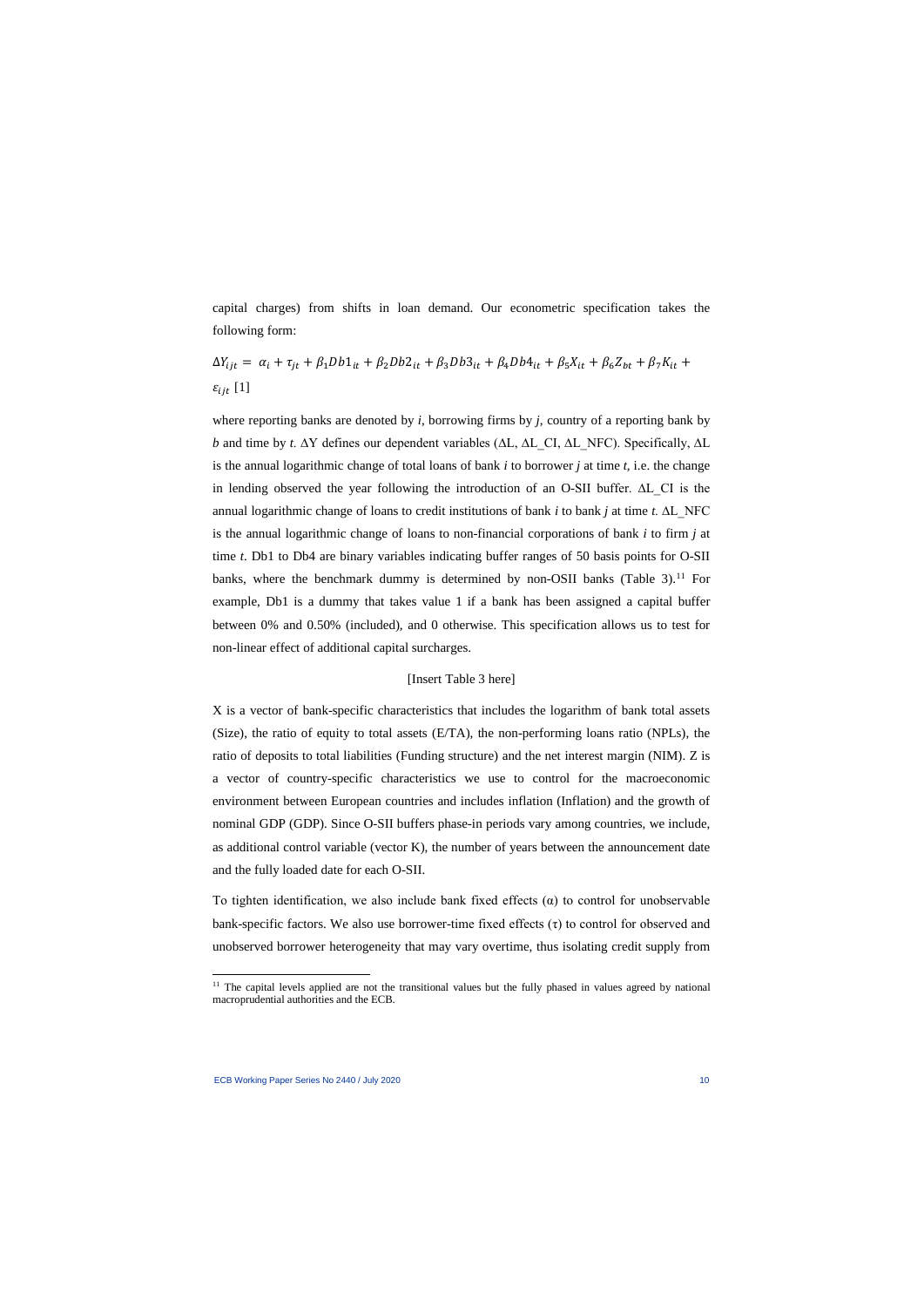credit demand shocks. ε is the idiosyncratic error term. In the banking literature, borrowertime fixed effects are commonly employed to deal with firm-level demand shocks (see for instance, Jimenez et al. 2014 and Jimenez et al. 2017). A limitation of this approach is underlined by Paravisini et al. 2014 which argue that firm-level fixed effects may fail to control for all demand effects if borrowing from a given firm is not randomly assigned or firms borrow from the same banks. We mitigate this identification issue by considering multibank relationship, i.e. firms that borrow from more than one bank. Indeed, bank and borrower-time fixed effects in the specification in equation [1] absorb the effects on lending of firms that borrow from only one bank throughout the sample, i.e. implicitly focusing on firms borrowing from multiple banks. Our econometric specification compares how the same firm loan growth from one bank changes relatively to another bank that has: (a) different buffer level or; (b) is not an O-SII. The within borrower comparison absorbs borrowerspecific changes in credit demand. This allows us to attribute estimated differences in loan growth to capital buffer requirements. Robust standard errors are double-clustered at the bank and borrower level (Behn et al., 2016, Jimenez et al., 2017). This means that we allow standard errors to be correlated within bank-borrower cluster but not across them.

We also consider an alternative econometric specification where we replace borrower-time fixed effects, country and bank controls with borrower control variables (credit institutions and non-financial corporations) and borrower country-time fixed effects that we denote as T, Y, and ψ, respectively. Specifically, T is a vector that includes the same bank-specific control variables as in equation [1] to financial institutions that are borrowers in the specification. Y is a vector that includes borrower-specific characteristics such as the operating revenues to total asset ratio, the solvency ratio and firm size (the logarithm of firm total assets) to control for observed borrower-specific characteristics that may affect bank lending decisions. This econometric specification takes the following form:

$$
\Delta L_{ijt} = \alpha_i + \psi_{bt} + \beta_1 Db1_{it} + \beta_2 Db2_{it} + \beta_3 Db3_{it} + \beta_4 Db4_{it} + \beta_5 T_{it} + \beta_6 Y_{jt} + \beta_7 K_{it} + \varepsilon_{ijt} [2]
$$

As in Jimenez et al. 2017, equation [2] restricts the sample to loans that can be matched to borrower-specific characteristics. This allows to test for differences between the two specifications.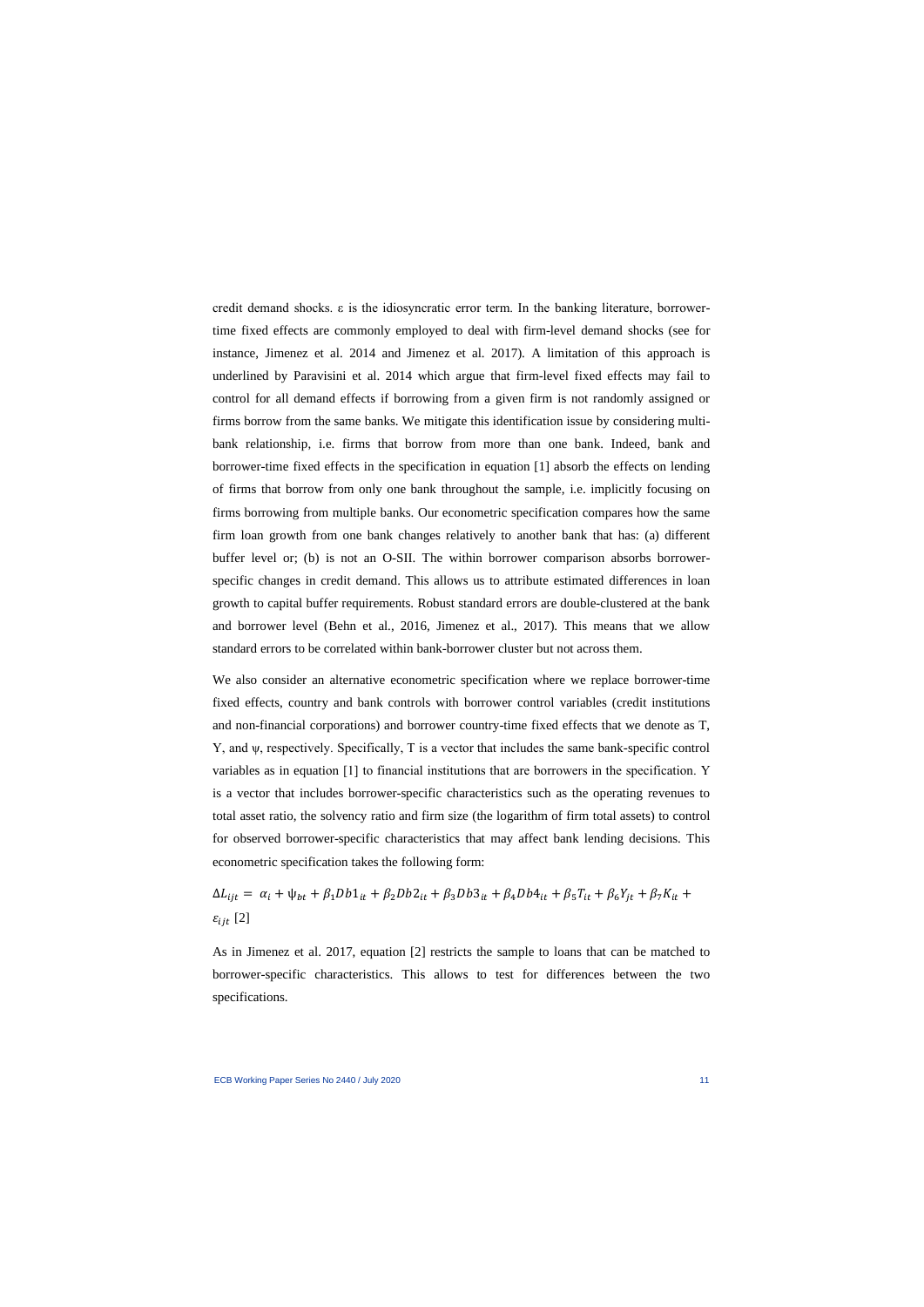### **4. Data**

To investigate the impact of O-SII capital surcharges on bank lending behaviour, we construct a granular dataset combining supervisory confidential and public information. Euro area bank capital requirement – including detailed information on required capital buffer, date of notification, publication and implementation of the policy – are taken from ECB confidential supervisory data and national authorities annual notifications to the European Systemic Risk Board (ESRB). Granular information on euro area bank large exposures data to individual counterparties is taken from supervisory reporting (COREP 27-31) which requires SSM banks to report detailed information about their large exposures since 2014.<sup>[12](#page-12-0)</sup> Balance sheet information on reporting institutions is drawn from the ECB supervisory statistics, whilst balance sheet data of non-financial corporations are sourced from Amadeus. Macroeconomic variables are drawn from the ECB Statistical Warehouse Database. As shown in Table 2, our sample covers 1,014 financial institutions from 19 Euro area counties over the period 2015- 18.

#### **4.1 Large Exposure Data**

Our loan-level dataset includes large exposure loans which stem from the large exposure regime, introduced in the EU in 2014, to ensure that risks arising from large exposures are kept at bay by limiting the maximum loss a bank could incur in the event of a sudden counterparty failure. According to Article 393 of the Capital Requirements Regulation (CCR), an exposure to a single client or connected group of clients is considered a large exposure when, before the application of credit risk mitigation measures and exemptions, it is equal or higher than 10% of an institution eligible capital or has a value equal or higher than  $\epsilon$ 300 million. Our dataset encompasses detailed information about exposures (e.g. instruments), reporting entities and counterparties (e.g. LEI, country and sector), which allows us to link the large exposure dataset to complementary data sources.<sup>[13](#page-12-1)</sup> The large exposure templates are

 $12$  Common Reporting (COREP) is the standardized reporting framework issued the EBA for the CRD reporting. It covers credit risk, market risk, operational risk, own funds and capital adequacy ratios.

<span id="page-12-1"></span><span id="page-12-0"></span><sup>&</sup>lt;sup>13</sup> Group structures are reconstructed using information about direct and ultimate parent reported in other templates of the supervisory data collection. Since capital requirements may be applied at different levels of consolidation, it is extremely important to disentangle contributions from individual entities inside a group. If the parent institution of a banking group reports both at individual and consolidated level a large exposure of €300 million, the exposure should appear in the dataset only once and it should be assigned to the parent. If a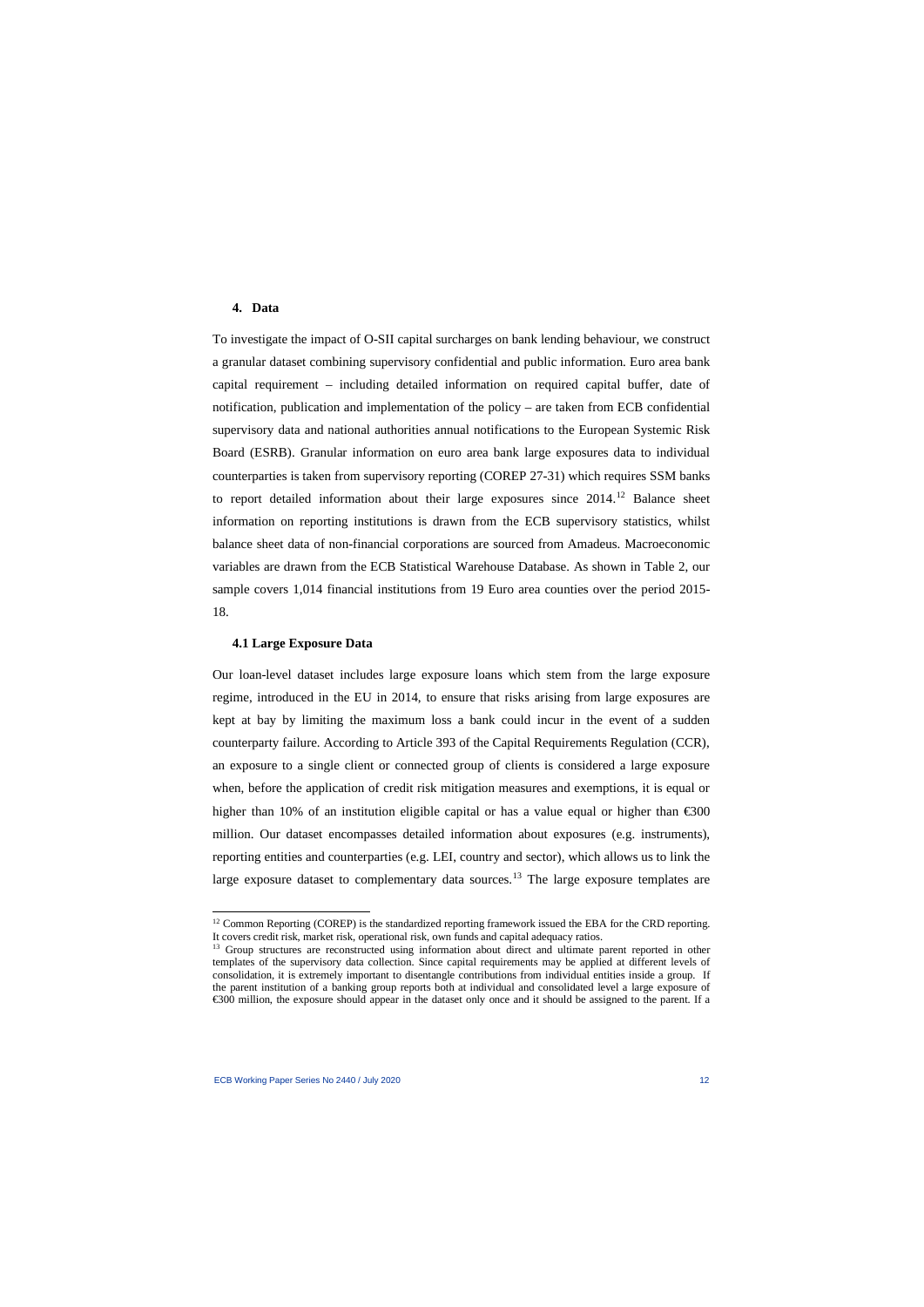reported at the highest level of consolidation and, for the most relevant group sub-structures, also at individual level. Detailed information about banking groups available at the ECB allows us to refine the dataset, allocating exposure to specific group components and eliminating duplicates. In line with the majority of the literature investigating the effect of capital requirements on bank lending behaviour using loan level data (Behn et al., 2016; Gropp et al., 2019; Berrospide and Edge, 2019), we use the logarithmic growth rate of lending. Panel A of Table 3, displays summary statistics of our dependent variables.

Since our large exposure data are mostly concentrated in few countries (Table 2), our sample could suffer from a selection bias. For instance, Germany, France and Italy cover more than 75% of the overall large exposure data in the dataset. To test whether the results hold also for the other countries in the sample we remove, in a robustness check in Section 7, Germany, France and Italy from the analysis.

### **4.2 Bank and firm balance sheet and macroeconomic data**

Panel B of Table 3 shows summary statistics of bank balance sheet data. We employ the ratio of equity on total assets (E/TA) as a measure of bank capitalisation. A large literature (Bernanke and Lown, 1991; Hancock and Wilcox 1994; Gambacorta and Mistrulli, 2004; Berrospide and Edge, 2010) has shown that weakly capitalised banks may try to improve their capital requirement metrics by cutting credit exposure. Hence, if the banking sector is not well-capitalised, tighter capital buffers may influence the transmission of monetary policy to credit supply to the real economy. We use the non-performing loans ratio (NPLs) to control for the effect of asset quality in bank loans portfolio (Altunbas et al. 2012). Banks with better asset quality should be able to insulate the supply of credit from regulatory shocks, such as the introduction of O-SII buffers. We also use deposits over total liabilities (Funding structure) to control for the effect of bank funding structure on bank lending (Bustamante et al. 2019). We use the logarithm of total assets (Size) as large banks may find easier to raise alternative sources of funds to support lending. We proxy bank business models by using net interest margin (NIM), which is defined as the difference between interest earning assets and

subsidiary of a banking group reports a large exposure above 10% of its capital but below 10% of the group's capital, the exposure should appear in the dataset (to make it as complete as possible) and it should be assigned to the subsidiary.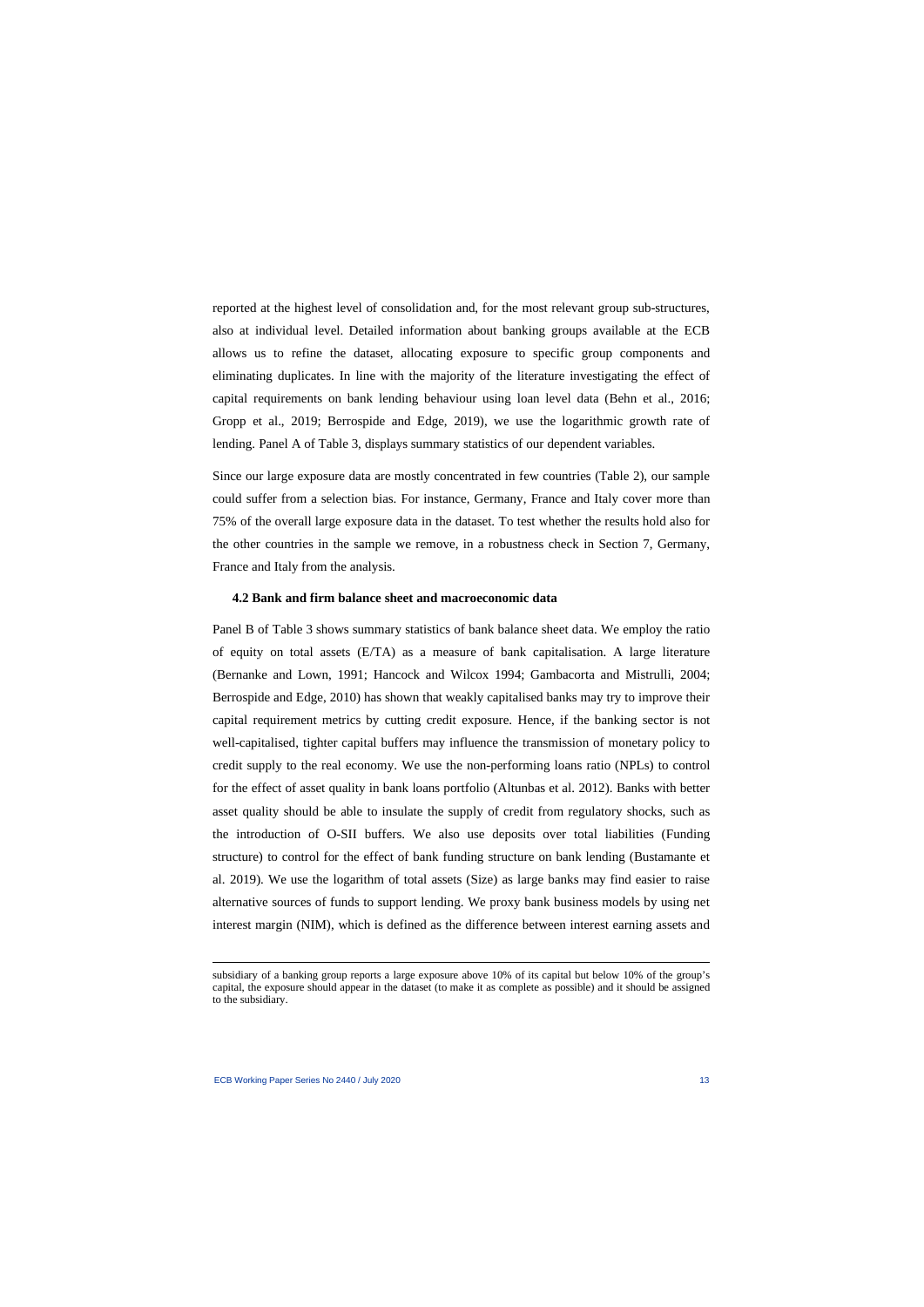interest bearing liabilities divided by the amount of interest earning assets. Higher NIM should indicate higher reliance on interest income activity and consequently lending.

### [Insert Table 4 here]

Panels C of Table 4 displays descriptive statistics for firm-level and policy variables. As Jimenez et al. (2017), we employ size, solvency and profitability to control for firm-specific characteristics. Arguably, larger, less leveraged and more profitable firms should demand more loans than firms with weaker balance sheets. Finally, as in Gambacorta and Shin (2018), we employ the annual growth rate of nominal GDP and inflation to control for business cycle differences among European countries in the sample (Table 3).

#### **5. Results**

#### **5.1 Baseline Results**

This section discusses the empirical results for the loan-level panel regression analysis based on equation [1] and [2]. Columns  $1 - 6$  of Table 5 present the results with the inclusion of several combinations of fixed effects and control variables. The first column of Table 1 shows that O-SII banks reduce lending in comparison to non O-SII banks. The magnitude of the coefficient increases as the buffer gets tighter. Specifically, banks with lower buffer requirements, i.e. below 1.0% and captured by Db1 and Db2, curtail lending by about 0.86 pp and 1.96 pp (Column 1), respectively. As the buffers tighten, banks' lending contraction increases: a capital buffer ranging between 1.0% and 2.0%, captured by Db3 and Db4, would reduce credit by 2.65 pp and 3.32 pp (Column 1) compared to non-OSII banks, respectively. This specification includes bank- and borrower-fixed effects, which absorb unobservable bank- and borrower-specific characteristics. In the second Column of Table 5, we tighten our econometric identification by including borrower-time fixed effects to control for observed and unobserved borrower heterogeneity that may vary overtime, thus isolating credit supply from credit demand shocks. As shown, the results continue to hold for all the buffer levels which allows us to suggest that the lending contraction can be attributed to a reduction in credit supply and that is not driven by demand effects.

In Columns 3 and 4, we include bank- and country-specific control variables, hence including time varying observable factors that may affect the supply of credit. Although slightly less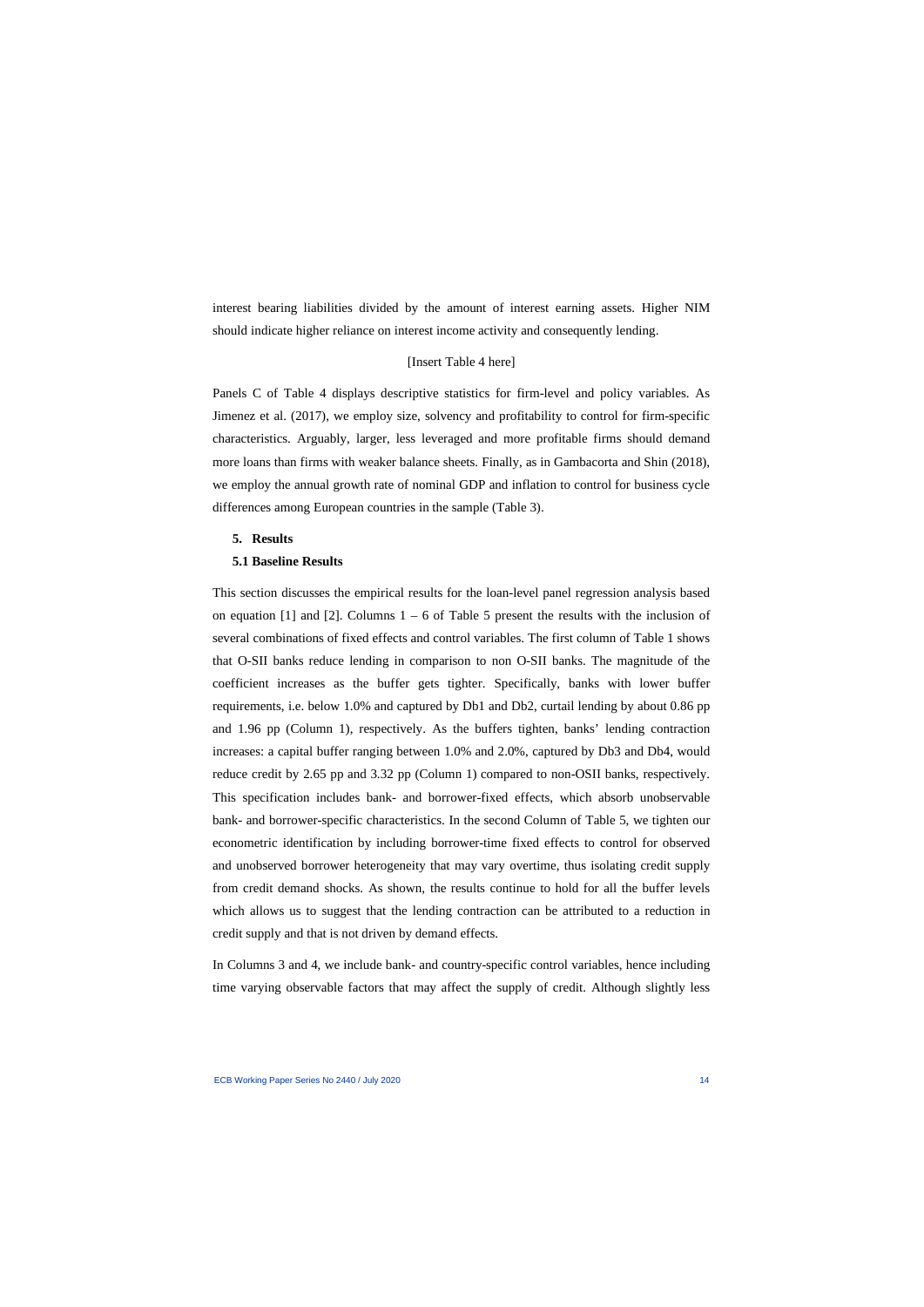significant, the magnitude of the dummy coefficients is in-line with the other econometric specifications. Moreover, Db1, capturing buffers below 0.5%, loses its significance level indicating that an O-SII buffer in the order of 0.25% to 0.50% has minor impact on bank lending. Finally, in Columns 5 and 6, we replace borrower-time fixed effects with borrower specific-characteristics and country-time fixed effects. This softer econometric specification allows us to check whether borrower-time fixed effects (in Columns  $2 - 4$ ) are effective in controlling for credit demand shocks. The coefficient in Columns 5 and 6, which is more than 2pp higher than the other specifications, highlights the importance of fully isolating credit demand shocks for an accurate estimation of bank lending behaviour. The introduction of borrower characteristics in specification in Column 6 – which includes fewer observations – does not change the significance level of our estimates and further validates our findings. Overall, we find that O-SII buffer requirements reduce lending and that this effect depends on the level of the required capital buffer with tighter buffer requirements corresponding to stronger lending contractions.

#### [Insert Table 5 here]

#### **5.2 Impact across sectors and the role of unconventional monetary policy (TLTROs)**

We investigate the possible heterogeneity in lending contraction across sectors in Table 6 and 7 where lending to credit institutions (Table 6, Columns  $1 - 6$ ) and to non-financial corporations (Table 7, Columns  $1 - 6$ ) are separately investigated via sub-samples. Again, the results are presented with the inclusion of several combinations of fixed effects and control variables. The results of Tables 6 and 7 indicate that O-SII banks reduce lending to credit institutions but not to non-financial corporations compared to non O-SII banks and the coefficients marking the contraction in loans to credit institutions are similar in magnitude to those obtained in the baseline regression. As in Table 5, the coefficients increase in magnitude as the capital surcharges tighten. Specifically, banks reduce lending to credit institutions by 1.12 pp (Db1) to 4.92 pp (Db4). These coefficients are robust to different econometric specifications and the inclusion of macroeconomic as well as borrower-specific characteristics. Contrarily, Table 7 shows smaller coefficients and a statistically insignificant contraction of lending to non-financial corporations. Hence, we envisage that the implementation of the O-SII framework may have limited direct costs for the real economy.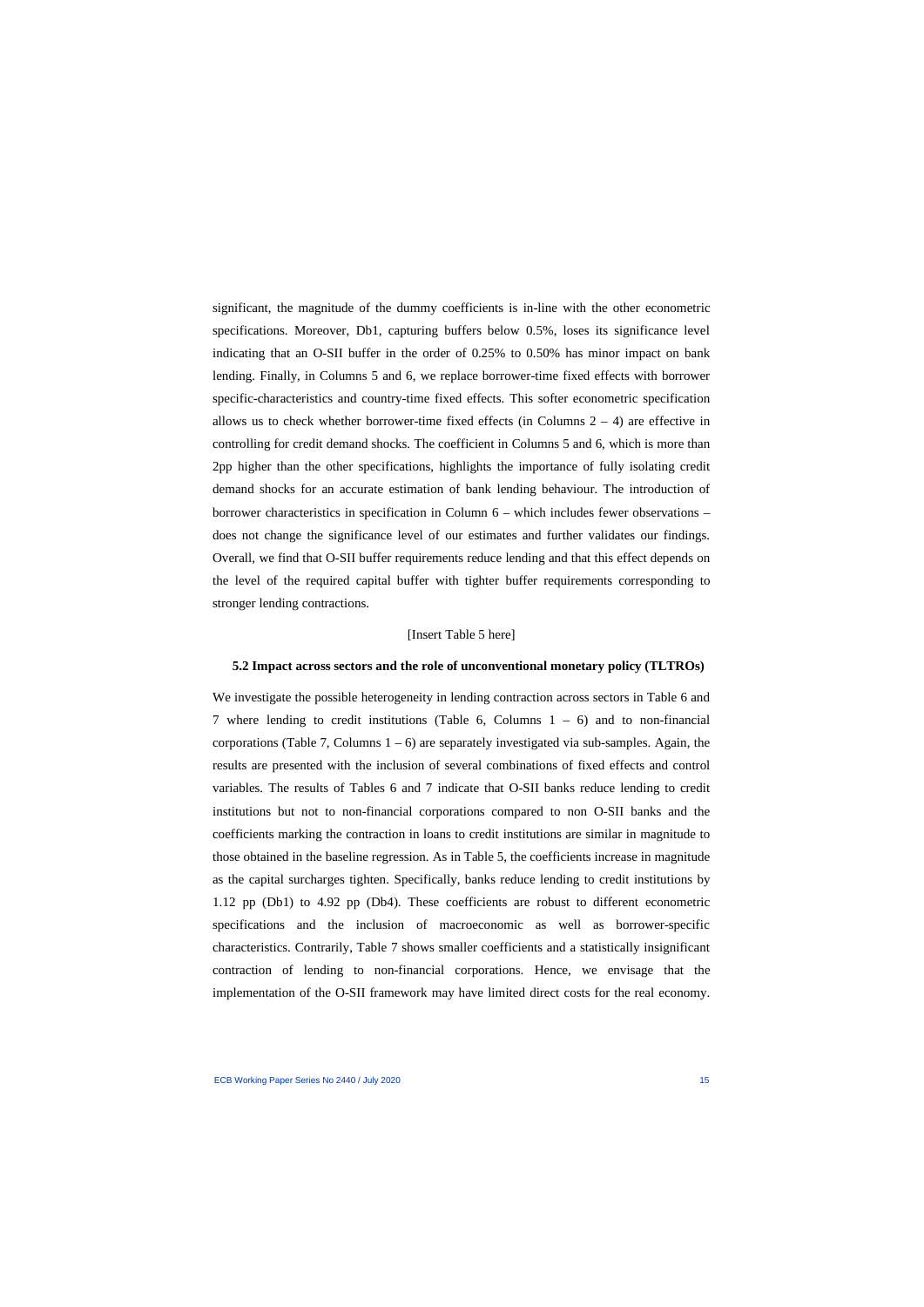In the years following the assignment of an O-SII buffer, identified banks appear to contract their lending provision to credit institutions but not to non-financial firms.

### [Insert Table 6 here]

#### [Insert Table 7 here]

In recent years, the ECB adopted a wide range of unconventional monetary policies (UMPs) in order to cope with slow economic growth, weak inflation outlook and subdued credit dynamics in the euro area (BIS, 2019) which may have interacted with the O-SII regime.<sup>[14](#page-16-0)</sup> The negative effects of a lending contraction to credit institutions or non-financial corporations due to increased capital requirements may thus have been avoided by the deployment of monetary tools.

To investigate whether UMPs have eased the negative effects of capital surcharges on bank lending we examine the lending behaviour of those banks that borrowed from the ECB's Targeted Longer-Term Refinancing Operations (TLTROs) compared to those that did not.<sup>[15](#page-16-1)</sup> TLTROs are particularly suitable for this exercise as they were "*designed to enhance the functioning of the monetary policy transmission mechanism by supporting bank lending to the real economy*" (Draghi, 2014a). If banks taking the TLTROs cut lending to credit institutions but not to non-financial corporations, we can postulate that O-SII buffers ignited a withdrawal of loans from other credit institutions to reduce banks' own systemic footprint and O-SII score, in an effort to reduce the capital surcharge. At the same time, banks would opt to not cut lending to the non-financial sector as the price of TLTRO funding was linked to clear conditions with respect to lending to these firms.

In Tables 8 and 9 we further split our sample by considering TLTRO and non-TLTRO banks separately. Banks that borrowed from the ECB show a statistically significant lending

<sup>&</sup>lt;sup>14</sup> UMP relates to policies that guide longer-term interest rate expectations and expand and change the composition of central bank's balance sheet with the aim to facilitate credit expansion (Bernanke and Reinhart, 2004).

<span id="page-16-1"></span><span id="page-16-0"></span><sup>&</sup>lt;sup>15</sup> A first set of TLTROs was launched in June 2014 to support lending by reducing bank funding costs. The ECB's policy was implemented through eight auctions, between September 2014 and June 2016. A second set of interventions was announced in March 2016 and implemented between June 2016 and March 2017, and a third in March 2019 – beginning in September 2019. Differently from standard monetary policy measures, these loans have a significantly longer maturity. Technical details can be found at [www.ecb.europa.eu/mopo/implement/omo/tltro/html/index.en.html.](http://www.ecb.europa.eu/mopo/implement/omo/tltro/html/index.en.html)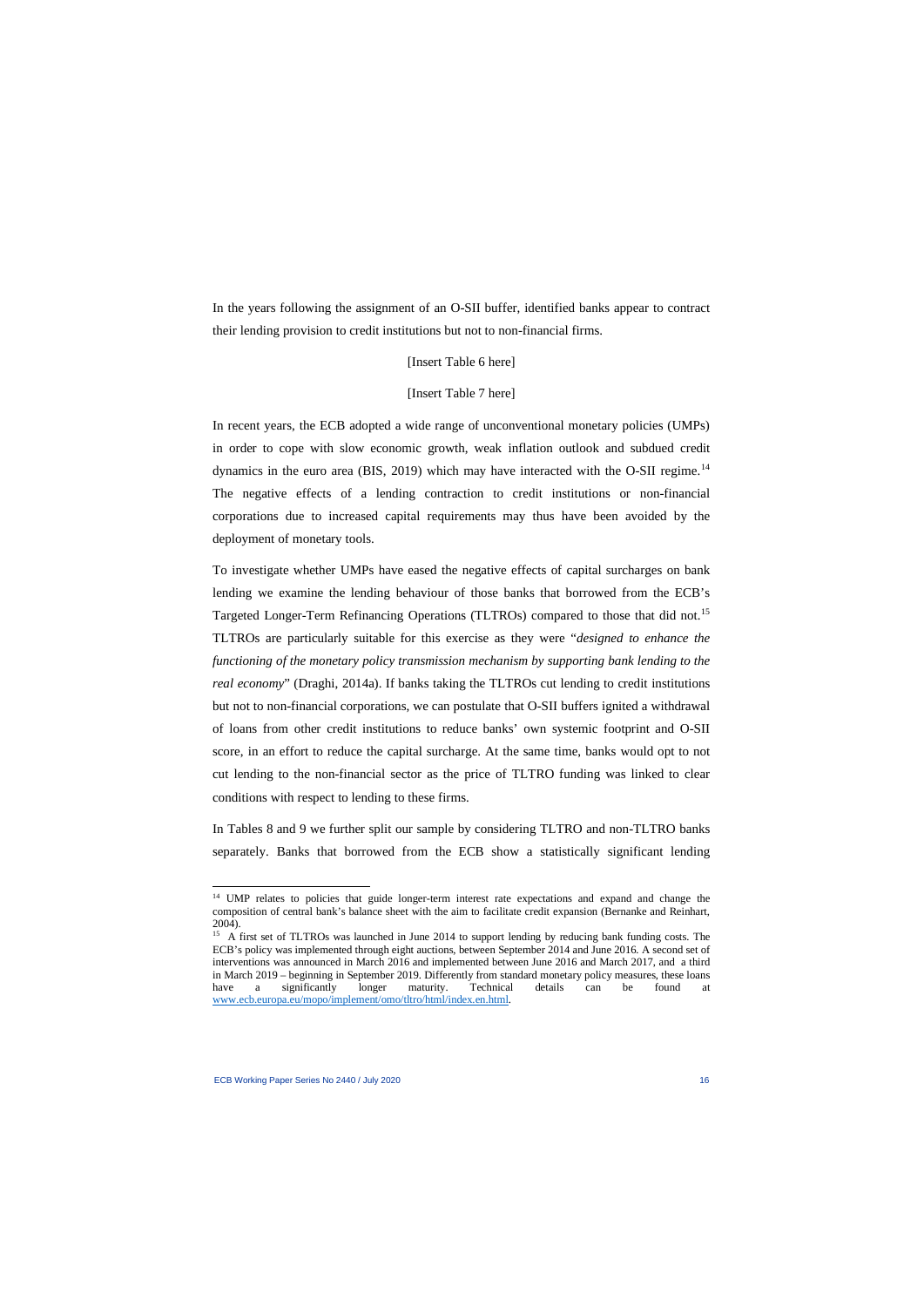contraction to credit institutions (Panel A and Table 8) but not to non-financial corporations (Panel B and Table 8) where the coefficients are statistically insignificant.<sup>[16](#page-17-0)</sup> Again and as in the previous regressions, lending contraction increases with the buffer level. The magnitude of the coefficient is also economically meaningful as banks with tighter buffers reduce lending to credit institutions by about 12 pp (Column 1) compared to non O-SII banks. On the contrary, banks that did not receive extraordinary liquidity from the ECB curtail their lending to non-financial corporations (Panel B and Table 9; statistically significant at conventional level in most of the specifications) but not to credit institutions (Panel A and Table 9; statistically insignificant in all the specifications). These findings confirm our hypothesis that UMPs cushion the negative effects of capital buffers on the real economy. Thus, by pursuing their respective objectives, macroprudential and monetary policy appear to act as complements in improving the resilience of the banking sector while contributing to the efficient allocation of resources in the real economy (Praet, 2018).

#### [Insert Table 8 here]

#### [Insert Table 9 here]

#### **6. Robustness checks**

In order to provide more robustness to our findings, we conducted a series of additional tests. As a first robustness check, we control whether the large exposure regime set up drives our results. As mentioned in Section 5.1, an exposure to a single client or connected group of clients is considered a large exposure when it is equal or higher than 10% of an institution's eligible capital or has a value equal or higher than €300 million. Since banks need to meet additional capital surcharges by raising the amount of capital, it may be possible that an exposure greater that 10% of capital (thus flagged as large exposure) falls below this threshold when additional capital is raised. This  $-$  if not controlled for  $-$  may result in a lending contraction that is not driven by banks' reaction to the capital surcharges but rather by changes in the reporting framework of the large exposure regime. To rule out this possibility, we remove all observations that are identified as large exposure by considering the capital threshold and not on the absolute amount, i.e. dropping all the observations that are below

<span id="page-17-0"></span><sup>&</sup>lt;sup>16</sup> For this exercise, we group banks with buffers between 1.0% and 2.0% (Db3 and Db4) to increase the number of data points in the estimation.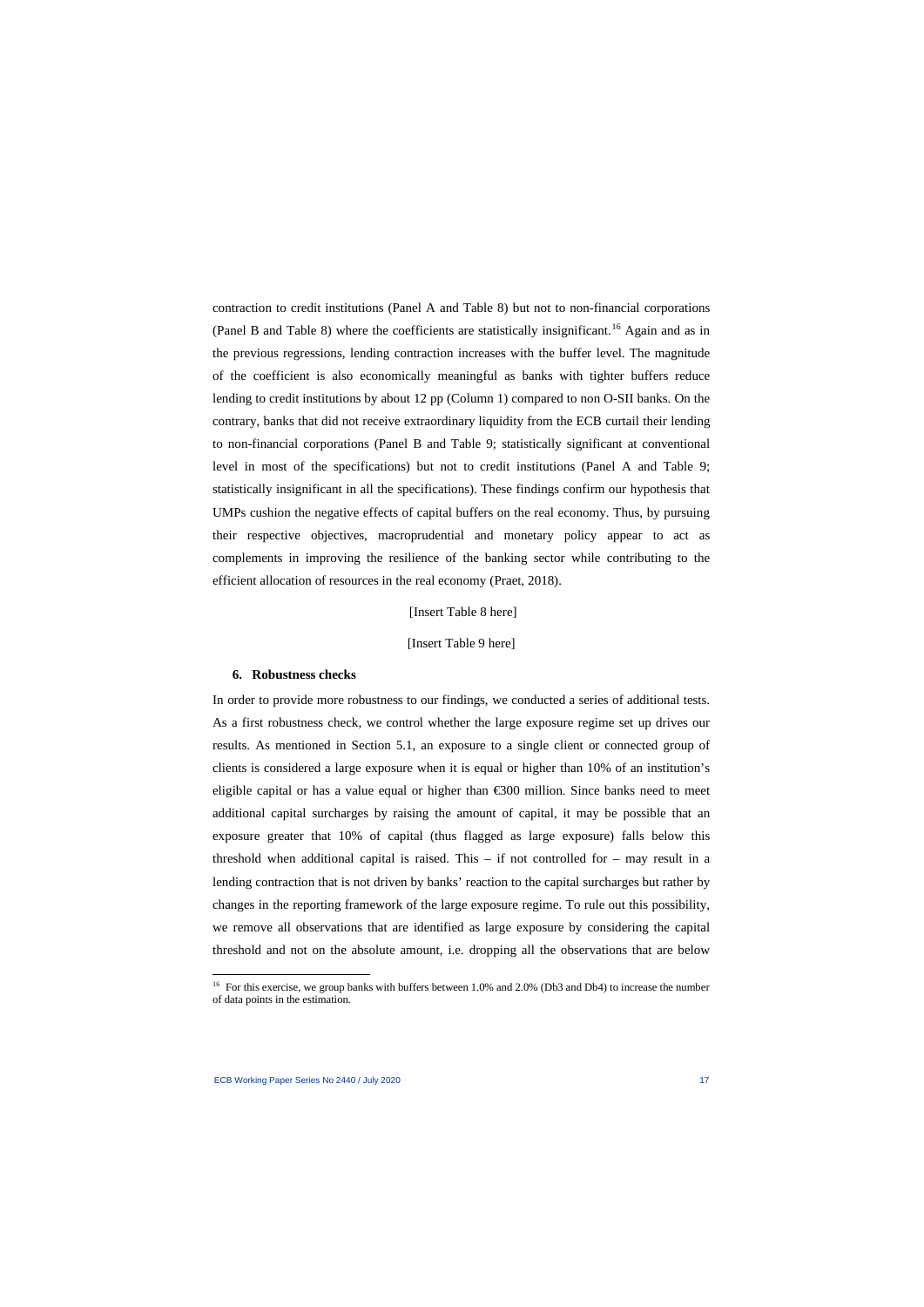€300 million. The results reported in Panel A of Table 10 (Columns 1-3) further corroborate our baseline.

In a second robustness check, we test whether curtailed lending to credit institutions is directed mostly to non-OSII banks. If O-SII capital surcharges lead O-SII banks to reduce lending to non-OSII banks, non O-SII banks that are liquidity-dependent from O-SII banks may have contracted lending to non-financial corporations. Since our baseline dummy in the econometric identification is determined by non O-SII banks, the baseline results in Table 5 and the results on non-financial corporations in Table 7 may be the consequence of a stronger lending contraction to non-financial corporations that is driven by those non-OSII banks that experienced a liquidity dry up from affected O-SII institutions. We control for this possibility by: (a) removing all those non-OSII banks that borrow from O-SII banks. This leaves the dataset with O-SIIs that borrow from O-SIIs, non O-SII that borrow from non O-SIIs and O-SIIs that borrow from non O-SIIs. And (b) we exclude non O-SII banks that borrow from O-SIIs in the econometric specification of lending to non-financial corporations (∆L\_NFC). The results reported in Panel B of Table 10 (Column 3) are all insignificant and further validate our findings.

As a third robustness check, we remove all the G-SIIs and their subsidiaries from the sample. In the context of CRDIV, the O-SII buffers are currently offset against the G-SII and the systemic risk buffer (SyRB); i.e. only the highest of the three is binding. Since G-SIIs were subjected to a G-SIIs buffer before the implementation of the O-SII framework, the former may have already intervened to change bank lending behaviour. However, when G-SIIs are dropped from the sample, the resulting coefficients are in line with the baseline, with the only exception of Db3 in Column 2 (Panel C of Table 10, Columns 1-3).

As mentioned in footnotes 9 and 10, the EBA guidelines leave some room for flexibility to reflect specificities of individual member state banking system, allowing national competent authorities to increase or decrease the identification threshold by up to 75 bps. In addition, national authorities can designate further institutions via supervisory judgment. National discretion may lead to endogeneity biases in our estimates as policy makers may increase the identification threshold or apply supervisory judgement when their banking sector suffer from weak lending growth. To control for this issue, we remove, in a first robustness, countries that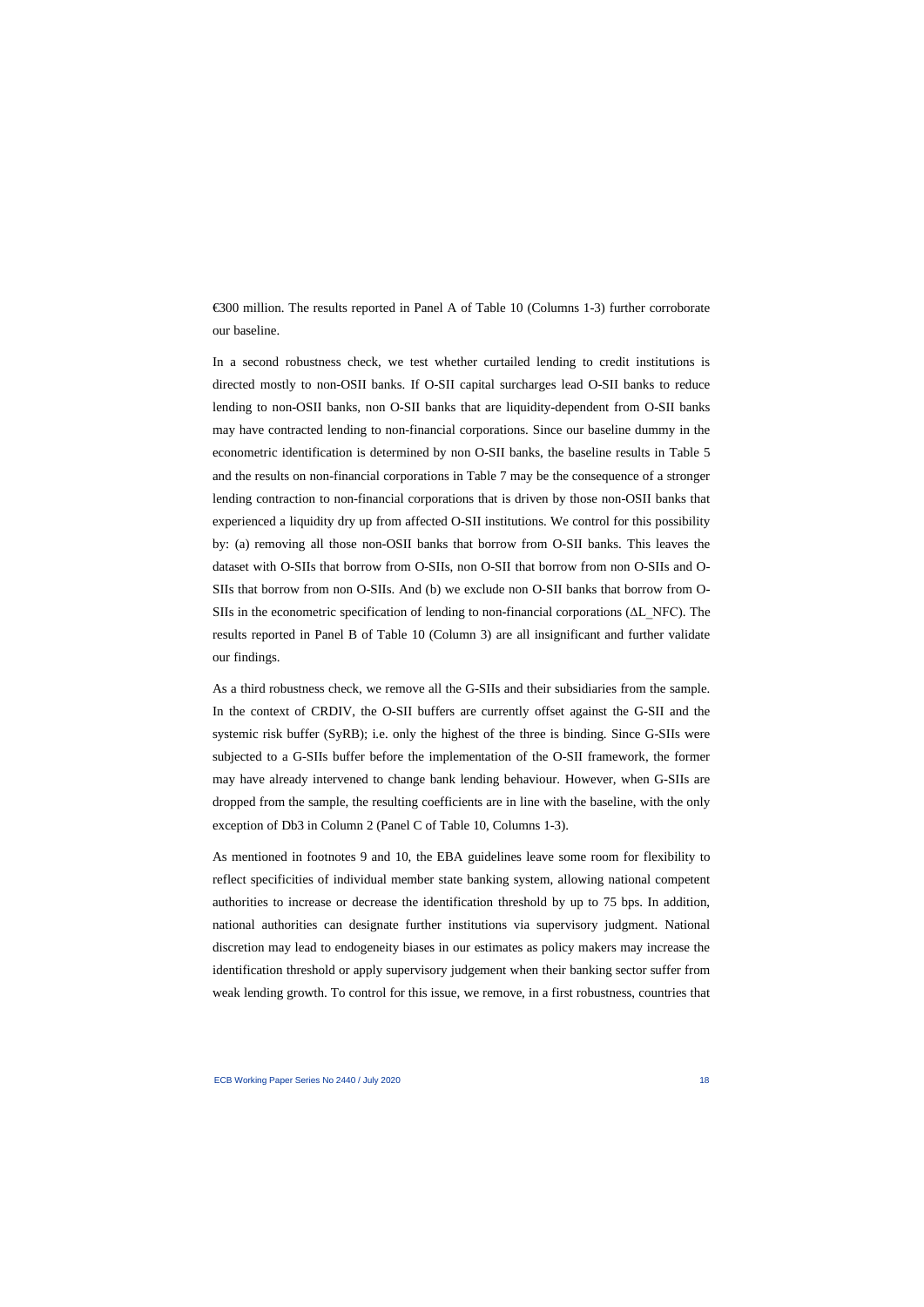apply a higher identification threshold (Latvia, Slovenia and Slovakia)<sup>[17](#page-19-0)</sup> and, in a second robustness, those countries where supervisory judgement has taken place (Belgium, Germany, Estonia, France, Luxembourg, Malta and the Netherlands). Our results, displayed in Panel D and E of Table 10, Columns 1-3), discard this hypothesis and are consistent with the baseline estimates.

Finally, since our large exposure data are mostly concentrated in few countries (Table 2), our sample could suffer from a selection bias. For instance, Germany, France and Italy cover more than 75% of the overall large exposure data in the dataset. To test whether the results hold also for the other countries in the sample we remove Germany, France and Italy from the sample. Again, these results are not only in line but somehow stronger than our baseline regression (Panel D of Table 10, Columns 1-3).

#### [Insert Table 10 here]

## **7. Conclusion**

In this paper we have investigated the impact of structural buffers, e.g. O-SII buffers, on aggregate lending as well as lending across different economic sectors, and explored their interaction with the TLTROs using loan level data for the euro area. This topic, which is still under-researched from an empirical perspective, is expected to become increasingly relevant given the deployment of macroprudential tools and continued difficulties for banks to raise capital.

We have shown that the lending reaction of other systemically important banks (O-SII) depends on the intensity of the required capital buffer, the economic sector of their borrowing counterpart and banks' recourse to central bank funding. We have offered evidence that, although tighter buffer requirements correspond to stronger lending contractions, designated O-SII banks curtail their lending towards credit institutions the most while leaving loans supply to non-financial corporations almost unchanged. This finding alone provides further insights into the transmission mechanisms of macroprudential policies.

Finally, we put forward an explanation that hinges on the interaction between macroprudential and monetary policy regimes such as TLTROs. As O-SII banks appear to de-

<span id="page-19-0"></span><sup>&</sup>lt;sup>17</sup> Specifically, the threshold is set at 425, 500 and 425 for Latvia, Slovenia and Slovakia, respectively.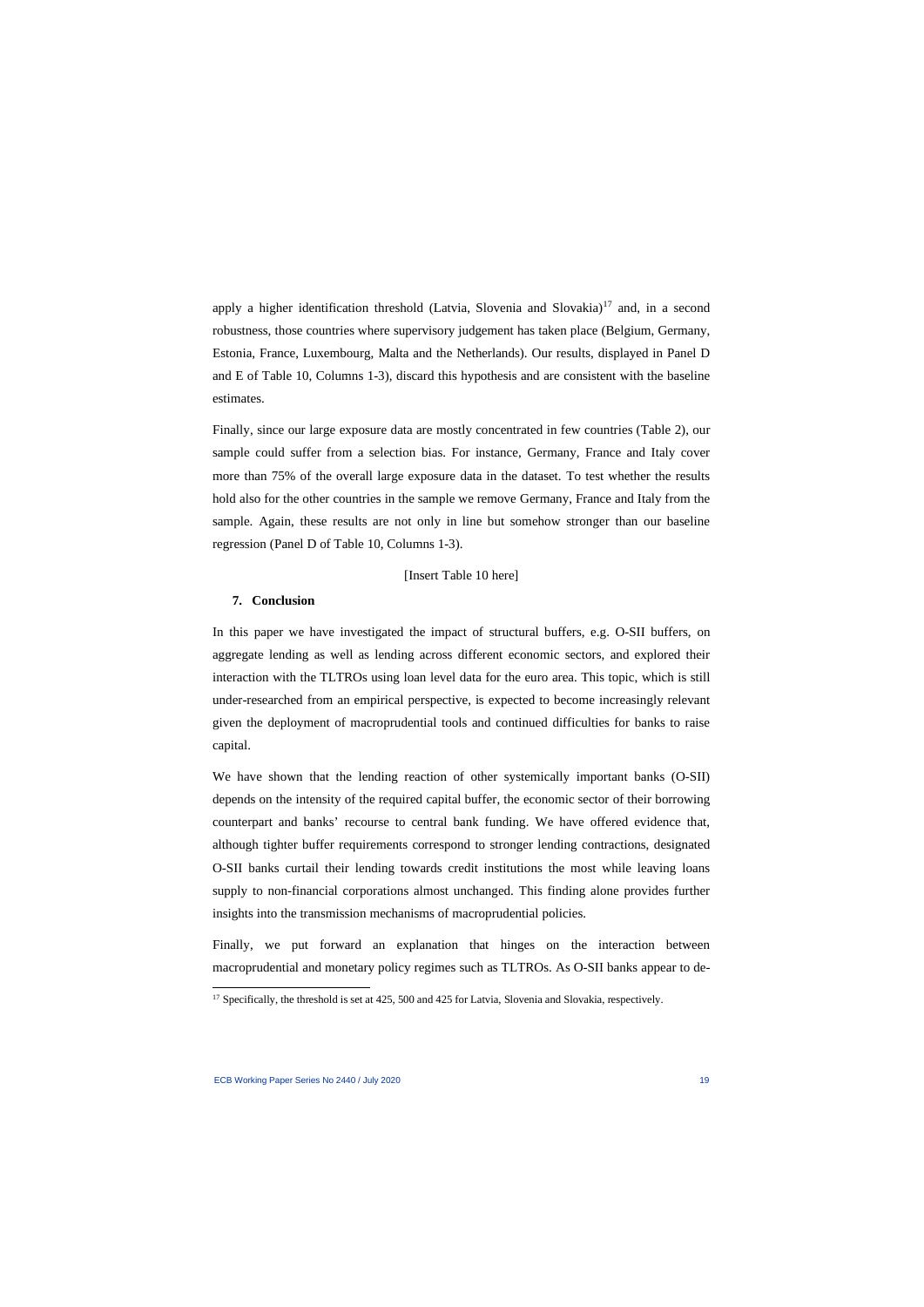lever in order to shrink their balance sheets, the compositions of this lending contraction is affected by the conditionality of the targeted operations of the ECB. In fact, we showed that the effect of capital requirements on lending to non-financial corporations is eased only when banks resort to central bank funding, as banks that do not borrow from the ECB in its TLTROs cut lending to non-financial corporations while keeping that to credit institutions unchanged.

To the best of our knowledge, our paper is the first to evaluate the impact of O-SII buffers on bank lending by considering buffer intensities and by employing loan-level data and to investigate their heterogeneous impact on economic sectors. Our findings also have important policy implications for the implementation of macroprudential frameworks and their interaction with monetary policy. These results are robust to a wide range of checks.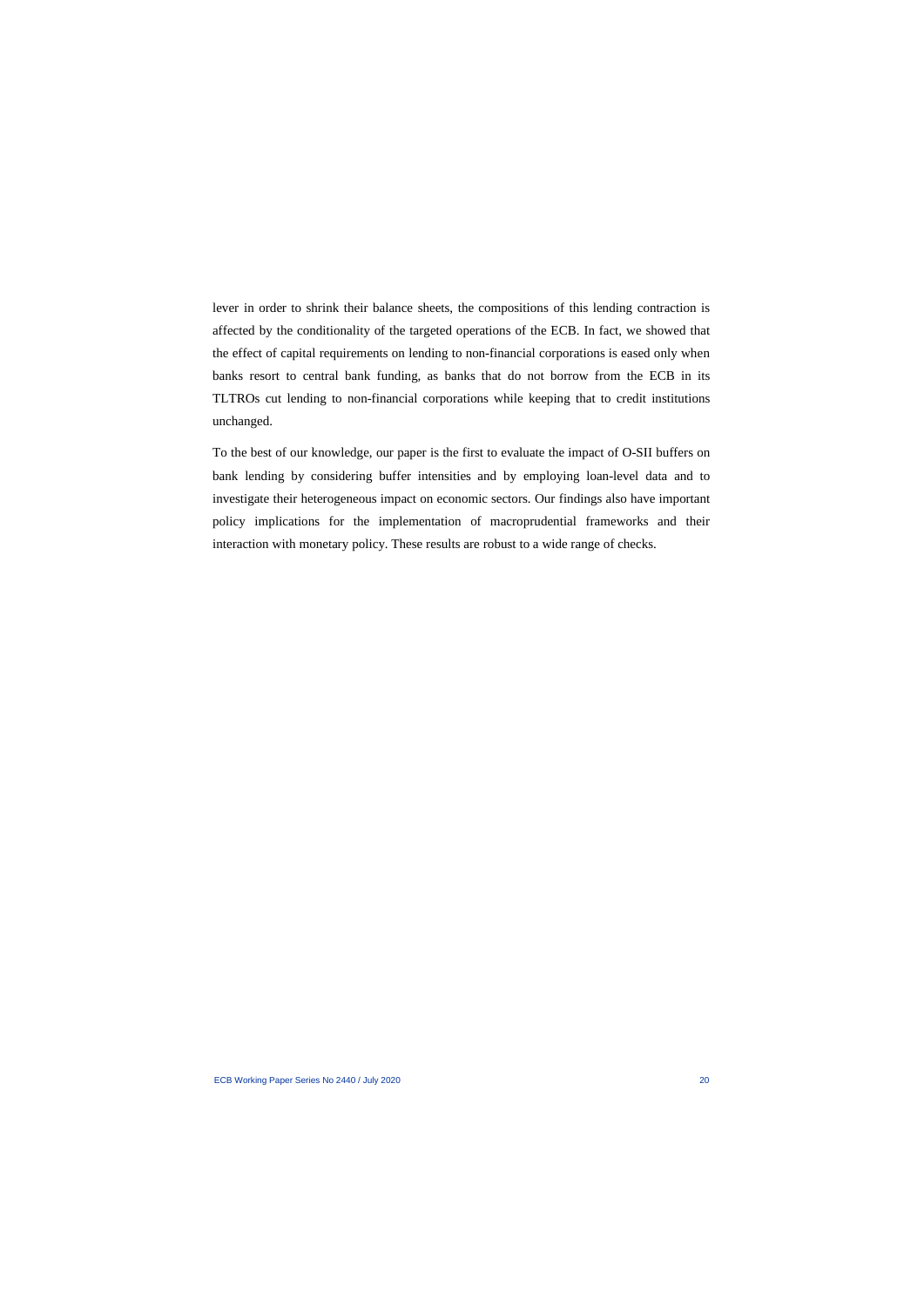#### **Bibliography**

Admati, A.R., DeMarzo, P.M., Hellwig, M.F., Pfleiderer, A., 2013. Fallacies, irrelevant facts and myths in the discussion of capital regulation: why bank equity is not socially expensive. *Rock Center for Corporate Governance*, Stanford University, Working Paper Series No. 161.

Aiyar, S., Calomiris, C. W., Wieladek, T. 2014a. Does macro-prudential regulation leak? Evidence from a UK policy experiment. *Journal of Money, Credit and Banking*, 46, 181-214.

Aiyar, S., Calomiris, C. W., Wieladek, T. 2014b. The international transmission of bank capital requirements: Evidence from the UK. *Journal of Financial Economics*, 113, 368-382.

Aiyar, S., Calomiris, C. W., Wieladek, T. 2016. How does credit supply respond to monetary policy and bank minimum capital requirements? *European Economic Review*, 82, 142-165.

Andries, A.M., Nistor, S., Ongena, S., Sprincean, N. 2019. On becoming an O-SII. *Journal of Banking and Finance*, 111, 105723.

Angelini, P., Neri, S., Panetta, F. 2014. The interaction between capital requirements and monetary policy. *Journal of Money, Credit and Banking*, 46, 1073-1112.

Albertazzi, U., Marchetti, D. J. 2010. Credit supply, flight to quality and evergreening: an analysis of bank-firm relationship after Lehman. *Bank of Italy Working papers*, No. 756, Bank of Italy.

Altunbas, Y., Gambacorta, L., Marques-Ibanes, D. 2012. Do bank characteristics influence the effect of monetary policy on bank risk? *Economics Letters*, 117, 220-222.

Auer, R., Ongena, S. 2016. The countercyclical capital buffer and the composition of bank lending, *BIS Working Paper* No. 593, Bank for International Settlement Monetary and Economic Department.

Behn, M., Haselmann, R., Watchel, P. 2016. Procyclical capital regulation and lending. *The Journal of Finance*, 71, 919-956.

Berger, A. N., Udell, G. F. Did risk-based capital allocate bank credit and cause a "credit crunch" in the United States? *Journal of Money, Credit and Banking*, 26, 585-628.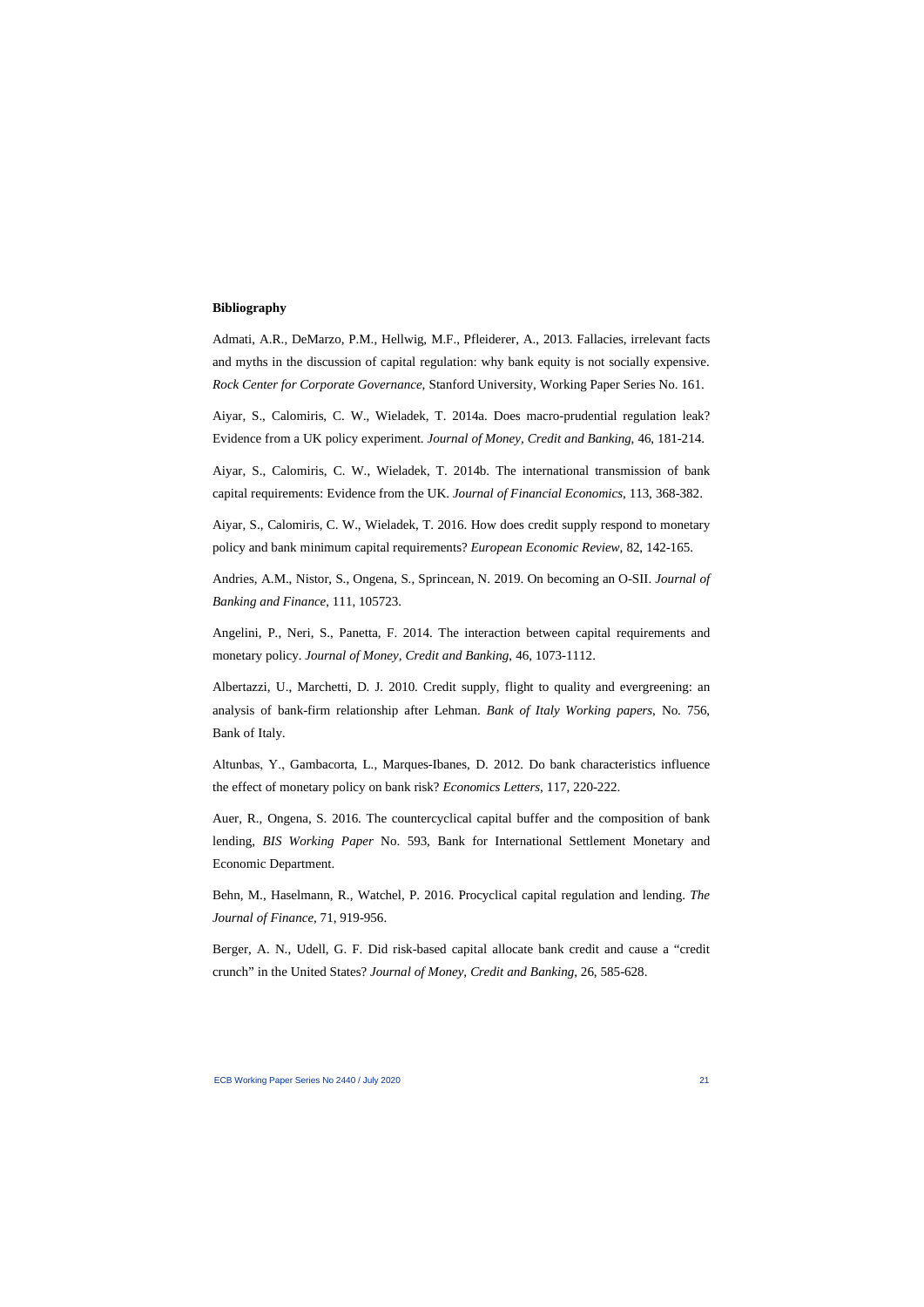Bernanke, B.S., Lown, C. 1991. The credit crunch. *Brookings Papers on Economic Activity*, 22, 205-248.

Bernanke, B.S., Reinhart, V.R. 2004. Conducting monetary policy at very low short-term interest rates. *The American Economic Review*, Vol 94, 87-90.

Bernanke, B.S. 2018. The real effects of disrupted credit. *Brookings Paper on Economic Activity*, BPEA Conference Draft, September 13-14 2018.

Berrospide, J.M., Edge, R.M. 2010. The effect of bank capital on lending: What do we know, and what does it mean? *International Journal of Central Banking*, 6, 5-54.

Berrospide, J.M., Edge, R.M. 2019. The effects of bank capital buffers on bank lending and firm activity: What can we learn from five years of stress-test results? *Finance and Economics Discussion Series* 2019-050, Washington: Board of Governors of the Federal Reserve System.

BIS. 2019. Unconventional monetary policy tools: A cross-country analysis. *CGFS Papers* No. 63, Committee on Global Financial System, Bank for International Settlements

Bolton, P., Freixas, X. 2006. Corporate Finance and the Monetary Transmission Mechanism. *The Review of Financial Studies*, 19, 829-870.

Borio, C. 2015. Macroprudential policies: What have we learnt? *Speech delivered at the Bank of Italy conference "Micro and Macroprudential Banking Supervision in the Euro Area"*, Università Cattolica del Sacro Cuore, Milan, 24 November .

Brinkman, E. J., Horvitz, P. M. 1995. Risk-based capital standards and the credit crunch. *Journal of Money, Credit and Banking,* 27, 848-863.

Buch, C. M., Prieto, E. 2014. Do better capitalized lend less? Long-run panel evidence from Germany. *International Finance*, 17, 1-23.

Bustamante, J., Cuba, W., Tambini, J. 2019. A loan-level analysis of the determinants of credit growth and the bank lending cannel in Peru, *BIS Working Paper*, Bank for International **Settlements**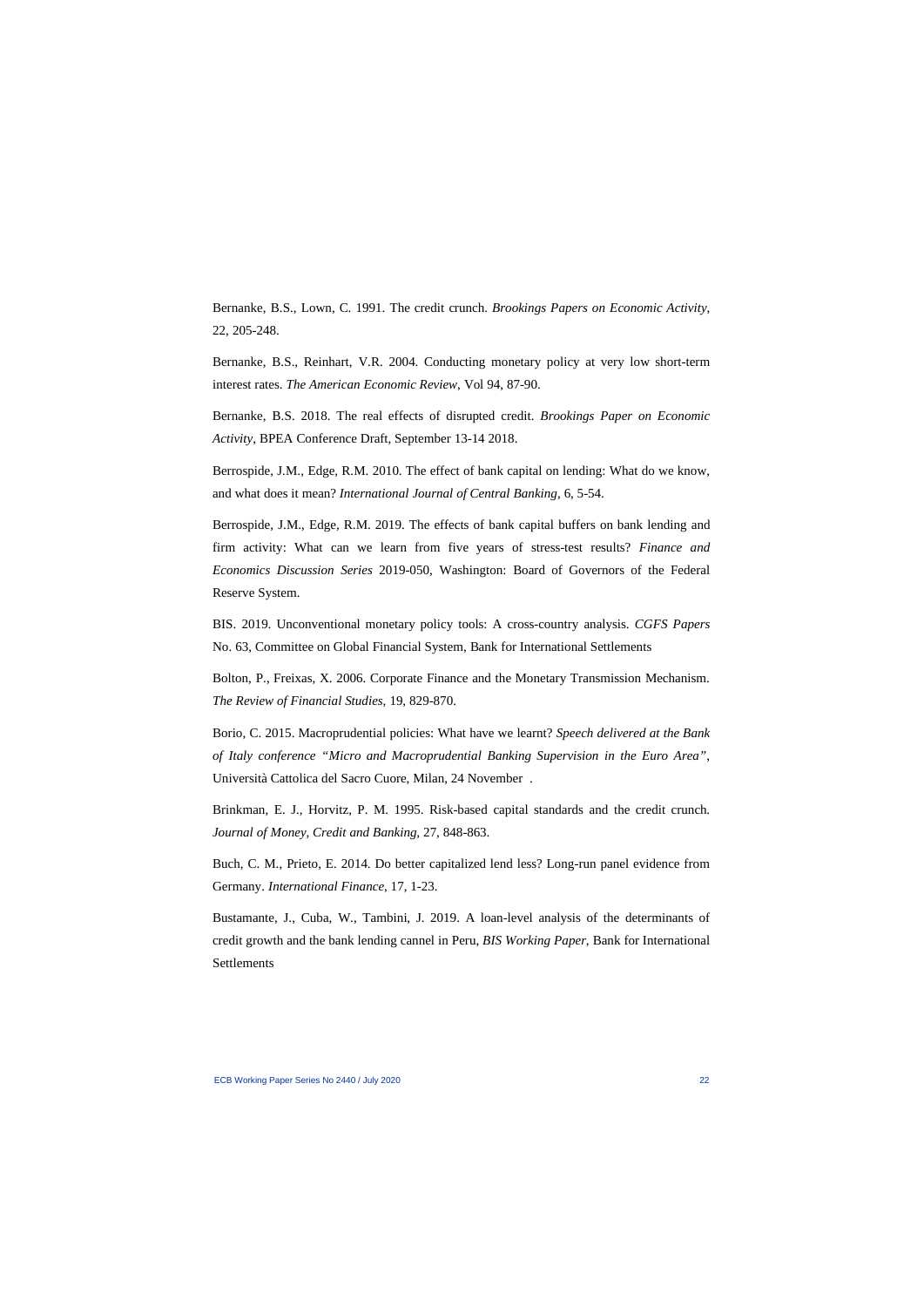Calem, P.S., Correa, R., Lee, S.J. 2019. Prudential Policies and their impact on credit in the United States, *Journal of Financial Intermediation,* in press.

Cappelletti, G., Marques, A.P., Varraso, P., Budrys, Z., Peeters, J. 2019. Impact of higher capital buffers on banks' lending and risk-taking: Evidence from the euro area experiments. *ECB Working Paper Series* No. 2292, European Central Bank.

Carlson, M., Shan, H., Warusawitharana, M. 2013. Capital ratios and bank lending: A matched bank approach. *Journal of Financial Intermediation*, 22, 663-687.

Cornett, M.M., Tehranian, H. 1994. An examination of voluntary versus involuntary security issuances by commercial banks: the impact of capital regulation on common stock returns, *Journal of Financial Economics*, 35, pp 99-122.

Degryse, H., Karapetyan, A., Karmakar, S. 2019. To ask or not to ask: bank capital requirements and loan collateralization*, Bank of England Staff Working Paper* No. 778.

De Jonghe, O., Dewachter, H., Ongena, S. 2020. Bank capital (requirements) and credit supply: Evidence from Pillar 2 decisions. *Journal of Corporate Finance*, 60, 101518.

Draghi, M. 2014. Introductory statement to the press conference. European Central Bank, Frankfurt am Main, Germany, July 4, Available at: [https://www.ecb.europa.eu/press/pressconf/2014/html/is140703.en.html.](https://www.ecb.europa.eu/press/pressconf/2014/html/is140703.en.html)

ESRB. 2017. Final report on the use of structural macroprudential instruments in the EU. *ESRB Report*, European Systemic Risk Board.

Fraisse, H., Le, M., Thesmar, D. 2020. The real effects of bank capital requirements. *Management Science*, 66, 5-23.

Gambacorta, L., Mistrulli, P.E. 2004. Does bank capital affect lending behaviour? *Journal of Financial Intermediation*, 13, 436-457.

Gambacorta, L., Shin, H.S. 2018. Why bank capital matters for monetary policy. *Journal of Financial Intermediation*, 35, 17-29.

Gorton, G., Winton, A. 2017. Liquidity provision, bank capital, and the macroeconomy. *Journal of Money, Credit and Banking,* 49, 5-37.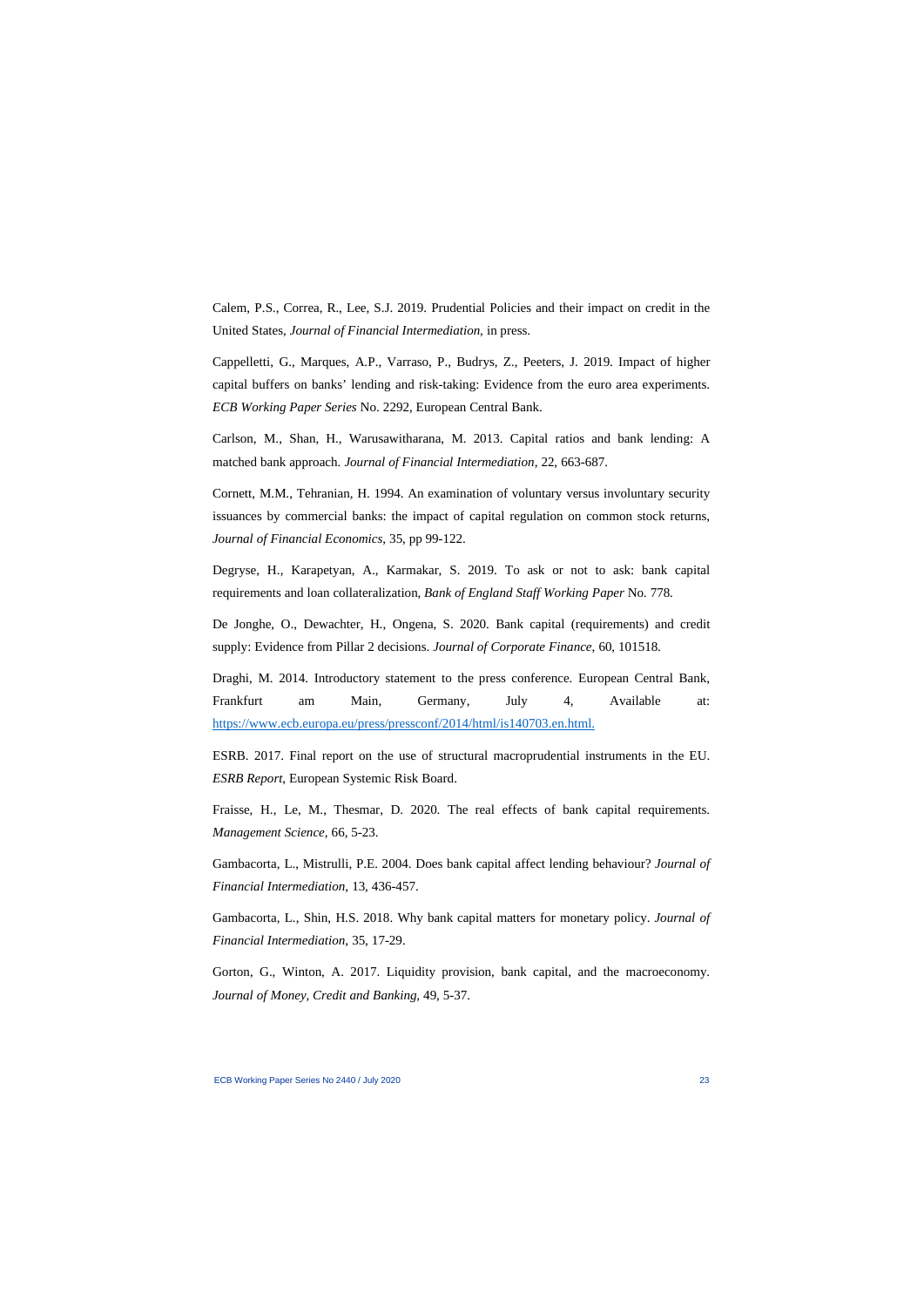Gropp, R., Mosk, T., Ongena, S. Wix, C. 2019. Banks responses to higher capital requirements: Evidence from a quasi-natural experiment. *The Review of Financial Studies*, 32, 266-299.

Hall, B. 1993. How has the Basle accord affected bank portfolios? *Journal of the Japanese and International Economies,* 7, 408-440.

Hancock, D., Wilcox, J. 1993. Has there been a "capital crunch" in banking? The effects on bank lending of real estate market conditions and bank capital shortfalls. *Journal of Housing Economics*, 3, 31-50.

Hancock, D., Wilcox, J. 1994. Bank capital and credit crunch: The role of risk-weighted and unweighted capital regulations. *Journal of the American Real Estate and Urban Economics Association*, 22, 59-94.

Hancock, D., Laing, A. J., Wilcox, J. A. 1995. Bank capital shocks: Dynamics effects on securities, loans, and capital. *Journal of Banking and Finance*, 19, 661-677.

Hanson, S.G., Kashyap, A.K., Stein, J.C. 2011. A macroprudential approach to financial regulation, *Journal of Economic Perspectives*, 25, 3-28.

Imbierowicz, B., Kragh, J., Rangvid, J. 2018. Time-varying capital requirements and disclosure rules: Effects on capitalization and lending decisions. *Journal of Money, Credit and Banking,* 50, 573-602.

Jimenez, G., Ongena, S., Peydro, J.S., Saurina, J. 2014. Hazardous time for monetary policy: What do twenty-three million bank loans say about the effects of monetary policy on credit risk-taking? *Econometrica*, 82, 463-505.

Jimenez, G., Ongena, S., Peydro, J.S., Saurina, J. 2017. Macroprudential policy, countercyclical bank capital buffers, and credit supply: Evidence from the Spanish dynamic provisioning experiments, *Journal of Political Economy*, 125, 2126-2177.

Kashyap, A., Stein, J. 2004. Cyclical implications of the Basel II capital standards, *Economic Perspective*, 28, 18-31, Federal Reserve Bank of Chicago.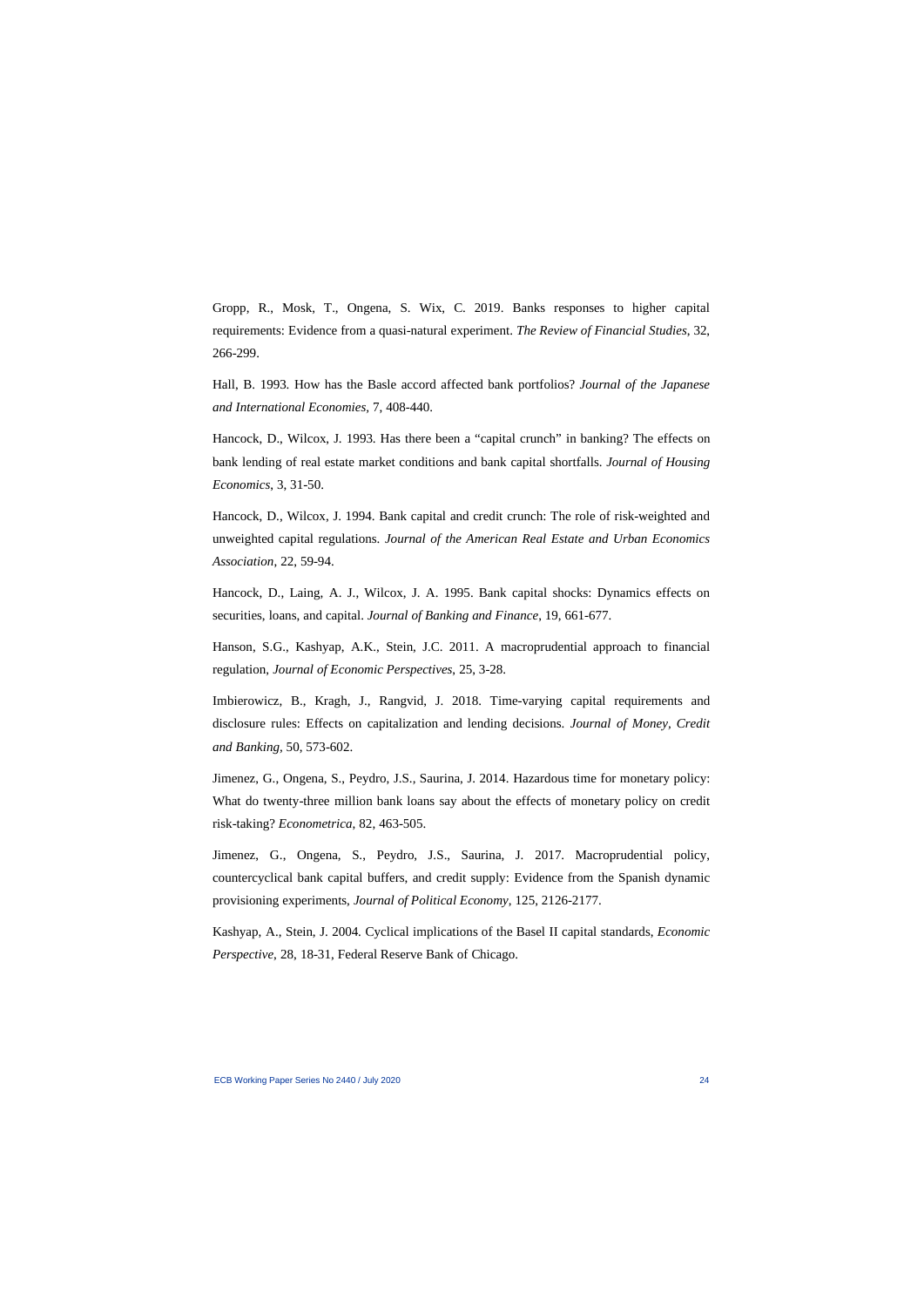Kwhaja, A. Mian, A. 2008. Tracing the impact of bank liquidity shocks. *The American Economic Review*, 98, 187-221.

Lown, C., Morgan, D. 2006. The credit cycle and the business cycle: New findings using the Loan Officer Opinion Survey. *Journal of Money, Credit and Banking*, 38, 1575-1597.

Myers, S.C., Majluf, N.S. 1984. Corporate financing and investment decisions when firms have information that investors do not have, *Journal of Financial Economics*, 13, 187-221.

Paravasini, D., Rappoport, V., Schnabl P; Wolfenzon, D. 2014. Dissecting the effect of credit supply shock on trade: Evidence from matched credit-export data. *The Review of Economic Studies*, 82, 333-359.

Peek, J., Rosengren, E. 1995. The capital crunch: Neither a borrower nor a lender be. *Journal of Money, Credit and Banking,* 27, 625-638.

Peek, J., Rosengren, E. 1997. The international transmission of financial shocks: The case of Japan. *The American Economic Review*, 87, 495-505.

Peek J., Rosengren, E. 2000. Collateral damage: Effects of the Japanese bank crisis on real activity in the United States. *The American Economic Review*, 90, 30-45.

Praet, P. 2018. The interaction between monetary policy and macroprudential policy. *Speech by Peter Praet*, Member of the Executive Board of the ECB at the Money, Macro and Finance Research Group Conference on the Resilience of the Global Financial Architecture, London, 27 September 2019.

Puri, M., Rocholl, J., Steffen, S. 2011. Global retail lending in the aftermatch of the US financial crisis: distinguishing between supply and demand effects. *Journal of Financial Economics*, 100, 556-578.

Rice, T., Rose, J. 2016. When good investments go bad: The contraction in community bank lending after the 2008 GSE takeover. *Journal of Financial Intermediation*, 27, 68-88.

Sigmund, M. 2019. The Capital Buffer Calibration for Other Systemically Important Institutions – Is There Too Much Country Heterogeneity? Available at SSRN: [https://ssrn.com/abstract=3216117.](https://ssrn.com/abstract=3216117)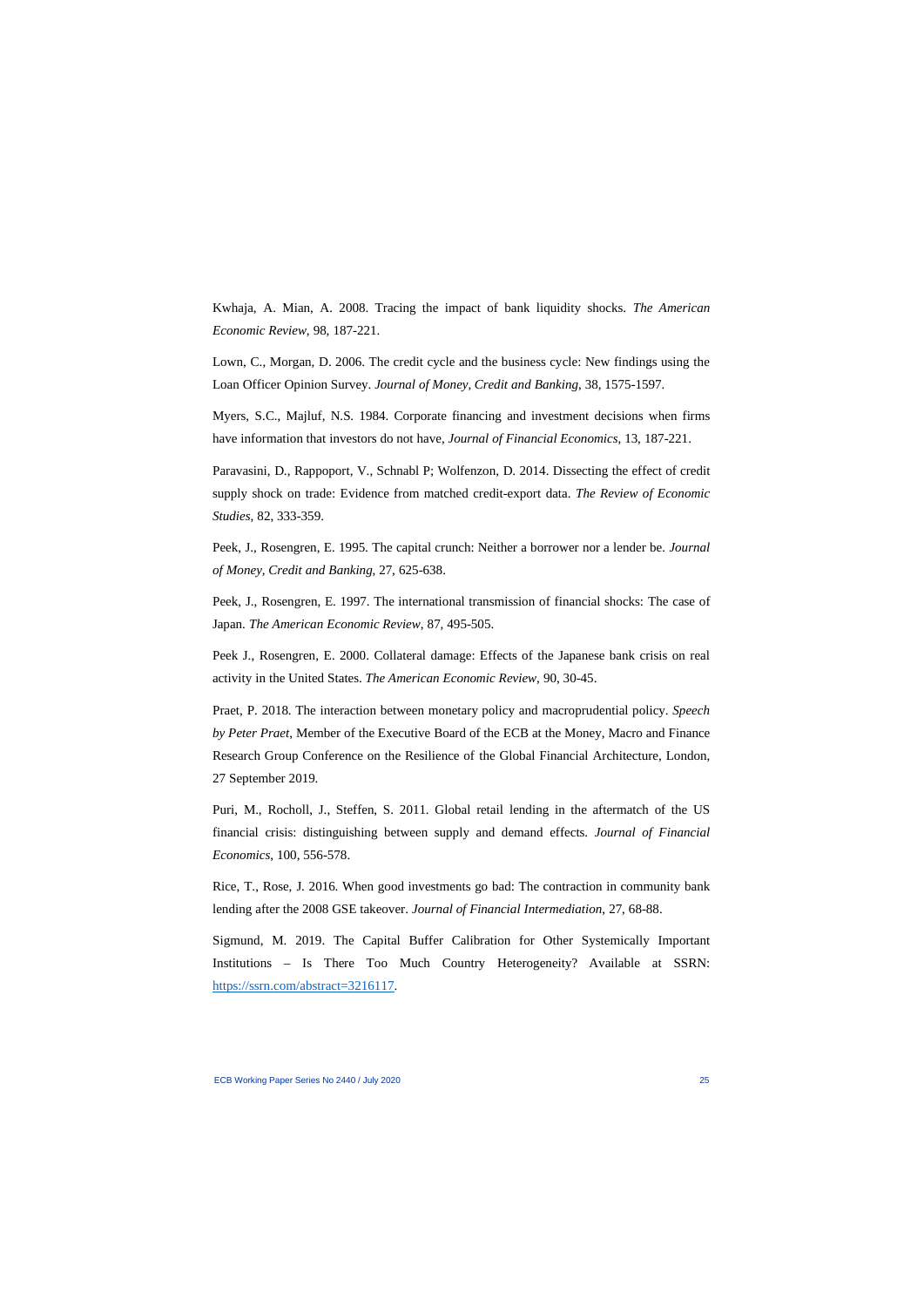Stein, J.C. 1998. An adverse –selection model of bank asset and liability management with implication for the transmission of monetary policy, *RAND Journal of Economics*, 29, 466- 88.

Thakor, A.V. 1996. Capital requirements, monetary policy and aggregate bank lending: Theory and empirical evidence. *The Journal of Finance*, 51, 279-324.

Van den Heuvel, S. 2002. Does bank capital matter for the monetary transmission? *Economic Policy Review*, 8, 259-265.

Van den Heuvel, S. 2008. The welfare cost of bank capital requirements. *Journal of Monetary Economics*, 55, 298-320.

VanHoose, D. 2007. Theories of bank behavior under capital regulation. *Journal of Banking and Finance*, 31, 3680-3697.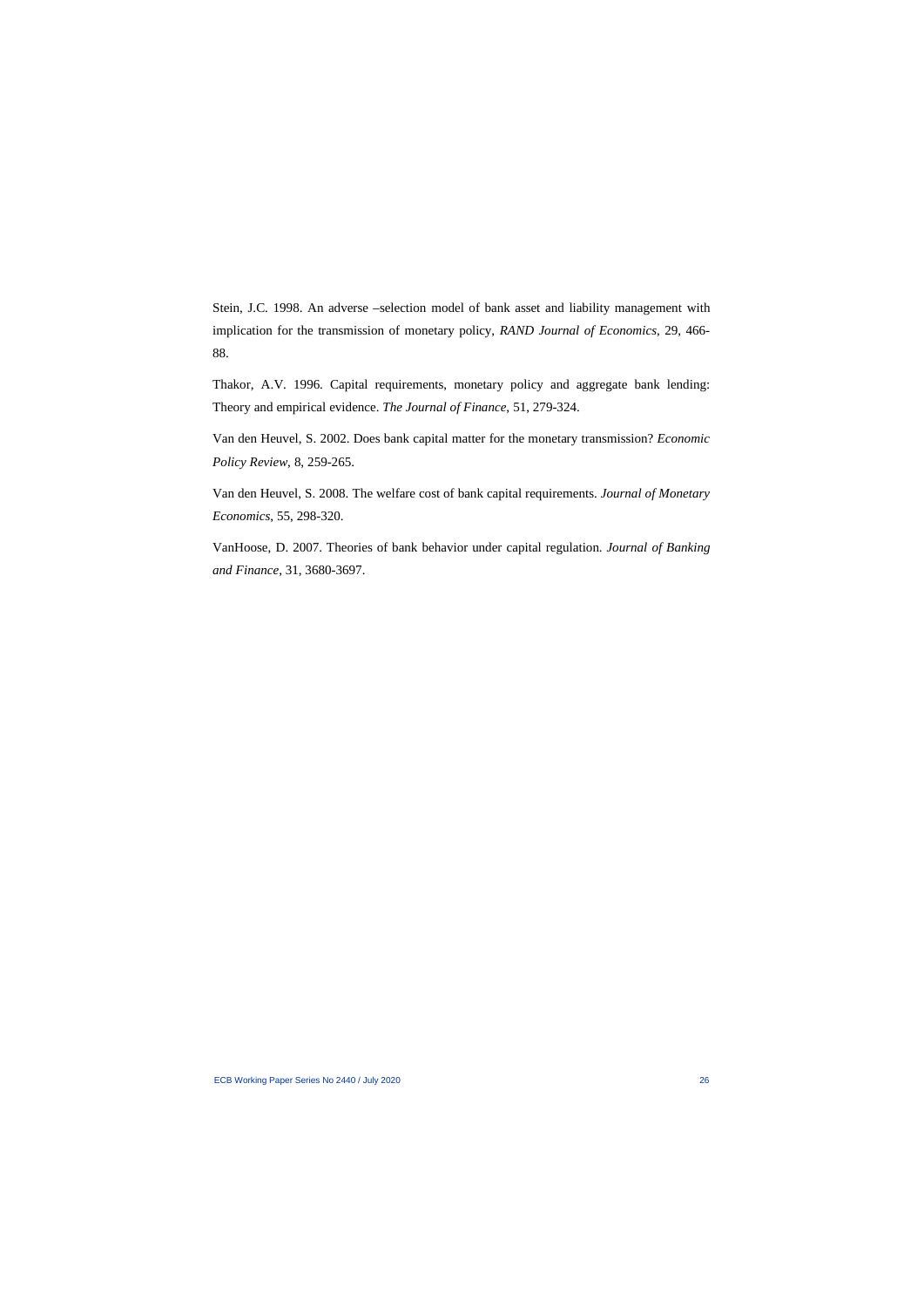## **Tables**

## **Table 1**. O-SII scoring: indicators and criterion (EBA, 2014)

| Criterion                                                                  | Indicators                                                                                                                                    |
|----------------------------------------------------------------------------|-----------------------------------------------------------------------------------------------------------------------------------------------|
| Size                                                                       | Total assets                                                                                                                                  |
| Importance (including substitutability/financial<br>system infrastructure) | Value of domestic payment transaction<br>Private sector deposits from depositors in the<br>EU<br>Private sector loans to recipients in the EU |
| Complexity/cross-border activity                                           | Value of OTC derivatives (notional)<br>Cross-jurisdictional liabilities<br>Cross-jurisdictional claims                                        |
| <b>Interconnectedness</b>                                                  | Intra-financial system liabilities<br>Intra-financial system assets<br>Debt securities outstanding                                            |

| Dummy label      | Dummy value and capital requirement     |  |  |
|------------------|-----------------------------------------|--|--|
|                  | 1: $O-SII$ buffer between 0% and 0.5%   |  |  |
| D <sub>b</sub> 1 | $0:$ otherwise                          |  |  |
| D <sub>b</sub> 2 | 1: $O-SII$ buffer between 0.5% and 1.0% |  |  |
|                  | $0:$ otherwise                          |  |  |
| Dh3              | 1: O-SII buffer between 1.0% and 1.5%   |  |  |
|                  | $0:$ otherwise                          |  |  |
| Dh4              | 1: $O-SII$ buffer between 1.5% and 2.0% |  |  |
|                  | $0$ : otherwise                         |  |  |

## **Table 2**. Dummies and capital requirement intervals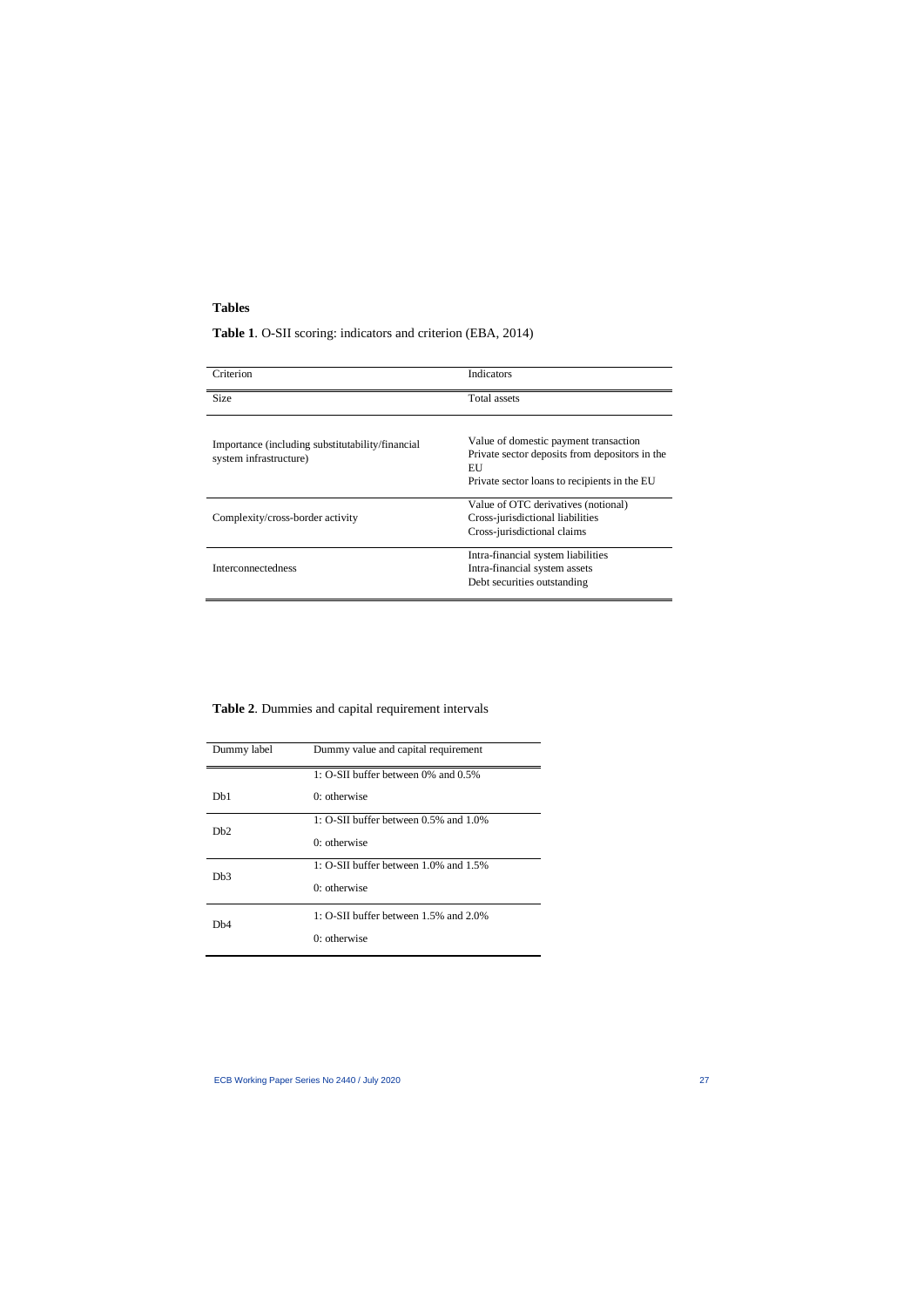| ì                                                                               |
|---------------------------------------------------------------------------------|
| .<br>ג<br>ı                                                                     |
| くっしゃく                                                                           |
|                                                                                 |
| $-2$                                                                            |
|                                                                                 |
|                                                                                 |
|                                                                                 |
|                                                                                 |
|                                                                                 |
|                                                                                 |
|                                                                                 |
|                                                                                 |
|                                                                                 |
|                                                                                 |
|                                                                                 |
|                                                                                 |
|                                                                                 |
|                                                                                 |
|                                                                                 |
|                                                                                 |
|                                                                                 |
| יש במה הש                                                                       |
| attraction transmotorically loro original on a concorrence original o<br>:<br>; |
|                                                                                 |
|                                                                                 |
|                                                                                 |
|                                                                                 |
|                                                                                 |
|                                                                                 |
|                                                                                 |
|                                                                                 |
|                                                                                 |
| $\frac{1}{2}$                                                                   |
| -- 11 J (<br>j                                                                  |
|                                                                                 |
|                                                                                 |
|                                                                                 |
|                                                                                 |
|                                                                                 |
|                                                                                 |
|                                                                                 |
|                                                                                 |
|                                                                                 |
|                                                                                 |
|                                                                                 |

|                                                                                                                                  |                         |                  | Number of Banks |    |        |                         |                |          |                   |                                                                                                                                                                                                                |                   |                  |
|----------------------------------------------------------------------------------------------------------------------------------|-------------------------|------------------|-----------------|----|--------|-------------------------|----------------|----------|-------------------|----------------------------------------------------------------------------------------------------------------------------------------------------------------------------------------------------------------|-------------------|------------------|
|                                                                                                                                  | Overall                 | $0 - SI$         | Not O-SII       |    | Buffer | Level                   |                | Sup Judg | Year fully phased | Large exposure (%)                                                                                                                                                                                             | GDP growth $(\%)$ | Inflation $(\%)$ |
|                                                                                                                                  |                         |                  |                 | ЪI | db2    | db3                     | db4            |          |                   |                                                                                                                                                                                                                |                   |                  |
| Austria                                                                                                                          |                         |                  | $\overline{25}$ |    |        |                         |                |          | 2019              | 1.89                                                                                                                                                                                                           | 3.82 (0.35)       | .64(0.53)        |
| Belgium                                                                                                                          |                         |                  | g               |    |        |                         |                |          | 2018              | 2.09                                                                                                                                                                                                           | 3.06(0.33)        | 2.02 (0.07       |
| Cyprus                                                                                                                           |                         |                  |                 |    |        |                         |                |          | 2022              | 0.19                                                                                                                                                                                                           | 5.15 (0.88)       | (1.32)<br>0.07(  |
| Germany                                                                                                                          |                         |                  | $\overline{c}$  |    |        |                         |                |          | 2019              | 31.79                                                                                                                                                                                                          | 3.49 (0.16)       | .23(0.53)        |
| Estonia                                                                                                                          |                         |                  |                 |    |        |                         |                |          | 2016              | 0.05                                                                                                                                                                                                           | 7.20 (1.70)       | 2.27 (1.53)      |
| Spain                                                                                                                            | $\frac{\delta}{\delta}$ |                  | $\Theta$        |    |        |                         |                |          | 2019              | 7.63                                                                                                                                                                                                           | 3.70 (0.32)       | .13(0.95)        |
| Finland                                                                                                                          | 2                       |                  | \$              |    |        |                         |                |          | 2016              | 0.37                                                                                                                                                                                                           | 3.54(0.55)        | 0.72(0.29)       |
| France                                                                                                                           | 135                     |                  | $\overline{5}$  |    |        |                         |                |          | 2019              | 27.45                                                                                                                                                                                                          | 2.21 (0.61        | 1.01(0.67)       |
| Greece                                                                                                                           | ∞                       |                  |                 |    |        |                         |                |          | 2022              | 1.32                                                                                                                                                                                                           | 1.36 (1.29)       | 0.29(0.83)       |
| Ireland                                                                                                                          | ຊ                       |                  |                 |    |        |                         |                |          | 2019              | $\frac{8}{1}$                                                                                                                                                                                                  | 6.50(2.09)        | 0.27(0.20)       |
| Italy                                                                                                                            |                         |                  | 106             |    |        |                         |                |          | 2019              | 15.97                                                                                                                                                                                                          | 2.05(0.25)        | 0.75(0.59)       |
| Lithuania                                                                                                                        |                         |                  |                 |    |        |                         |                |          | 2017              | $\overline{c}$                                                                                                                                                                                                 | 6.20 (1.92)       | 2.37(1.18)       |
| Luxembourg                                                                                                                       | Z                       |                  | 57              |    |        |                         |                |          | 2019              | 2.65                                                                                                                                                                                                           | 4.40 (1.31)       | 1.17(0.63)       |
| Latvia                                                                                                                           | $\overline{\mathsf{c}}$ |                  |                 |    |        |                         |                |          | 2018              | 0.09                                                                                                                                                                                                           | 6.44 (2.56)       | .83(1.21)        |
| Malta                                                                                                                            | $\frac{8}{18}$          |                  | $\overline{15}$ |    |        |                         |                |          | 2019              | 0.81                                                                                                                                                                                                           | 8.15 (0.90)       | .04(0.30)        |
| Netherlands                                                                                                                      | 35                      |                  | నె              |    |        |                         |                |          | 2019              | 5.45                                                                                                                                                                                                           | 3.80(0.32)        | .12(0.58)        |
| Portugal                                                                                                                         |                         |                  | $\overline{5}$  |    |        |                         |                |          | 2019              | 0.78                                                                                                                                                                                                           | 3.81 (0.32)       | 0.98 (0.30)      |
| Slovenia                                                                                                                         |                         |                  | $\infty$        |    |        |                         |                |          | 2019              | 0.14                                                                                                                                                                                                           | 5.57 (1.28)       | .02(0.77)        |
| Slovakia                                                                                                                         | $\overline{C}$          |                  |                 |    | 4      |                         |                |          | 2016              | 0.07                                                                                                                                                                                                           | 4.35(1.43)        | 1.08(1.24)       |
| Total/Average                                                                                                                    | 1014                    | $\overline{101}$ | 913             | 36 | 34     | $\overline{\mathbf{C}}$ | $\overline{0}$ |          |                   | 100                                                                                                                                                                                                            | 3.29 (1.25)       | 1.14(0.69)       |
| Notes: Table 1 displays summary statistics of the O-SII ident                                                                    |                         |                  |                 |    |        |                         |                |          |                   | ification framework and mean and standard deviation (in parentheses) of large exposure and macroeconomic                                                                                                       |                   |                  |
| distribution of large exposure loans by country in percentage. GDP<br>data divided by country. Number of banks shows the overall |                         |                  |                 |    |        |                         |                |          |                   | number, the number divided by O-SII and not O-SII and by buffer levels. Large exposure is the cumulative<br>growth is the annual logarithmic growth rate of nominal GDP in percentage. Inflation is the annual |                   |                  |
| inflation rate in percentage.                                                                                                    |                         |                  |                 |    |        |                         |                |          |                   |                                                                                                                                                                                                                |                   |                  |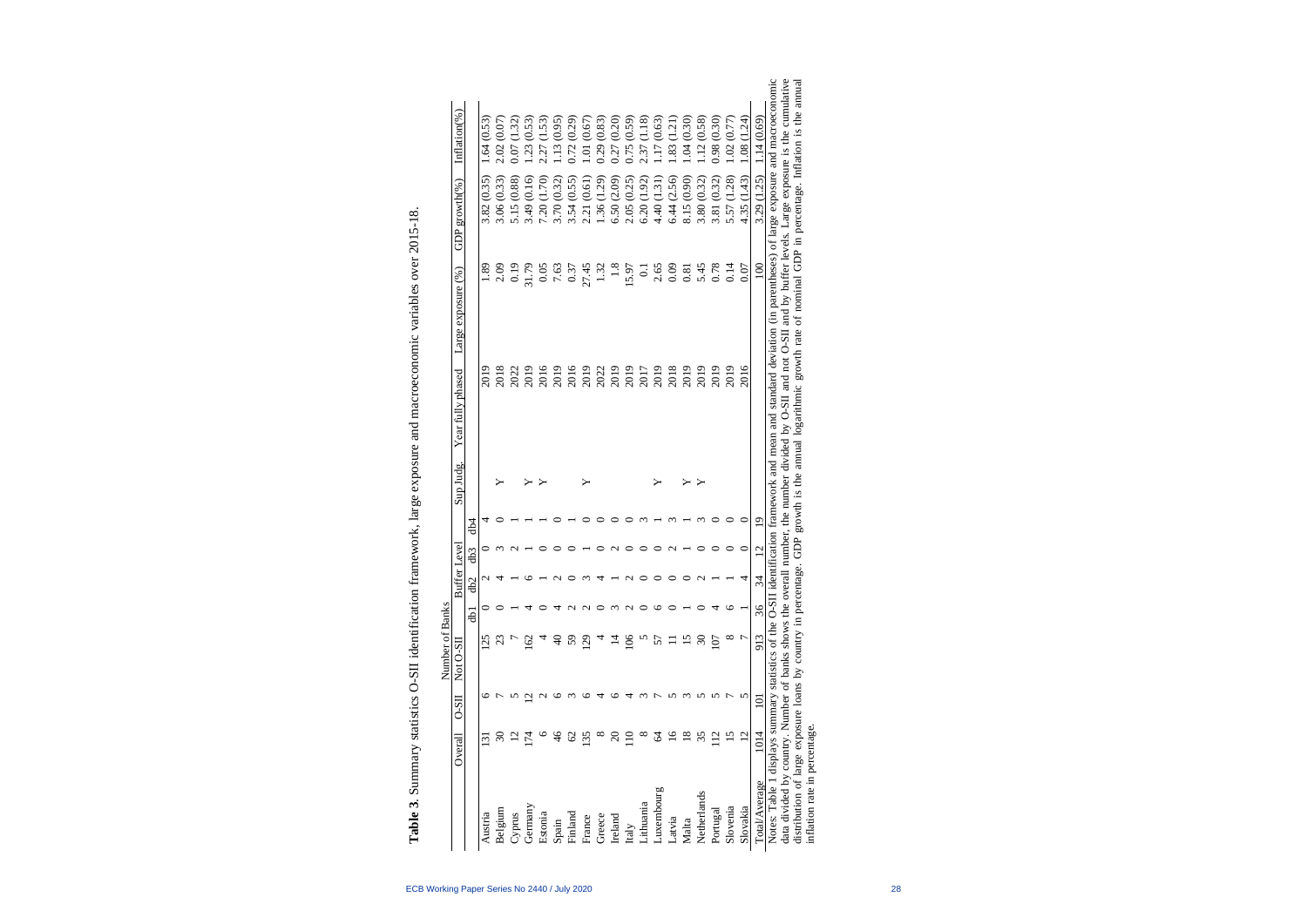#### **Table 4**. Descriptive Statistics

|                                          | Obs   | <b>Mean</b> | <b>St.dev</b> | Min       | <b>Max</b> |
|------------------------------------------|-------|-------------|---------------|-----------|------------|
| Panel A. Dependent Variable              |       |             |               |           |            |
| $\Delta L$                               | 34300 | 0.0003      | 0.1277        | $-0.2430$ | 0.2313     |
| ΔL CI                                    | 15800 | $-0.0114$   | 0.1488        | $-0.3182$ | 0.2325     |
| AL NFC                                   | 8529  | 0.0030      | 0.1324        | $-0.3466$ | 0.2781     |
| <b>Panel B. Bank Characteristics</b>     |       |             |               |           |            |
| E/TA                                     | 38300 | 0.0754      | 0.0338        | 0.0258    | 0.1728     |
| NPL ratio                                | 31000 | 0.0436      | 0.0478        | 0.0004    | 0.2657     |
| Funding structure                        | 32200 | 0.7479      | 0.1866        | 0.2156    | 0.9897     |
| Size                                     | 38300 | 24.6065     | 2.4844        | 15.4473   | 28.3327    |
| <b>NIM</b>                               | 38200 | 0.0072      | 0.0040        | 0.0005    | 0.0162     |
| <b>Panel C. Borrower characteristics</b> |       |             |               |           |            |
| Operating revenues                       | 21700 | 0.0007      | 0.0106        | $-0.0001$ | 0.4000     |
| Solvency ratio                           | 21900 | 0.2051      | 0.2316        | $-0.2933$ | 1.0000     |
| Firm size                                | 22000 | 24.2351     | 3.0624        | 2.3026    | 28.3742    |
| <b>Panel D. Policy characteristics</b>   |       |             |               |           |            |
| Length phase-in                          | 26225 | 4.0211      | 0.6642        | 1.0000    | 7.0000     |

Notes: Table 4 shows summary descriptive statistics. (∆L) is the annual logarithmic growth rate of total bank lending. ∆L\_CI is the annual logarithmic change of loans to credit institutions. ∆L\_NFC is the annual logarithmic change of loans to non-financial corporations. E/TA is the ratio of bank equity to total assets. NPL ratio is the ratio of non-performing loans to gross loans. Funding structure is the ratio of deposits to total liabilities. Size is the logarithm of bank total assets. NIM is the net interest margin computed as the difference between interest earning assets and interest bearing liabilities divided by the amount of interest earning assets. Operating revenues is the ratio of operating revenues to total assets. Solvency ratio is the sum of after tax net profits and depreciation divided by total liabilities. Firm size is the logarithm of firm total assets. Length phasein is the number of years between the announcement data and the fully loaded period.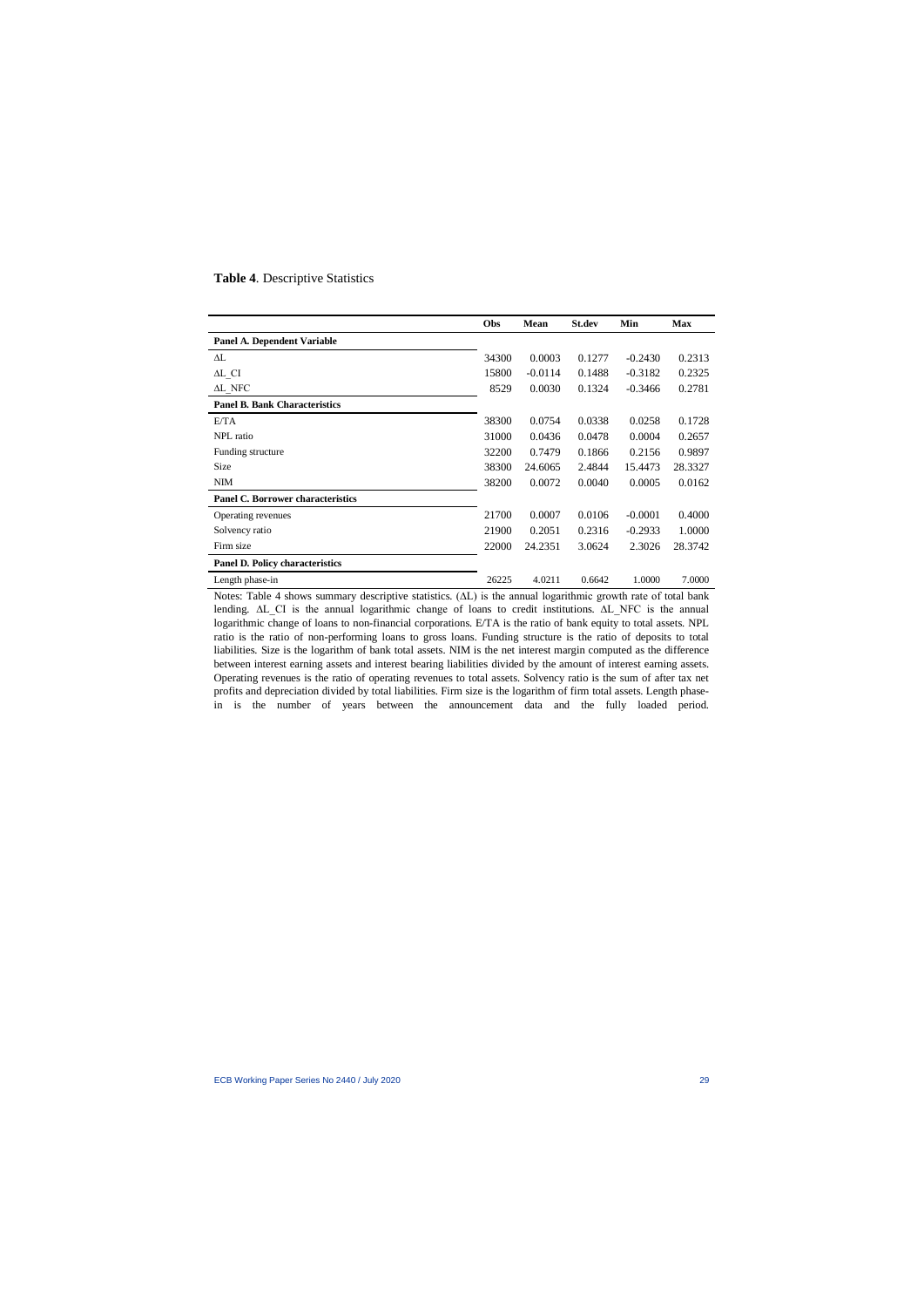|                              | (1)            | (2)            | (3)            | (4)            | (5)            | (6)            |
|------------------------------|----------------|----------------|----------------|----------------|----------------|----------------|
|                              | ΔL             | ΔL             | $\Delta L$     | ΔL             | ΔL             | ΔL             |
|                              |                |                |                |                |                |                |
| D <sub>b</sub> 1             | $-0.0086**$    | $-0.0080*$     | $-0.0054$      | $-0.0051$      | $-0.0138**$    | $-0.0165***$   |
|                              | (0.0036)       | (0.0044)       | (0.0047)       | (0.0047)       | (0.0056)       | (0.0060)       |
| Db2                          | $-0.0196***$   | $-0.0191***$   | $-0.0170**$    | $-0.0164**$    | $-0.0300$ ***  | $-0.0315***$   |
|                              | (0.0055)       | (0.0067)       | (0.0069)       | (0.0070)       | (0.0089)       | (0.0099)       |
| Db3                          | $-0.0263**$    | $-0.0277**$    | $-0.0274**$    | $-0.0272**$    | $-0.0440***$   | $-0.0562***$   |
|                              | (0.0108)       | (0.0127)       | (0.0128)       | (0.0128)       | (0.0150)       | (0.0177)       |
| D <sub>b</sub> 4             | $-0.0332***$   | $-0.0328**$    | $-0.0303**$    | $-0.0298**$    | $-0.0531***$   | $-0.0578***$   |
|                              | (0.0110)       | (0.0134)       | (0.0139)       | (0.0139)       | (0.0171)       | (0.0194)       |
|                              |                |                |                |                |                |                |
| <b>Observations</b>          | 21,167         | 19,744         | 17,021         | 17,021         | 18,321         | 11,516         |
| R-squared                    | 0.1413         | 0.2763         | 0.2862         | 0.2862         | 0.1493         | 0.0486         |
| Lender characteristics       | N <sub>o</sub> | No             | Yes            | Yes            | Yes            | N <sub>o</sub> |
| Bank fixed effects           | Yes            | Yes            | Yes            | Yes            | Yes            | Yes            |
| Borrower fixed effects       | Yes            | N <sub>o</sub> | N <sub>o</sub> | N <sub>0</sub> | N <sub>o</sub> | No.            |
| Borrower x time fixed        |                |                |                |                |                |                |
| effects                      | N <sub>o</sub> | Yes            | Yes            | Yes            | N <sub>o</sub> | N <sub>o</sub> |
| Macroeconomic                |                |                |                |                |                |                |
| characteristics              | No             | No             | No             | Yes            | No             | N <sub>o</sub> |
| Borrower characteristics     | No             | No             | No             | N <sub>0</sub> | N <sub>0</sub> | Yes            |
| Country x time fixed effects | No             | No             | N <sub>o</sub> | N <sub>0</sub> | Yes            | Yes            |
| Cluster                      | bank-          | bank-          | bank-          | bank-          | bank-          | bank-          |
|                              | borrower       | borrower       | borrower       | borrower       | borrower       | borrower       |

### **Table 5**. Baseline Results

Notes: this table presents the estimates of a change in the outcome variable (∆L) for O-SII banks with different buffer levels. The baseline dummy is represented by those banks that are not O-SII. The dependent variable (∆L) is the annual logarithmic growth rate of bank lending. Db1 is a dummy that takes value 1 if a bank has been assigned a capital buffer between 0% and 0.50%, 0 otherwise. Db2 is a dummy that takes value 1 if a bank has been assigned a capital buffer between 0.50% and 1%, 0 otherwise. Db3 is a dummy that takes value 1 if a bank has been assigned a capital buffer between 1% and 1.50%, 0 otherwise. Db4 is a dummy that takes value 1 if a bank has been assigned a capital buffer between 1.50% and 2%, 0 otherwise. Lender characteristics includes the logarithm of bank total assets, the ratio of equity to total assets, the non-performing loans ratio, the ratio of deposits to total liabilities and the net interest margin. Macroeconomic characteristics includes inflation and the growth of nominal GDP. Borrower characteristics includes operating revenues to total asset ratio, the solvency ratio and the logarithm of firm total assets. Robust standard errors are double-clustered at the bank and borrower level. \*, \*\*, \*\*\* indicate statistical significance at the 10%, 5% and 1% levels, respectively.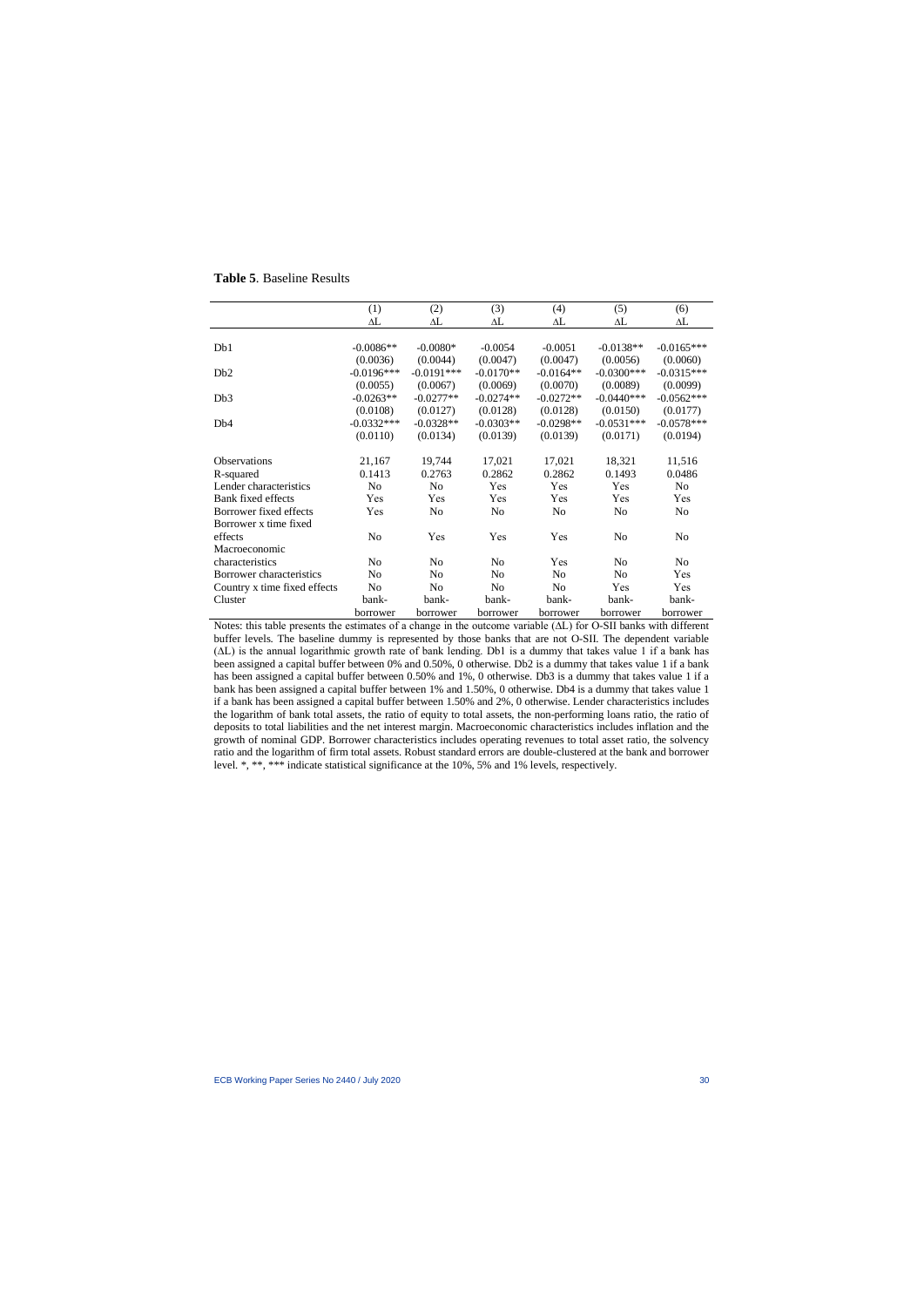|                          | (1)                        | (2)                      | (3)                        | (4)                        | (5)                        | (6)                        |
|--------------------------|----------------------------|--------------------------|----------------------------|----------------------------|----------------------------|----------------------------|
|                          | $\Delta L$ <sub>_</sub> CI | $\Delta L$ <sub>CI</sub> | $\Delta L$ <sub>_</sub> CI | $\Delta L$ <sub>_</sub> CI | $\Delta L$ <sub>_</sub> CI | $\Delta L$ <sub>_</sub> CI |
|                          |                            |                          |                            |                            |                            |                            |
| D <sub>b</sub> 1         | $-0.0112**$                | $-0.0093*$               | $-0.0060$                  | $-0.0055$                  | $-0.0225**$                | $-0.0222**$                |
|                          | (0.0056)                   | (0.0061)                 | (0.0063)                   | (0.0063)                   | (0.0090)                   | (0.0093)                   |
| Db2                      | $-0.0258***$               | $-0.0216**$              | $-0.0195**$                | $-0.0183**$                | $-0.0538***$               | $-0.0444***$               |
|                          | (0.0087)                   | (0.0092)                 | (0.0091)                   | (0.0091)                   | (0.0143)                   | (0.0160)                   |
| Db3                      | $-0.0274*$                 | $-0.0252*$               | $-0.0243*$                 | $-0.0232*$                 | $-0.0775***$               | $-0.0722***$               |
|                          | (0.0167)                   | (0.0168)                 | (0.0165)                   | (0.0164)                   | (0.0241)                   | (0.0273)                   |
| D <sub>b</sub> 4         | $-0.0492***$               | $-0.0484**$              | $-0.0473**$                | $-0.0463**$                | $-0.1047***$               | $-0.0904***$               |
|                          | (0.0181)                   | (0.0189)                 | (0.0190)                   | (0.0188)                   | (0.0282)                   | (0.0323)                   |
| <b>Observations</b>      | 8,621                      | 8,167                    | 6,955                      | 6,955                      | 7,399                      | 5,371                      |
| R-squared                | 0.1199                     | 0.2066                   | 0.2062                     | 0.2065                     | 0.1241                     | 0.0895                     |
| Lender characteristics   | No                         | No                       | Yes                        | Yes                        | Yes                        | Yes                        |
| Bank fixed effects       | Yes                        | Yes                      | Yes                        | Yes                        | Yes                        | Yes                        |
| Borrower fixed effects   | Yes                        | N <sub>o</sub>           | No                         | No                         | N <sub>o</sub>             | N <sub>o</sub>             |
| Borrower x time fixed    |                            |                          |                            |                            |                            |                            |
| effects                  | No                         | Yes                      | Yes                        | Yes                        | No                         | No.                        |
| Macroeconomic            |                            |                          |                            |                            |                            |                            |
| characteristics          | N <sub>0</sub>             | N <sub>o</sub>           | N <sub>0</sub>             | Yes                        | N <sub>o</sub>             | No.                        |
| Borrower characteristics | No                         | No                       | N <sub>0</sub>             | N <sub>0</sub>             | No                         | Yes                        |
| Country x time fixed     | No                         | No                       | No                         | No                         | Yes                        | Yes                        |
| effects                  |                            |                          |                            |                            |                            |                            |
| Cluster                  | bank-                      | bank-                    | bank-                      | bank-                      | bank-                      | bank-                      |
|                          | borrower                   | borrower                 | borrower                   | borrower                   | borrower                   | borrower                   |

**Table 6**. O-SII buffer requirements and lending to credit institutions

Notes: this table presents the estimates of a change in the outcome variable (ΔL CI) for O-SII banks with different buffer levels. The baseline dummy is represented by those banks that are not O-SII. The dependent variable (∆L\_CI) is the annual logarithmic growth rate of bank lending to credit institutions. Db1 is a dummy that takes value 1 if a bank has been assigned a capital buffer between 0% and 0.50%, 0 otherwise. Db2 is a dummy that takes value 1 if a bank has been assigned a capital buffer between 0.50% and 1%, 0 otherwise. Db3 is a dummy that takes value 1 if a bank has been assigned a capital buffer between 1% and 1.50%, 0 otherwise. Db4 is a dummy that takes value 1 if a bank has been assigned a capital buffer between 1.50% and 2%, 0 otherwise. Lender characteristics includes the logarithm of bank total assets, the ratio of equity to total assets, the non-performing loans ratio, the ratio of deposits to total liabilities and the net interest margin. Macroeconomic characteristics includes inflation and the growth of nominal GDP. Borrower characteristics includes operating revenues to total asset ratio, the solvency ratio and the logarithm of firm total assets. Robust standard errors are double-clustered at the bank and borrower level. \*, \*\*, \*\*\* indicate statistical significance at the 10%, 5% and 1% levels, respectively.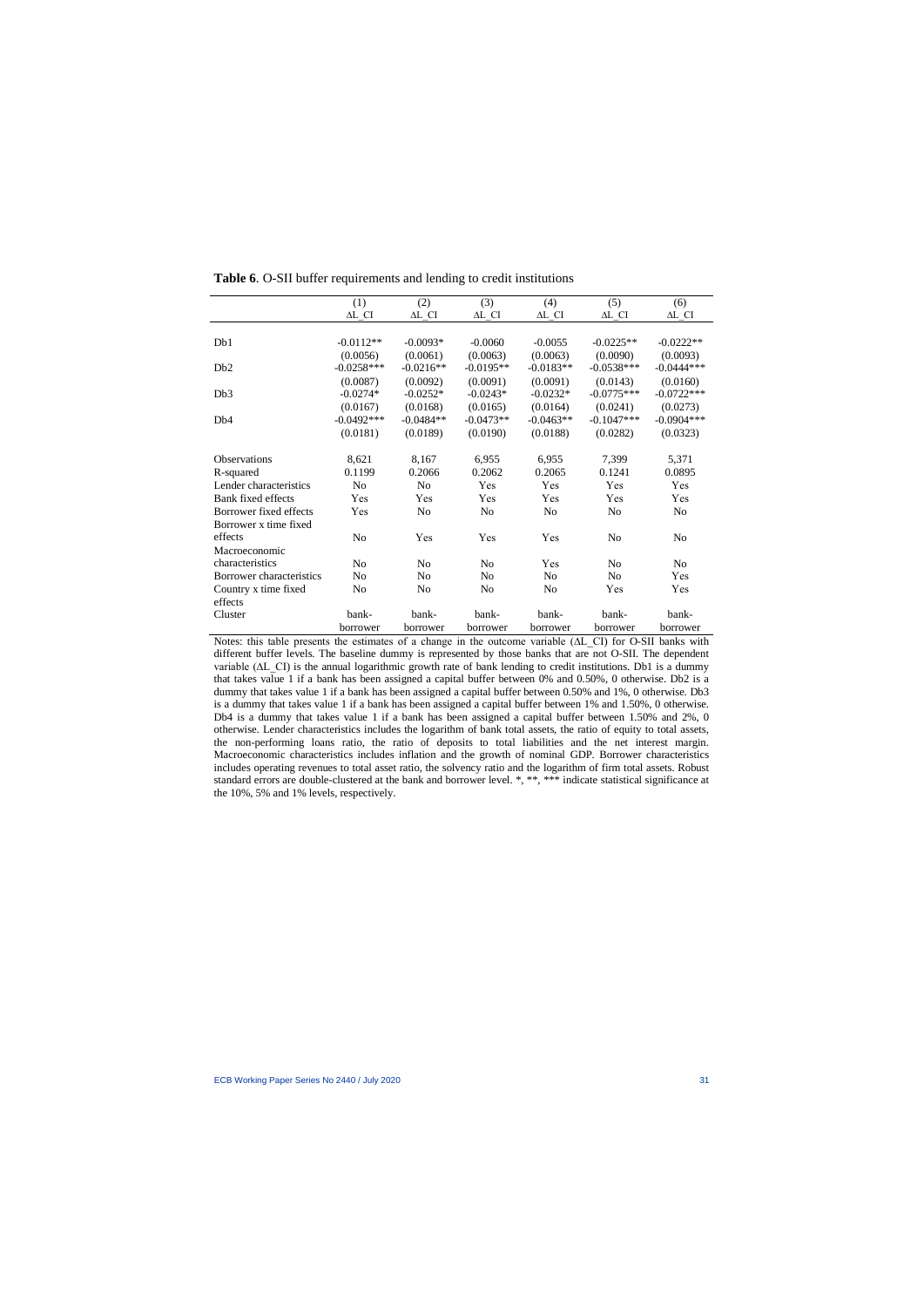|                              | (1)             | (2)             | (3)             | (4)             | (5)             | (6)             |
|------------------------------|-----------------|-----------------|-----------------|-----------------|-----------------|-----------------|
|                              | $\Delta L\_NFC$ | $\Delta L\_NFC$ | $\Delta L\_NFC$ | $\Delta L\_NFC$ | $\Delta L\_NFC$ | $\Delta L\_NFC$ |
|                              |                 |                 |                 |                 |                 |                 |
| Db1                          | $-0.0029$       | $-0.0033$       | $-0.0029$       | $-0.0034$       | 0.0021          | 0.0048          |
|                              | (0.0024)        | (0.0027)        | (0.0028)        | (0.0028)        | (0.0044)        | (0.0043)        |
| D <sub>b</sub> 2             | $-0.0000$       | $-0.0002$       | $-0.0013$       | $-0.0024$       | 0.0031          | 0.0078          |
|                              | (0.0028)        | (0.0031)        | (0.0033)        | (0.0034)        | (0.0052)        | (0.0053)        |
| Db <sub>3</sub>              | 0.0014          | 0.0017          | $-0.0002$       | $-0.0019$       | 0.0031          | 0.0066          |
|                              | (0.0035)        | (0.0039)        | (0.0043)        | (0.0044)        | (0.0066)        | (0.0069)        |
| Db <sub>4</sub>              | 0.0063          | 0.0069          | 0.0055          | 0.0038          | 0.0087          | 0.0123          |
|                              | (0.0048)        | (0.0053)        | (0.0061)        | (0.0061)        | (0.0087)        | (0.0094)        |
|                              |                 |                 |                 |                 |                 |                 |
| <b>Observations</b>          | 7,330           | 6,850           | 6,241           | 6,241           | 6,633           | 5,025           |
| R-squared                    | 0.1433          | 0.3184          | 0.3285          | 0.3290          | 0.1566          | 0.0203          |
| Lender characteristics       | N <sub>o</sub>  | N <sub>o</sub>  | Yes             | Yes             | Yes             | Yes             |
| Bank fixed effects           | Yes             | Yes             | Yes             | Yes             | Yes             | Yes             |
| Borrower fixed effects       | Yes             | No              | No              | No              | No              | No.             |
| Borrower x time fixed        |                 |                 |                 |                 |                 |                 |
| effects                      | N <sub>o</sub>  | Yes             | Yes             | Yes             | N <sub>o</sub>  | No              |
| Macroeconomic                |                 |                 |                 |                 |                 |                 |
| characteristics              | N <sub>0</sub>  | No.             | N <sub>0</sub>  | Yes             | N <sub>0</sub>  | N <sub>o</sub>  |
| Borrower characteristics     | N <sub>0</sub>  | No              | N <sub>0</sub>  | N <sub>0</sub>  | N <sub>0</sub>  | Yes             |
| Country x time fixed effects | No              | No              | No              | No              | Yes             | Yes             |
| Cluster                      | bank-           | bank-           | bank-           | bank-           | bank-           | bank-           |
|                              | borrower        | borrower        | borrower        | borrower        | borrower        | borrower        |

**Table 7**. O-SII buffer requirements and lending to non-financial corporations

Notes: this table presents the estimates of a change in the outcome variable (ΔL\_NFC) for O-SII banks with different buffer levels. The baseline dummy is represented by those banks that are not O-SII. The dependent variable (∆L\_NFC) is the annual logarithmic growth rate of bank lending to non-financial corporations. Db1 is a dummy that takes value 1 if a bank has been assigned a capital buffer between 0% and 0.50%, 0 otherwise. Db2 is a dummy that takes value 1 if a bank has been assigned a capital buffer between 0.50% and 1%, 0 otherwise. Db3 is a dummy that takes value 1 if a bank has been assigned a capital buffer between 1% and 1.50%, 0 otherwise. Db4 is a dummy that takes value 1 if a bank has been assigned a capital buffer between 1.50% and 2%, 0 otherwise. Lender characteristics includes the logarithm of bank total assets, the ratio of equity to total assets, the non-performing loans ratio, the ratio of deposits to total liabilities and the net interest margin. Macroeconomic characteristics includes inflation and the growth of nominal GDP. Borrower characteristics includes operating revenues to total asset ratio, the solvency ratio and the logarithm of firm total assets. Robust standard errors are double-clustered at the bank and borrower level. \*, \*\*, \*\*\* indicate statistical significance at the 10%, 5% and 1% levels, respectively.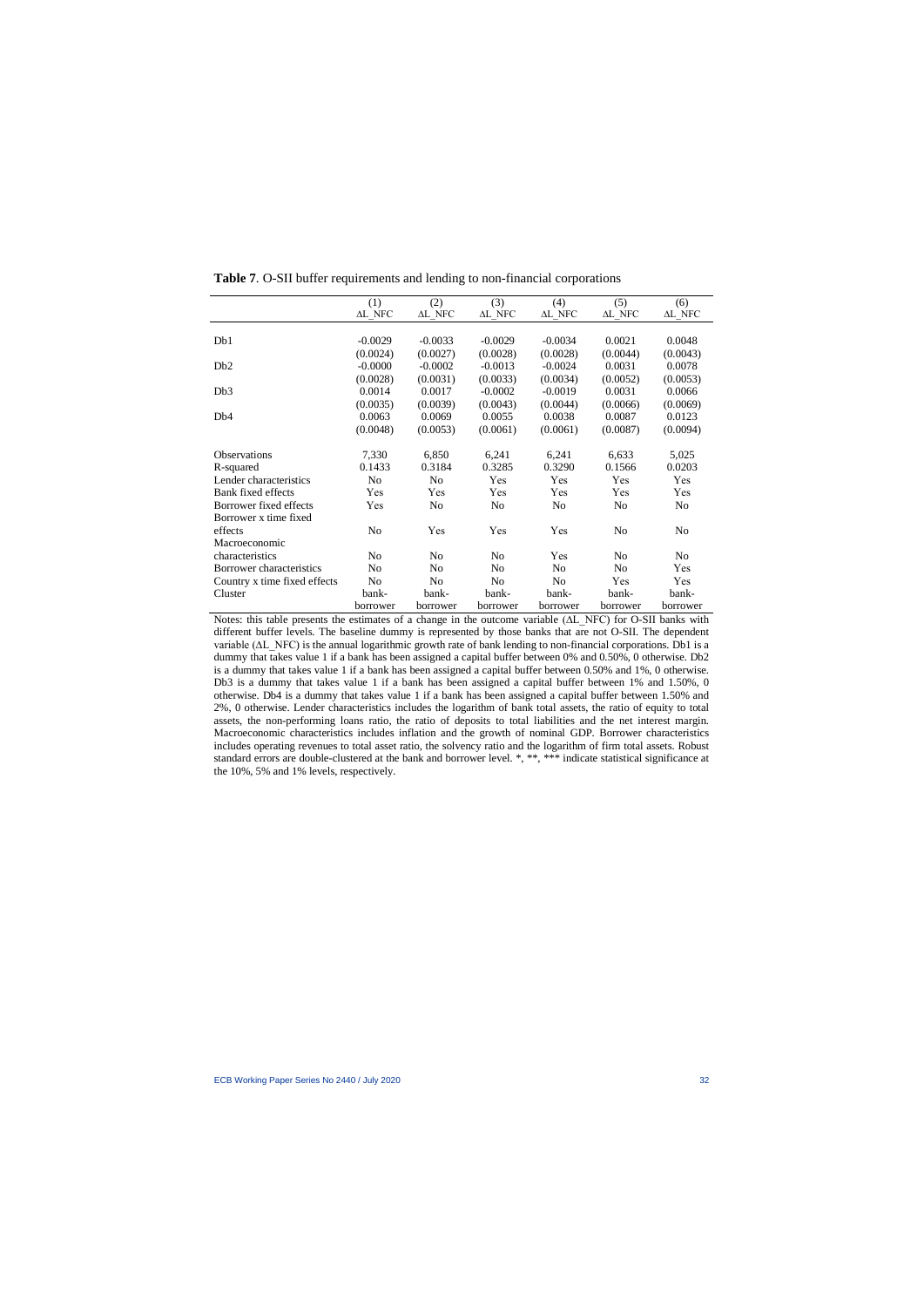|                                                                                                                                                                                                                                                                                                                                                                                                                                                                                                                                                                                                                                                                                                                                                                                                                                                                                                                              | Panel A. TLTRO bank lending to credit institutions |                                |                                    |                                 |                                                                                                                                                                                                                                                                                                                                                                                                                                                                                         |                                                          |                               |                           |                           |                           | Panel B. TLTRO bank lending to non-financial corporations |                                |
|------------------------------------------------------------------------------------------------------------------------------------------------------------------------------------------------------------------------------------------------------------------------------------------------------------------------------------------------------------------------------------------------------------------------------------------------------------------------------------------------------------------------------------------------------------------------------------------------------------------------------------------------------------------------------------------------------------------------------------------------------------------------------------------------------------------------------------------------------------------------------------------------------------------------------|----------------------------------------------------|--------------------------------|------------------------------------|---------------------------------|-----------------------------------------------------------------------------------------------------------------------------------------------------------------------------------------------------------------------------------------------------------------------------------------------------------------------------------------------------------------------------------------------------------------------------------------------------------------------------------------|----------------------------------------------------------|-------------------------------|---------------------------|---------------------------|---------------------------|-----------------------------------------------------------|--------------------------------|
|                                                                                                                                                                                                                                                                                                                                                                                                                                                                                                                                                                                                                                                                                                                                                                                                                                                                                                                              | <b>NL</b> CI                                       | <b>AL CI</b><br>$\widehat{c}$  | N<br>Al<br>$\widehat{\mathcal{C}}$ | <b>NL</b> CI<br>$\widehat{\pm}$ | $\sum_{\text{C}}$                                                                                                                                                                                                                                                                                                                                                                                                                                                                       | $\begin{array}{c} \text{(6)}\\ \text{AL CI} \end{array}$ | AL NFC<br>$\widehat{\subset}$ | AL NFC<br>$\circledast$   | AL NFC<br>ම               | AL NFC<br>(10)            | AL NFC                                                    | AL NFC<br>(12)                 |
|                                                                                                                                                                                                                                                                                                                                                                                                                                                                                                                                                                                                                                                                                                                                                                                                                                                                                                                              |                                                    |                                |                                    |                                 |                                                                                                                                                                                                                                                                                                                                                                                                                                                                                         |                                                          |                               |                           |                           |                           |                                                           |                                |
| Dbl                                                                                                                                                                                                                                                                                                                                                                                                                                                                                                                                                                                                                                                                                                                                                                                                                                                                                                                          | $-0.0307***$<br>(0.0088)                           | $-0.0358***$<br>(0.0101)       | $-0.0362***$<br>(0.0119)           | $-0.0381***$<br>(0.0119)        | $-0.0371***$<br>(0.0117)                                                                                                                                                                                                                                                                                                                                                                                                                                                                | $-0.0394***$<br>(0.0119)                                 | (0.0029)<br>0.0006            | (0.0024)<br>0.0000        | (0.0027)<br>0.0003        | (0.0028)<br>0.0001        | (0.0051)<br>0.0040                                        | (0.0033)<br>0.0011             |
| D <sub>b2</sub>                                                                                                                                                                                                                                                                                                                                                                                                                                                                                                                                                                                                                                                                                                                                                                                                                                                                                                              | $-0.0611***$<br>(0.0137)                           | $-0.0735***$<br>(0.0165)       | $-0.0764***$<br>(0.0185)           | $-0.0790***$<br>(0.0188)        | $-0.0762***$<br>(0.0191)                                                                                                                                                                                                                                                                                                                                                                                                                                                                | $-0.0761***$<br>(0.0201)                                 | (0.0025)<br>$-0.0018$         | (0.0014)<br>$-0.0022$     | (0.0019)<br>$-0.0024$     | (0.0019)<br>$-0.0022$     | (0.0053)<br>0.0021                                        | (0.0027)<br>0.0005             |
| $Db3 - Db4$                                                                                                                                                                                                                                                                                                                                                                                                                                                                                                                                                                                                                                                                                                                                                                                                                                                                                                                  | $-0.1192***$<br>(0.0284)                           | $-0.1572***$<br>(0.0340)       | $-0.1652***$<br>(0.0390)           | $-0.1686***$<br>(0.0390)        | $-0.1348***$<br>(0.0355)                                                                                                                                                                                                                                                                                                                                                                                                                                                                | $-0.1351***$<br>(0.0366)                                 | (0.0031)<br>$-0.0004$         | $-0.0019$<br>(0.0015)     | (0.0020)<br>$-0.0026$     | (0.0021)<br>$-0.0026$     | (0.0065)<br>0.0050                                        | (0.0044)<br>$-0.0007$          |
| Observations                                                                                                                                                                                                                                                                                                                                                                                                                                                                                                                                                                                                                                                                                                                                                                                                                                                                                                                 | 3,263                                              | 2,884                          | 2,443                              | 2,443                           | 2,817                                                                                                                                                                                                                                                                                                                                                                                                                                                                                   | 2,071<br>0.1098                                          | 3,454<br>0.1788               | 3,005                     | 2,834<br>0.3701           | 2,834                     | 3,284                                                     | 3,454<br>0.1734                |
| Lender characteristics<br>R-squared                                                                                                                                                                                                                                                                                                                                                                                                                                                                                                                                                                                                                                                                                                                                                                                                                                                                                          | 0.1532<br>$\mathsf{S}^{\circ}$                     | 0.2862<br>$\mathsf{S}^{\circ}$ | 0.2850<br>Yes                      | 0.2861<br>Yes                   | 0.1628<br>Yes                                                                                                                                                                                                                                                                                                                                                                                                                                                                           | Yes                                                      | $\frac{1}{2}$                 | 0.3666<br>$\frac{1}{2}$   | Yes                       | 0.3706<br>Yes             | 0.1968<br>Yes                                             | $\mathsf{\hat{z}}$             |
| <b>Bank</b> fixed effects                                                                                                                                                                                                                                                                                                                                                                                                                                                                                                                                                                                                                                                                                                                                                                                                                                                                                                    | Yes                                                | Yes                            | Yes                                | Yes                             | Yes                                                                                                                                                                                                                                                                                                                                                                                                                                                                                     | Yes                                                      | Yes                           | Yes                       | Yes                       | Yes                       | Yes                                                       | Yes                            |
| Borrower fixed effects                                                                                                                                                                                                                                                                                                                                                                                                                                                                                                                                                                                                                                                                                                                                                                                                                                                                                                       | Yes                                                | $\frac{1}{2}$                  | $\mathsf{S}^{\mathsf{O}}$          | $\overline{\mathsf{z}}$         | $\mathsf{S}^{\mathsf{o}}$                                                                                                                                                                                                                                                                                                                                                                                                                                                               | $\mathsf{S}^{\mathsf{o}}$                                | Yes                           | $\mathsf{S}^{\mathsf{o}}$ | $\mathsf{S}^{\mathsf{O}}$ | $\mathsf{S}^{\mathsf{O}}$ | $\mathsf{S}^{\mathsf{O}}$                                 | $Y$ es                         |
| Borrower x time fixed effects                                                                                                                                                                                                                                                                                                                                                                                                                                                                                                                                                                                                                                                                                                                                                                                                                                                                                                | $\mathsf{S}^{\mathsf{O}}$                          | Yes                            | $\mathbf{Yes}$                     | $\mathbf{Yes}$                  | $\stackrel{\mathtt{o}}{\mathsf{z}}$                                                                                                                                                                                                                                                                                                                                                                                                                                                     | $\mathsf{S}^{\mathsf{o}}$                                | $\tilde{z}$                   | $\mathbf{Yes}$            | Yes                       | $\mathbf{Yes}$            | $\stackrel{\mathtt{o}}{\mathsf{z}}$                       | $\stackrel{\circ}{\mathbf{Z}}$ |
| Macroeconomic characteristics                                                                                                                                                                                                                                                                                                                                                                                                                                                                                                                                                                                                                                                                                                                                                                                                                                                                                                | $\frac{1}{2}$                                      | $\mathsf{S}^{\mathsf{O}}$      | $\mathsf{\overset{o}{\mathsf{z}}}$ | Yes                             | $\mathsf{S}^{\mathsf{o}}$                                                                                                                                                                                                                                                                                                                                                                                                                                                               | $\mathsf{S}^{\mathsf{O}}$                                | $\frac{1}{2}$                 | $\mathsf{S}^{\mathsf{o}}$ | $\mathsf{S}^{\mathsf{O}}$ | Yes                       | $\mathsf{S}^{\mathsf{o}}$                                 | $\mathsf{S}^{\mathsf{O}}$      |
| Borrower characteristics                                                                                                                                                                                                                                                                                                                                                                                                                                                                                                                                                                                                                                                                                                                                                                                                                                                                                                     | $\frac{1}{2}$                                      | $\mathsf{S}^{\mathsf{O}}$      | $\mathsf{S}^{\mathsf{O}}$          | $\mathsf{S}^{\mathsf{o}}$       | $\mathsf{S}^{\mathsf{O}}$                                                                                                                                                                                                                                                                                                                                                                                                                                                               | Yes                                                      | $\mathsf{S}^{\mathsf{O}}$     | $\mathsf{S}^{\mathsf{o}}$ | $\mathsf{S}^{\mathsf{O}}$ | $\mathsf{S}^{\mathsf{O}}$ | $\mathsf{S}^{\mathsf{O}}$                                 | $\mathsf{S}^{\mathsf{O}}$      |
| Country x time fixed effects                                                                                                                                                                                                                                                                                                                                                                                                                                                                                                                                                                                                                                                                                                                                                                                                                                                                                                 | $\frac{1}{2}$                                      | $\overline{a}$                 | $\frac{1}{2}$                      | $\overline{a}$                  | Yes                                                                                                                                                                                                                                                                                                                                                                                                                                                                                     | Yes                                                      | $\frac{1}{2}$                 | $\frac{1}{2}$             | $\overline{a}$            | $\frac{1}{2}$             | Yes                                                       | $\overline{a}$                 |
| corporations, respectively. Db1 is a dummy that takes value 1 if a bank has been assigned a capital buffer between 0% and 0.50%, 0 otherwise. Db2 is a dummy that takes value 1 if a bank has<br>dummy that takes value 1 if a bank has been assigned a capital buffer between 1.50% and 2%, 0 otherwise. Lender characteristics includes the logarithm of bank total assets, the ratio of equity<br>Notes: this table presents the estimates of a change in the outcome variable (AL CI) for O-SII banks with different buffer levels. The Table is divided in two panels. Panel A reports the<br>represented by those banks that are not O-SII. The dependent variables AL<br>been assigned a capital buffer between 0.50% and 1%, 0 otherwise. Db3 is a<br>estimates of TLTRO recipient banks' lending to credit institutions. Panel I<br>to total assets, the non-performing loans ratio, the ratio of deposits to total |                                                    |                                |                                    |                                 | dummy that takes value 1 if a bank has been assigned a capital buffer between 1% and 1.50%, 0 otherwise. Db4 is a<br>B reports the estimates for TLTRO recipient banks' lending to non-financial corporations. The baseline dummy is<br>liabilities and the net interest margin. Macroeconomic characteristics includes inflation and the growth of nominal<br>CI and $\Delta L$ NFC are the annual logarithmic growth rate of bank lending to credit institutions and to non-financial |                                                          |                               |                           |                           |                           |                                                           |                                |

to total assets, the non-performing loans ratio, the ratio of deposits to total liabilities and the net interest margin. Macroeconomic characteristics includes inflation and the growth of nominal GDP. Borrower characteristics includes operating revenues to total asset ratio, the solvency ratio and the logarithm of firm total assets. Robust standard errors are double-clustered at the bank

GDP. Borrower characteristics includes operating revenues to total asset ratio, the solvency ratio and the logarithm of firm total assets. Robust standard errors are double-clustered at the bank and borrower level. \*.\*\* \*\*

and borrower level. \*, \*\*, \*\*\* indicate statistical significance at the 10%, 5% and 1% levels, respectively.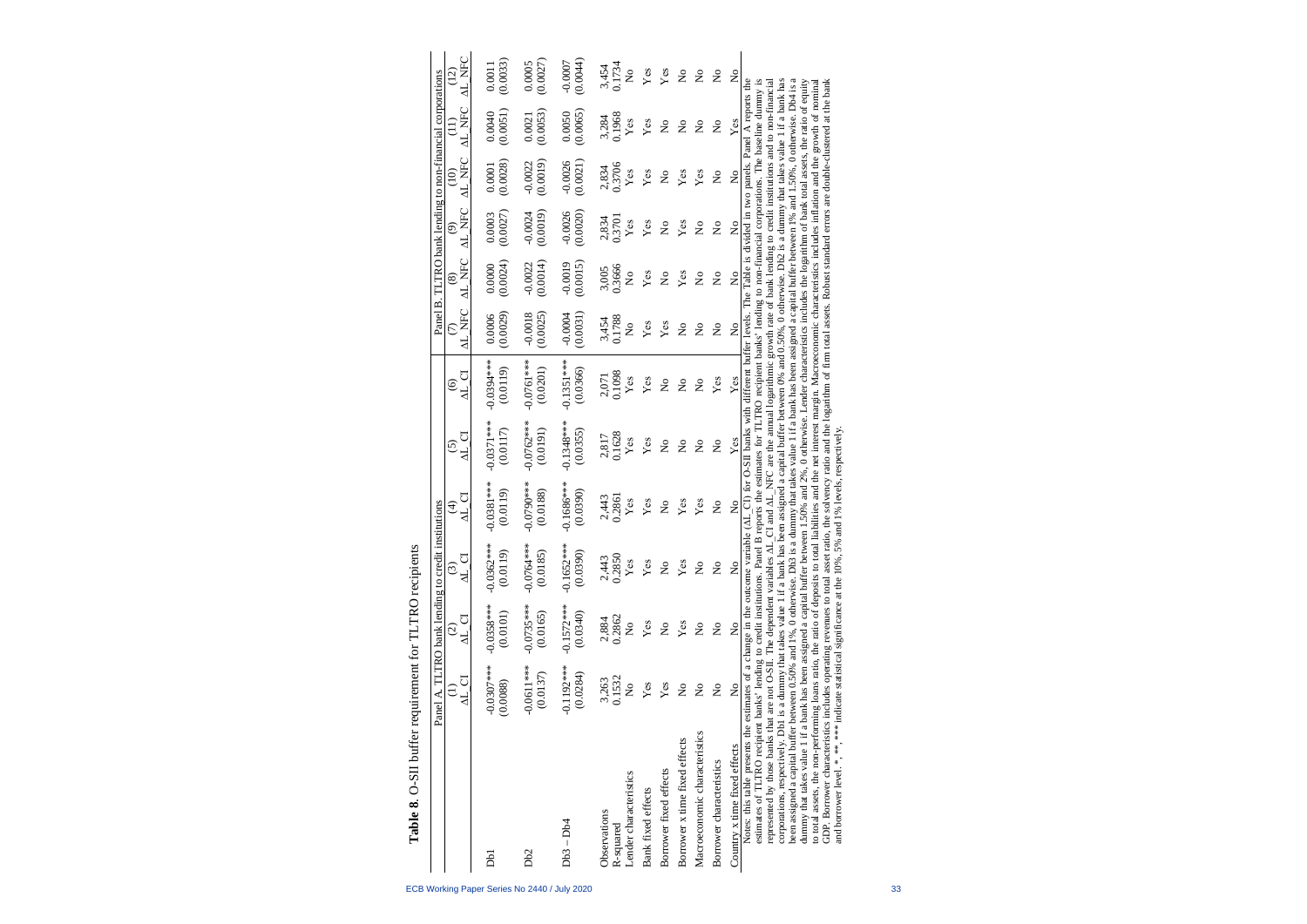| Panel A. Non-TLTRO bank lending to credit institutions                                                                                                                                                                                                                                                                                                                                                                                                                                                                                      |                                                |                                                |                                             |                                          |                               |                                              |                                         |                                         | Panel B. non-TLTRO bank lending to non-financial corporations                                                                                                                                                                                                      |                                                  |                               |                               |
|---------------------------------------------------------------------------------------------------------------------------------------------------------------------------------------------------------------------------------------------------------------------------------------------------------------------------------------------------------------------------------------------------------------------------------------------------------------------------------------------------------------------------------------------|------------------------------------------------|------------------------------------------------|---------------------------------------------|------------------------------------------|-------------------------------|----------------------------------------------|-----------------------------------------|-----------------------------------------|--------------------------------------------------------------------------------------------------------------------------------------------------------------------------------------------------------------------------------------------------------------------|--------------------------------------------------|-------------------------------|-------------------------------|
|                                                                                                                                                                                                                                                                                                                                                                                                                                                                                                                                             | <b>N</b> CI                                    | N CI<br>$\odot$                                | $\Delta L_{\_}CI$<br>$\widehat{\odot}$      | N<br>Al<br>$\widehat{\mathfrak{t}}$      | 디<br>시<br><u>ර</u>            | <b>NL</b> CI<br>$\widehat{\circ}$            | AL NFC<br>E                             | AL NFC<br>$\circledast$                 | AL NFC<br>$\widehat{\odot}$                                                                                                                                                                                                                                        | AL NFC<br>$\widehat{\Xi}$                        | AL NFC<br>$\widehat{\Xi}$     | AL NFC<br>(12)                |
| DЫ                                                                                                                                                                                                                                                                                                                                                                                                                                                                                                                                          | $-0.0062$                                      | $(0.0076)$ $(0.0095)$ $(0.0100)$<br>$-0.0073$  | $-0.0088$                                   | (0.0101)<br>$-0.0064$                    | (0.0204)<br>$-0.0208$         | (0.0203)<br>$-0.0072$                        | $-0.0168*$<br>(0.0089)                  | $-0.0246**$<br>(0.0108)                 | $-0.0408***$<br>(0.0121)                                                                                                                                                                                                                                           | $-0.0439***$<br>(0.0123)                         | $-0.0567***$<br>(0.0137)      | (0.0125)<br>$-0.0152$         |
| Db <sub>2</sub>                                                                                                                                                                                                                                                                                                                                                                                                                                                                                                                             | $-0.0145$                                      | $(0.0112)$ $(0.0126)$ $(0.0124)$<br>$-0.0102$  | $-0.0126$                                   | (0.0124)<br>$-0.0107$                    | (0.0448)<br>$-0.0460$         | (0.0442)<br>0.0091                           | (0.0099)<br>$-0.0122$                   | $-0.0198*$<br>(0.0117)                  | $-0.0395***$<br>(0.0131)                                                                                                                                                                                                                                           | $-0.0445***$<br>(0.0134)                         | $-0.0637***$<br>(0.0150)      | (0.0139)<br>$-0.0178$         |
| Db <sub>3</sub>                                                                                                                                                                                                                                                                                                                                                                                                                                                                                                                             | $-0.0015$                                      | $(0.0191)$ $(0.0186)$<br>0.0105                | (0.0182)<br>$-0.0000$                       | (0.0183)<br>$-0.0005$                    | (0.0835)<br>$-0.0494$         | (0.0827)<br>0.0450                           | (0.0119)<br>$-0.0147$                   | (0.0139)<br>$-0.0227$                   | $-0.0485***$<br>(0.0155)                                                                                                                                                                                                                                           | $-0.0557***$<br>(0.0161)                         | $-0.0817***$<br>(0.0185)      | $-0.0302*$<br>(0.0170)        |
| Db <sub>4</sub>                                                                                                                                                                                                                                                                                                                                                                                                                                                                                                                             | $-0.0212$                                      | $(0.0216)$ $(0.0221)$ $(0.0201)$<br>$-0.0102$  | $-0.0128$                                   | (0.0201)<br>$-0.0111$                    | (0.1155)<br>$-0.0656$         | (0.1152)<br>0.0564                           | (0.0126)<br>$-0.0040$                   | (0.0146)<br>$-0.0121$                   | $-0.0381**$<br>(0.0163)                                                                                                                                                                                                                                            | $-0.0446***$<br>(0.0167)                         | $-0.0691***$<br>(0.0190)      | (0.0175)<br>$-0.0241$         |
| Lender characteristics<br>Bank fixed effects<br>Observations<br>R-squared                                                                                                                                                                                                                                                                                                                                                                                                                                                                   | 0.1426<br>5,342<br>Yes<br>$\mathsf{z}^{\circ}$ | 0.2482<br>4,949<br>Yes<br>$\mathsf{z}^{\circ}$ | 0.2631<br>4,234<br>$\mathbf{Yes}$<br>$Y$ es | 0.2637<br>4,234<br>Yes<br>$\mathbf{Yes}$ | 0.1573<br>4,562<br>Yes<br>Yes | 5,342<br>0.1426<br>Yes<br>$\mathsf{\hat{z}}$ | 0.1915<br>3,865<br>$\frac{1}{2}$<br>Yes | 3,346<br>0.3919<br>Yes<br>$\frac{1}{2}$ | 0.4067<br>2,974<br>Yes<br>Yes                                                                                                                                                                                                                                      | 0.4076<br>2,974<br>${\bf Yes}$<br>$\mathbf{Yes}$ | 0.2125<br>3,322<br>Yes<br>Yes | 0.0347<br>2,742<br>Yes<br>Yes |
| Borrower fixed effects                                                                                                                                                                                                                                                                                                                                                                                                                                                                                                                      | Yes                                            | $\mathsf{S}^{\mathsf{O}}$                      | $\mathsf{S}^{\mathsf{O}}$                   | $\frac{1}{2}$                            | $\frac{1}{2}$                 | Yes                                          | Yes                                     | $\mathsf{S}^{\mathsf{o}}$               | $\mathsf{S}^{\mathsf{O}}$                                                                                                                                                                                                                                          | $\mathsf{S}^{\mathsf{o}}$                        | $\mathsf{S}^{\mathsf{O}}$     | $\mathsf{S}^{\mathsf{O}}$     |
| Borrower x time fixed effects                                                                                                                                                                                                                                                                                                                                                                                                                                                                                                               | $\tilde{z}$                                    | Yes                                            | Yes                                         | Yes                                      | $\mathsf{S}^{\mathsf{o}}$     | $\mathsf{S}^{\mathsf{o}}$                    | $\frac{1}{2}$                           | Yes                                     | Yes                                                                                                                                                                                                                                                                | Yes                                              | $\mathsf{S}^{\mathsf{o}}$     | $\mathsf{S}^{\mathsf{o}}$     |
| Macroeconomic characteristics                                                                                                                                                                                                                                                                                                                                                                                                                                                                                                               | $\frac{1}{2}$                                  | $\frac{1}{2}$                                  | ż                                           | Yes                                      | $\frac{1}{2}$                 | $\frac{1}{2}$                                | $\frac{1}{2}$                           | $\mathsf{S}^{\mathsf{o}}$               | $\mathsf{S}^{\mathsf{o}}$                                                                                                                                                                                                                                          | Yes                                              | $\mathsf{S}^{\mathsf{o}}$     | $\mathsf{\hat{z}}$            |
| Borrower characteristics                                                                                                                                                                                                                                                                                                                                                                                                                                                                                                                    | $\tilde{z}$                                    | $\frac{1}{2}$                                  | ž                                           | $\frac{1}{2}$                            | $\frac{1}{2}$                 | $\mathsf{S}^{\mathsf{o}}$                    | $\tilde{\mathsf{z}}$                    | $\mathsf{S}^{\mathsf{o}}$               | $\tilde{z}$                                                                                                                                                                                                                                                        | $\frac{1}{2}$                                    | $\mathsf{S}^{\mathsf{O}}$     | Yes                           |
| Country x time fixed effects                                                                                                                                                                                                                                                                                                                                                                                                                                                                                                                | $\mathsf{S}^{\mathsf{O}}$                      | $\frac{1}{2}$                                  | ž                                           | $\frac{1}{2}$                            | Yes                           | $\frac{1}{2}$                                | $\frac{1}{2}$                           | $\mathsf{S}^{\mathsf{o}}$               | $\mathsf{S}^{\mathsf{o}}$                                                                                                                                                                                                                                          | $\mathsf{S}^{\mathsf{O}}$                        | Yes                           | Yes                           |
| reports the estimates of TLTRO recipient banks' lending to credit institutions. Panel B reports the estimates for TLTRO recipient banks' lending to non-financial corporations. The baseline<br>financial corporations, respectively. Db1 is a dummy that takes value 1 if a bank has been assigned a capital buffer between 0% and 0.50%, 0 otherwise. Db2 is a dummy that takes value 1 if a<br>dummy is represented by those banks that are not O-SII. The depend<br>Notes: this table presents the estimates of a change in the outcome |                                                |                                                |                                             |                                          |                               |                                              |                                         |                                         | variable (AL CI and AL NFC) for O-SII banks with different buffer levels. The Table is divided in two panels. Panel A<br>lent variables $\Delta L$ CI and $\Delta L$ NFC are the annual logarithmic growth rate of bank lending to credit institutions and to non- |                                                  |                               |                               |
| bank has been assigned a capital buffer between 0.50% and 1%, 0 otherwise. Db3 is a dummy that takes value 1 if a bank has been assigned a capital buffer between 1% and 1.50%, 0 otherwise.                                                                                                                                                                                                                                                                                                                                                |                                                |                                                |                                             |                                          |                               |                                              |                                         |                                         |                                                                                                                                                                                                                                                                    |                                                  |                               |                               |

Table 9. O-SII buffer requirement for TLTRO non-recipients **Table 9.** O-SII buffer requirement for TLTRO non-recipients bank and borrower level. \*, \*\*, \*\*\* indicate statistical significance at the 10%, 5% and 1% levels, respectively.

bank and borrower level. \*, \*\*, \*\*\* indicate statistical significance at the 10%, 5% and 1% levels, respectively.

financial corporations, respectively. Db1 is a dummy that takes value 1 if a bank has been assigned a capital buffer between 0% and 0.50%, 0 otherwise. Db2 is a dummy that takes value 1 if a bank has been assigned a capital buffer between 0.50% and 1%, 0 otherwise. Db3 is a dummy that takes value 1 if a bank has been assigned a capital buffer between 1% and 1.50%, 0 otherwise. Db4 is a dummy that takes value 1 if a bank has been assigned a capital buffer between 1.50% and 2%, 0 otherwise. Lender characteristics includes the logarithm of bank total assets, the ratio of equity to total assets, the non-performing loans ratio, the ratio of deposits to total liabilities and the net interest margin. Macroeconomic characteristics includes inflation and the growth of nominal GDP. Borrower characteristics includes operating revenues to total asset ratio, the solvency ratio and the logarithm of firm total assets. Robust standard errors are double-clustered at the

Db4 is a dummy that takes value 1 if a bank has been assigned a capital buffer between 1.50% and 2%, 0 otherwise. Lender characteristics includes the logarithm of bank total assets, the ratio of equity to total assets, the non-performing Ioans ratio, the ratio of deposits to total liabilities and the net interest margin. Macroeconomic characteristics includes inflation and the growth of<br>nominal GDP. Borrower chara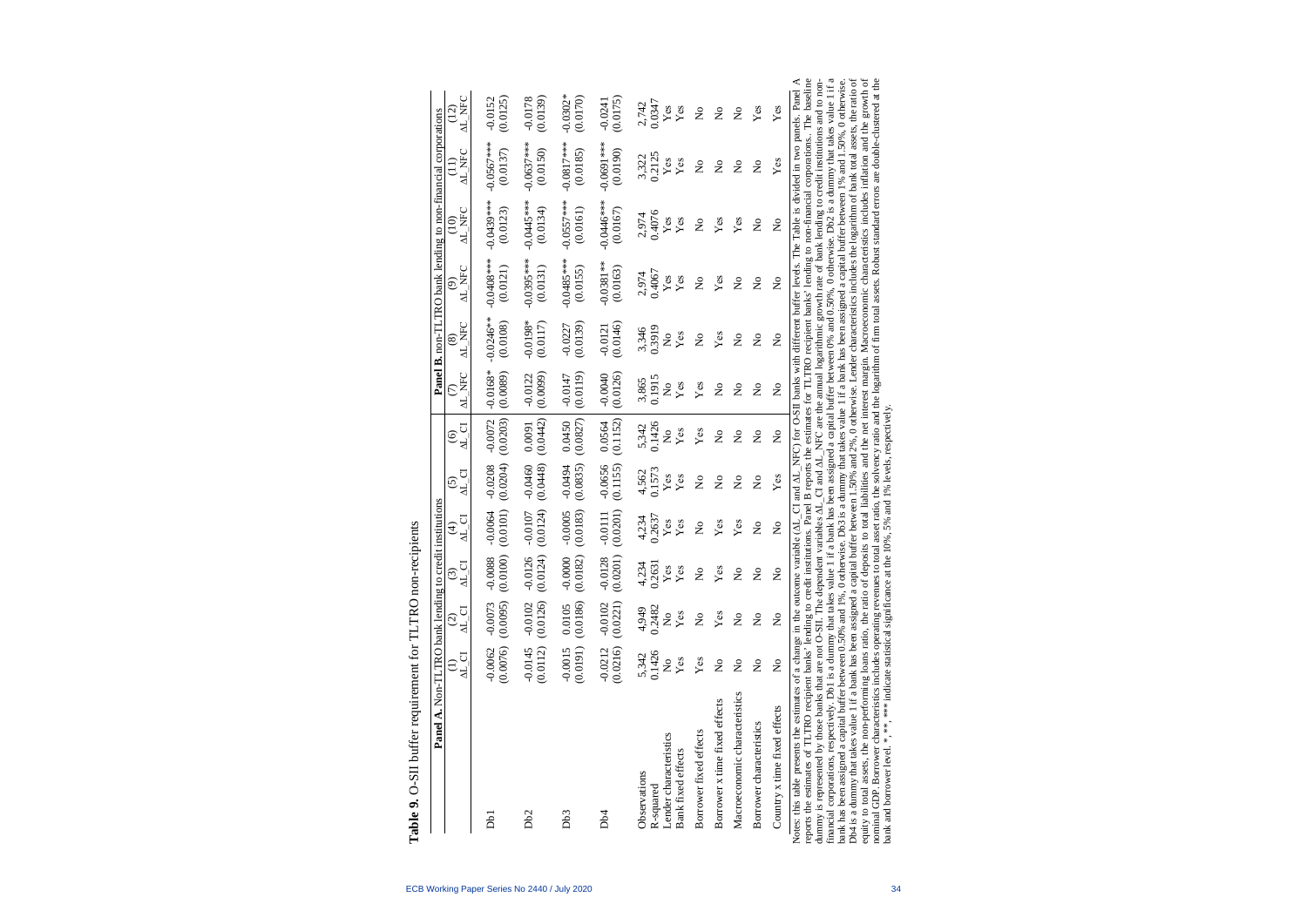|                                 | (1)                                                            | (2)                                                                         | (3)             |
|---------------------------------|----------------------------------------------------------------|-----------------------------------------------------------------------------|-----------------|
|                                 | $\Delta \mathbf{L}$                                            | $\Delta L$ <sub>CI</sub>                                                    | $\Delta L\_NFC$ |
|                                 |                                                                | Panel A. Removing Exposure that can fall below the large exposure threshold |                 |
| Db1                             | $-0.0080*$                                                     | $-0.0109$                                                                   | $-0.0021$       |
|                                 | (0.0050)                                                       | (0.0071)                                                                    | (0.0034)        |
| D <sub>b</sub> 2                | $-0.0239***$                                                   | $-0.0308***$                                                                | $-0.0020$       |
|                                 | (0.0075)                                                       | (0.0113)                                                                    | (0.0017)        |
| Db3                             | $-0.0430***$                                                   | $-0.0482**$                                                                 | $-0.0051$       |
|                                 | (0.0136)                                                       | (0.0194)                                                                    | (0.0019)        |
| Db <sub>4</sub>                 | $-0.0490***$                                                   | $-0.0825***$                                                                | $-0.0019$       |
|                                 | (0.0146)                                                       | (0.0237)                                                                    | (0.0023)        |
| Observations                    | 14921                                                          | 5858                                                                        | 6134            |
|                                 | Panel B. Removing non O-SII banks that borrow from O-SII banks |                                                                             |                 |
| Db1                             |                                                                |                                                                             | $-0.0006$       |
|                                 |                                                                |                                                                             | (0.0034)        |
|                                 |                                                                |                                                                             | $-0.0012$       |
| D <sub>b</sub> 2                |                                                                |                                                                             | (0.0040)        |
|                                 |                                                                |                                                                             | $-0.0002$       |
| Db <sub>3</sub>                 |                                                                |                                                                             |                 |
|                                 |                                                                |                                                                             | (0.0055)        |
| Db <sub>4</sub>                 |                                                                |                                                                             | 0.0067          |
|                                 |                                                                |                                                                             | (0.0085)        |
| Observations                    |                                                                |                                                                             | 5247            |
| <b>Panel C. Removing G-SIBs</b> |                                                                |                                                                             |                 |
| Db1                             | $-0.0062$                                                      | $-0.0063$                                                                   | 0.0009          |
|                                 | (0.0039)                                                       | (0.0044)                                                                    | (0.0075)        |
| D <sub>b</sub> 2                | $-0.0168$ ***                                                  | $-0.0196***$                                                                | $-0.0017$       |
|                                 | (0.0056)                                                       | (0.0063)                                                                    | (0.0085)        |
| Db3                             | $-0.0194*$                                                     | $-0.1532$                                                                   | $-0.0098$       |
|                                 | (0.0115)                                                       | (0.0125)                                                                    | (0.0110)        |
| Db <sub>4</sub>                 | $-0.0229*$                                                     | $-0.0306**$                                                                 | $-0.0020$       |
|                                 | (0.0131)                                                       | (0.0143)                                                                    | (0.0133)        |
| Observations                    | 9560                                                           | 4408                                                                        | 1403            |
|                                 | Panel D. Removing Countries Applying Score Below the Threshold |                                                                             |                 |
| Db1                             | $-0.0129**$                                                    | $-0.0226**$                                                                 | $-0.0023$       |
|                                 | (0.0055)                                                       | (0.0074)                                                                    | (0.0024)        |

## **Table 10. Robustness checks**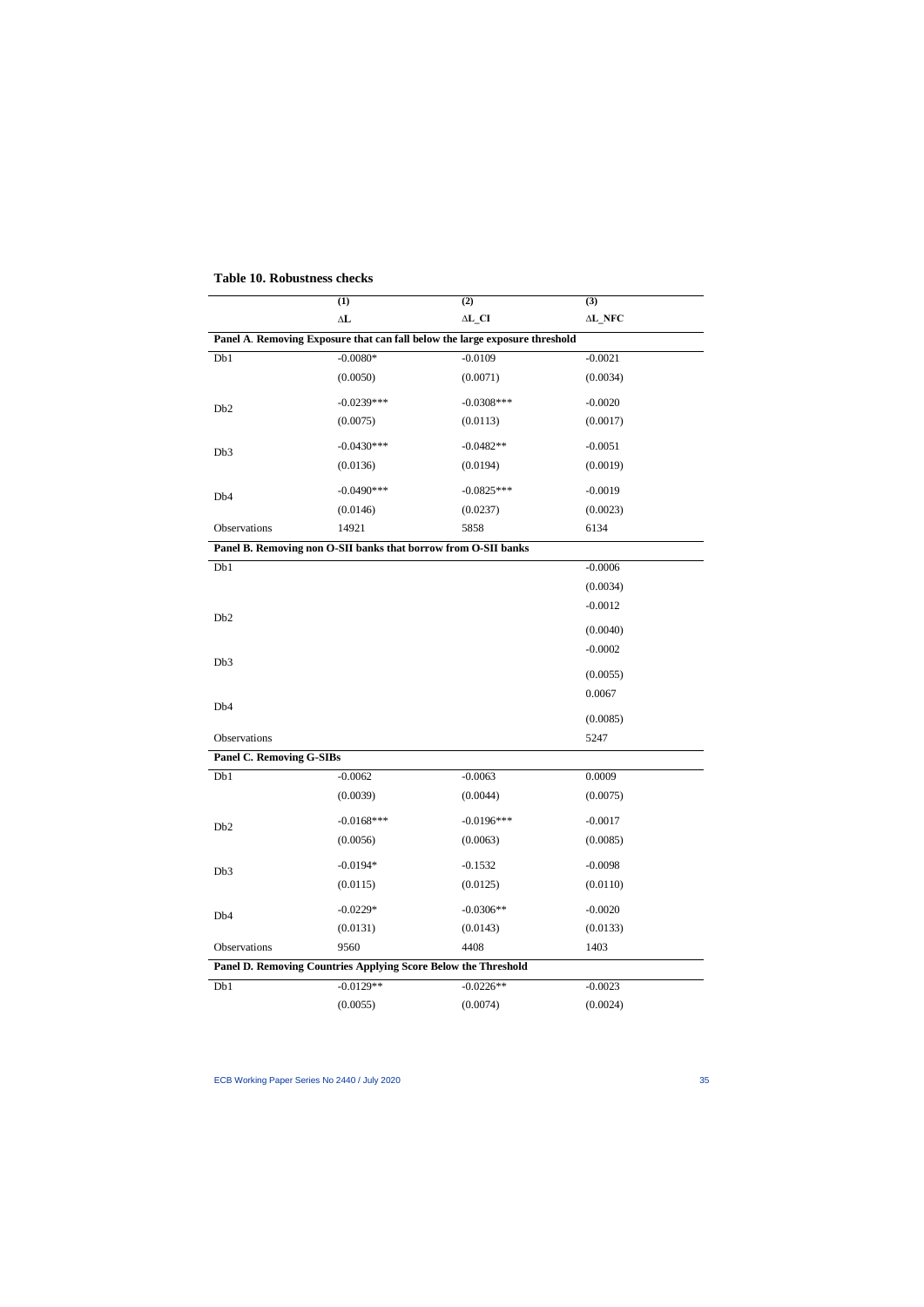| Db <sub>2</sub>                                                  | $-0.0291***$ | $-0.0503***$ | 0.0021     |
|------------------------------------------------------------------|--------------|--------------|------------|
|                                                                  | (0.0091)     | (0.0131)     | (0.0028)   |
| Db3                                                              | $-0.0380**$  | $-0.0723***$ | 0.0041     |
|                                                                  | (0.0160)     | (0.0221)     | (0.0037)   |
| Db <sub>4</sub>                                                  | $-0.0549***$ | $-0.0929***$ | $0.0104**$ |
|                                                                  | (0.0176)     | (0.0266)     | (0.0101)   |
| Observations                                                     | 19026        | 7830         | 7066       |
| <b>Panel E. Removing Countries Applying Supervisory Judgment</b> |              |              |            |
| Db1                                                              | $-0.0151**$  | $-0.0238***$ | $-0.0029$  |
|                                                                  | (0.0067)     | (0.0089)     | (0.0031)   |
| D <sub>b</sub> 2                                                 | $-0.0322***$ | $-0.0530***$ | $-0.0062$  |
|                                                                  | (0.0111)     | (0.0155)     | (0.0043)   |
| Db3                                                              | $-0.0421**$  | $-0.0677**$  | $-0.0096$  |
|                                                                  | (0.0202)     | (0.0271)     | (0.0069)   |
| Db <sub>4</sub>                                                  | $-0.0592**$  | $-0.1176***$ | $-0.0090$  |
|                                                                  | (0.0246)     | (0.0342)     | (0.0089)   |
| Observations                                                     | 4125         | 1889         | 1667       |
| Panel F. Removing Germany, France and Italy                      |              |              |            |
| Db1                                                              | $-0.0127*$   | $-0.0239*$   | 0.0097     |
|                                                                  | (0.0070)     | (0.0127)     | (0.0059)   |
| Db <sub>2</sub>                                                  | $-0.0271**$  | $-0.0485**$  | 0.0092     |
|                                                                  | (0.0116)     | (0.0213)     | (0.0067)   |
| Db3                                                              | $-0.0348*$   | $-0.0632*$   | 0.0109     |
|                                                                  | (0.0199)     | (0.0361)     | (0.0085)   |
| Db <sub>4</sub>                                                  | $-0.0456*$   | $-0.1035**$  | 0.0110     |
|                                                                  | (0.0239)     | (0.0467)     | (0.0100)   |
| Observations                                                     | 5910         | 2145         | 1634       |

Notes: this table presents the robustness checks. All regressions includes bank- and macroeconomic-control variables as well as bank and borrower-time fixed effects. The Table is divided in six panels. Panel A reports the estimates where we remove large exposure that can fall below the large exposure threshold. Panel B reports the estimates where we remove non O-SII banks that borrow from O-SII banks. Panel C reports the estimation when we remove the G\_SIIs banks from the sample. Panel D reports the estimates where we remove countries that apply score below the threshold. Panel E reports the estimates where we remove countries that apply supervisory judgment. Panel F reports the estimates where we remove Germany, France and Italy from the sample. The baseline dummy is represented by those banks that are not O-SII. The dependent variable  $(\Delta L)$  is the annual logarithmic growth rate of bank lending. Db1 is a dummy that takes value 1 if a bank has been assigned a capital buffer between 0% and 0.50%, 0 otherwise. Db2 is a dummy that takes value 1 if a bank has been assigned a capital buffer between 0.50% and 1%, 0 otherwise. Db3 is a dummy that takes value 1 if a bank has been assigned a capital buffer between 1% and 1.50%, 0 otherwise. Db4 is a dummy that takes value 1 if a bank has been assigned a capital buffer between 1.50% and 2%, 0 otherwise. Lender characteristics includes the logarithm of bank total assets, the ratio of equity to total assets, the non-performing loans ratio, the ratio of deposits to total liabilities and the net interest margin. Policy characteristic is the number of years between the announcement date and the fully loaded period. Macroeconomic characteristics includes inflation and the growth of nominal GDP. Borrower characteristics includes operating revenues to total asset ratio, the solvency ratio and the logarithm of firm total assets. Robust standard errors are double-clustered at the bank and borrower level. \*, \*\*, \*\*\* indicate statistical significance at the 10%, 5% and 1% levels, respectively.